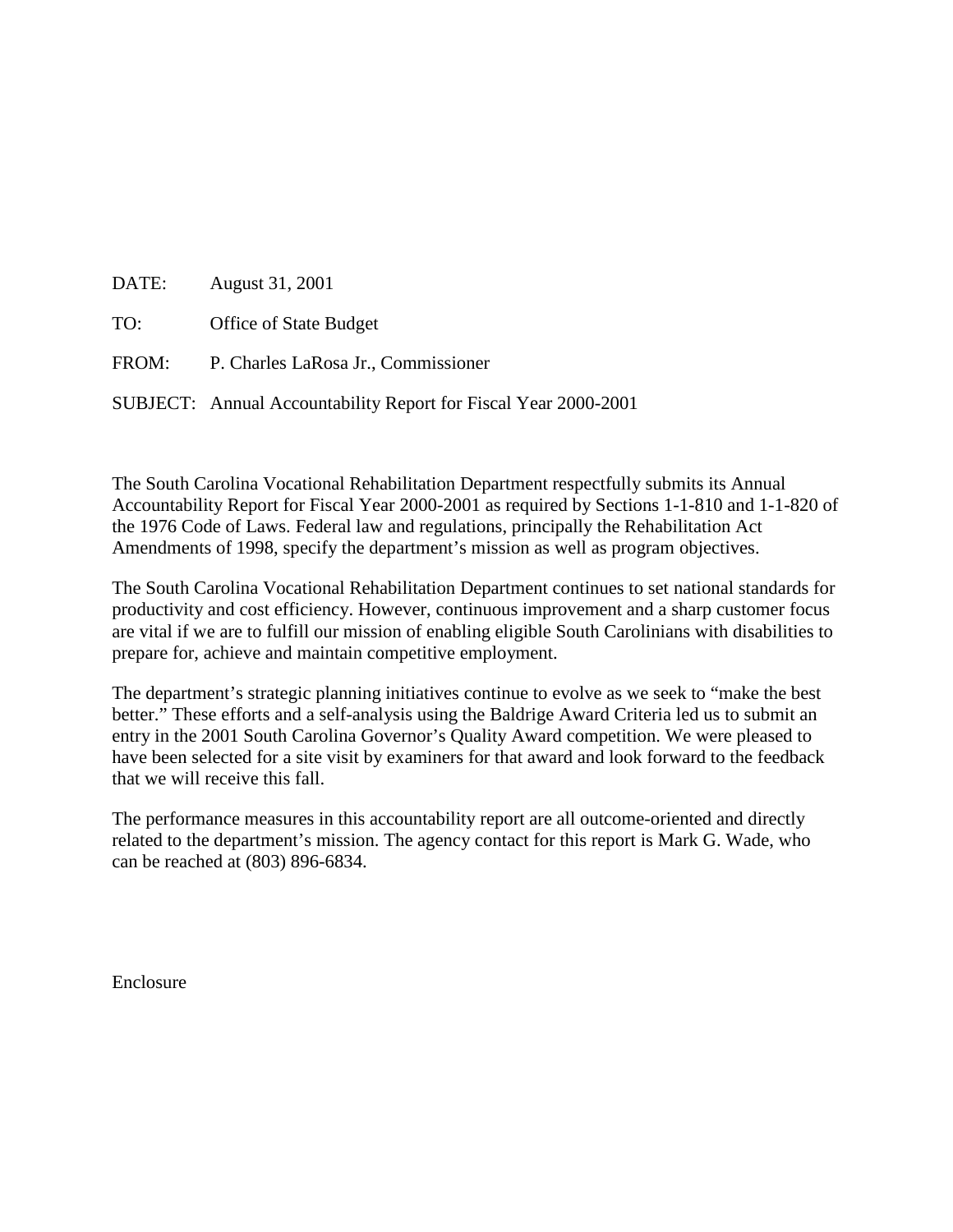# **Accountability Report Transmittal Form**

| <b>Agency Name:</b>                 | South Carolina Vocational Rehabilitation Department |
|-------------------------------------|-----------------------------------------------------|
| Date of Submission:                 | August 31, 2001                                     |
| <b>Agency Director:</b>             | P. Charles LaRosa Jr.                               |
| Agency Contact Person: Mark G. Wade |                                                     |
| Contact Person's                    |                                                     |

Telephone Number: (803) 896-6834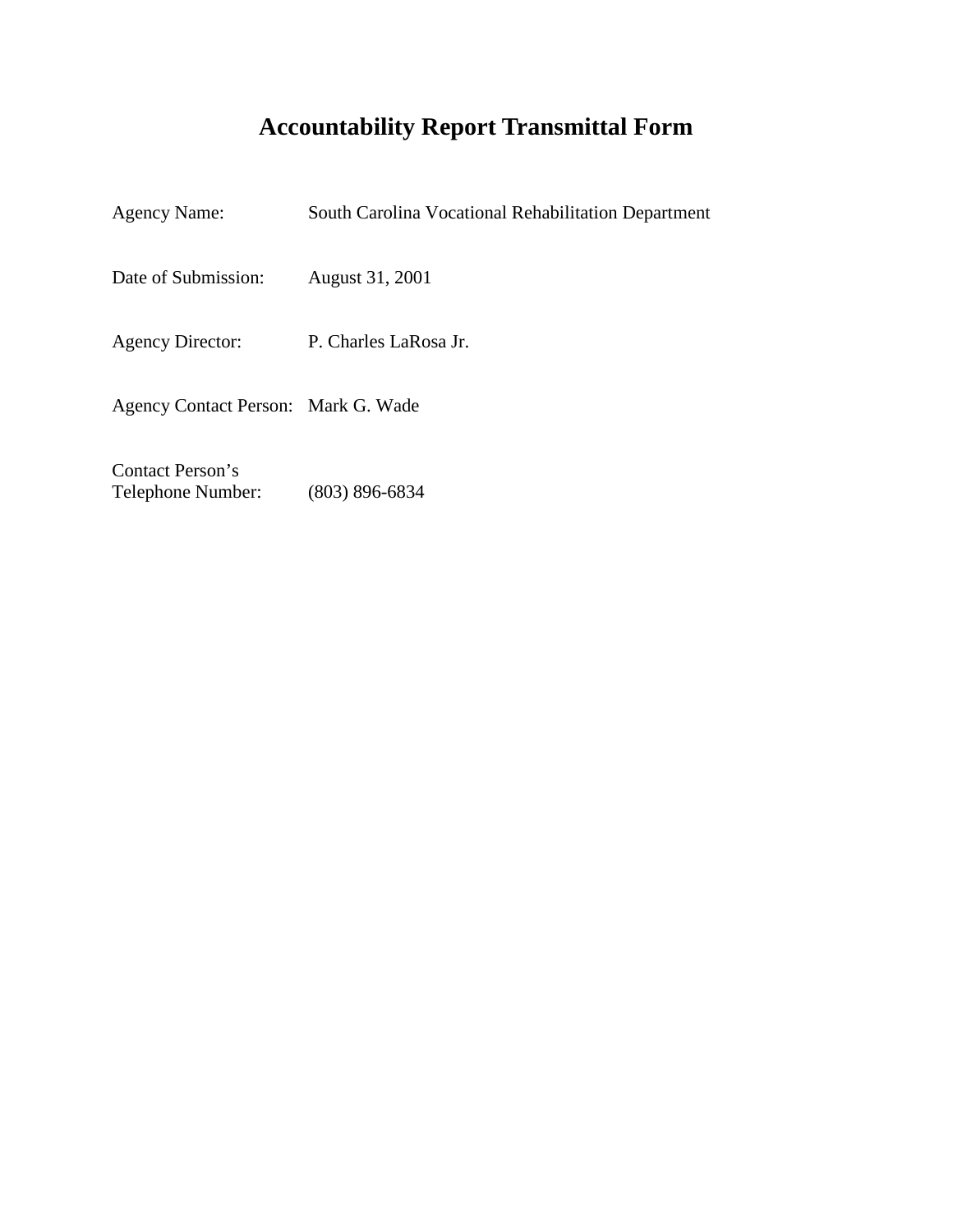# **I. Executive Summary**

#### **The mission of the South Carolina Vocational Rehabilitation Department (SCVRD) is to enable eligible South Carolinians with disabilities to prepare for, achieve and maintain competitive employment.**

Investing in South Carolinians with disabilities offers a high-yield return. The public vocational rehabilitation program converts people reliant on government assistance into self-sufficient citizens who have jobs, purchase goods and services, save for the future, and pay taxes that quickly reimburse the funds spent on their rehabilitation.

Through seven years of strategic plan development and deployment, SCVRD continues to improve a program that already was a national leader. The past year has brought further refinements to elevate our standards in productivity, quality customer service, and compliance.

#### *The agency values:*

- Persons with disabilities who strive to achieve and maintain competitive employment.
- Highly qualified staff members who are personally accountable, communicate effectively and work together in a professional manner.
- Partnerships with business and industry that provide employment and contract service opportunities for our clients.
- Relationships with other human service agencies that provide increased service opportunities for persons with disabilities.
- Accountability to taxpayers through efficient and effective use of the resources entrusted to us.

#### *Agency visions include:*

- All staff will be committed to the agency's mission, values and vision.
- Technology will be used to provide maximum benefit to our staff and clients.
- We will be the leader in innovative, individualized customer service that contributes to successful employment outcomes.
- Our relationships with business, industry and all levels of government will be positive and productive.
- We will provide quality service in an atmosphere of trust, sincerity and commitment.
- We will provide advancement opportunities in order to develop and retain exceptional employees.
- We will demonstrate accountability through the efficient and effective use of the resources entrusted to us.
- We will provide our customers with the tools, services and products that will prepare them to compete successfully in the  $21<sup>st</sup>$  Century workplace.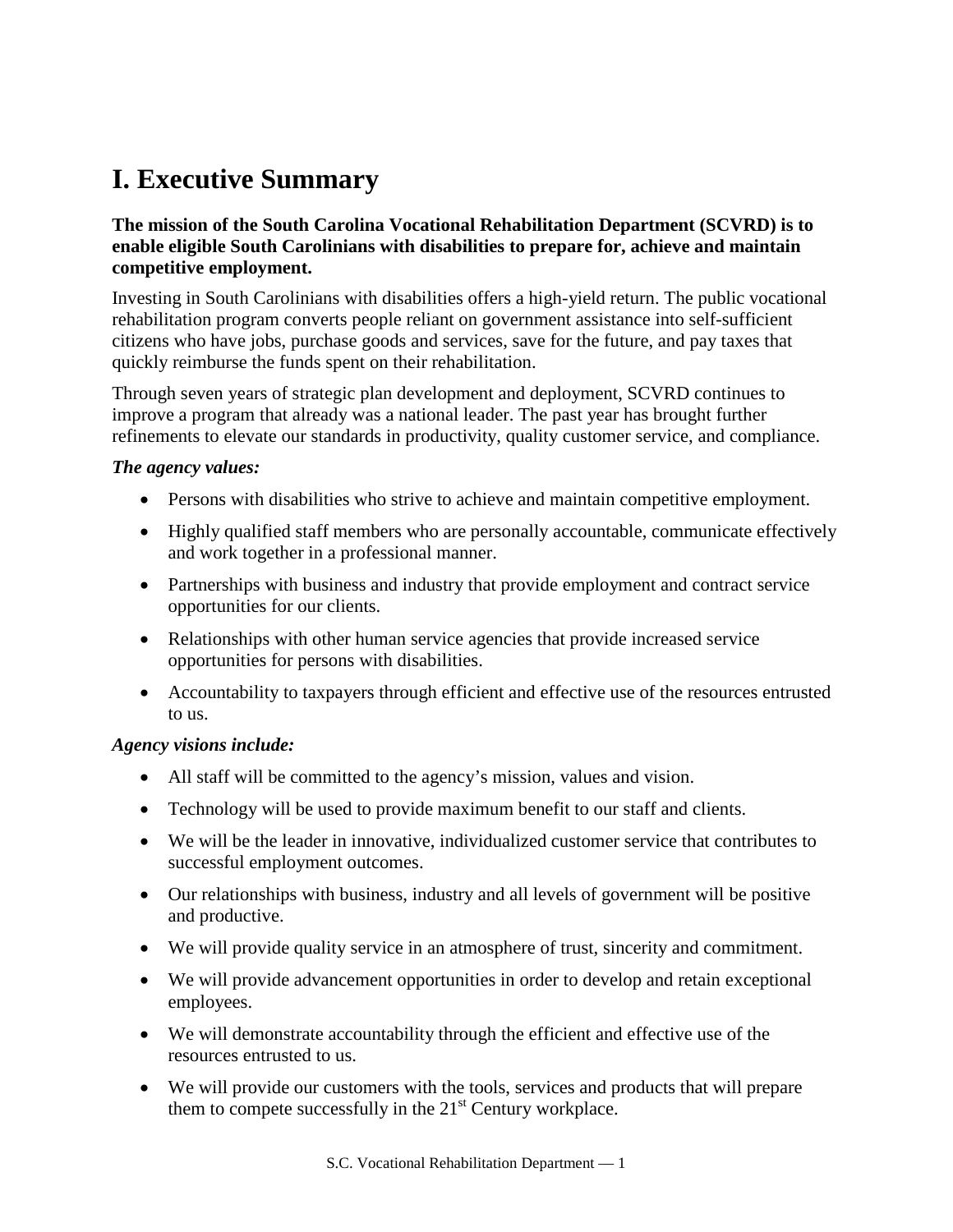SCVRD's leadership continues to closely examine and evaluate all practices and procedures throughout the program to ensure that performance measures are appropriate, that goals are met or surpassed, that all actions show strict accountability, and that *all measures point directly to one outcome—competitive employment for our clients.* The department does not accept credit for efforts on behalf of clients who do not become employed.

The department is unique in that it serves people with more than 135 different physically and mentally disabling conditions. In 2000-2001, the SCVRD Basic Service Program placed 9,099 people with disabilities into competitive employment. These new taxpayers pay back \$2.63 for every vocational rehabilitation dollar spent. On average, they fully repay the cost of rehabilitation in 5.3 years.

National comparisons show that the SCVRD successfully rehabilitates people with disabilities at a much higher rate than its counterparts in other states―nearly three times as many per capita. South Carolina's cost per rehabilitation is roughly half of the national average cost.

The department has always placed great emphasis on customer input, and this year it took a more formalized approach to documenting that input. Customer feedback served as an effective tool in analyzing agency performance. The department solicits this feedback through surveys, focus groups and other vehicles. Customer satisfaction remained high last year, and 99 percent of the successfully rehabilitated clients surveyed indicated they would recommend SCVRD services to others.

In keeping with a sharp focus on human resources, staff members were able to take advantage of increased opportunities for specialized training, enhancing their job effectiveness and client service. Upgrades in computer hardware and customized agency software enabled field staff to further refine the team concept of customer service while allowing the agency to track its performance more effectively.

The agency values its employees' dedication and accomplishments, and employees meeting and surpassing performance standards were rewarded with agency merit increases that supplemented state increases. The department's primary recognition tool, the "Celebration of Success" program, proved to be very popular among employees, who were recognized by their co-workers for their accomplishments and customer service efforts.

Meanwhile, the department's partnerships with other state and local human services providers attract many clients who may not have been referred to the program otherwise.

The SCVRD's local work training centers continued to build effective partnerships with hundreds of the state's businesses and industries, which provided outsource work for clients at the centers. These agreements enable clients to gain valuable work experience and an understanding of the personal, social and professional standards required to succeed in the workplace. Business and industry benefited through a cost-effective, reliable resource while the department realized more than \$15 million dollars in revenues through these partnerships. Clients were paid more than \$6 million in training wages for work performed in the training centers and remaining funds were used for raw materials, supplies and other operating costs.

Successfully rehabilitated clients lessen the burden on the nation's Social Security budget and the department benefits through Social Security reimbursement for case closures. This year the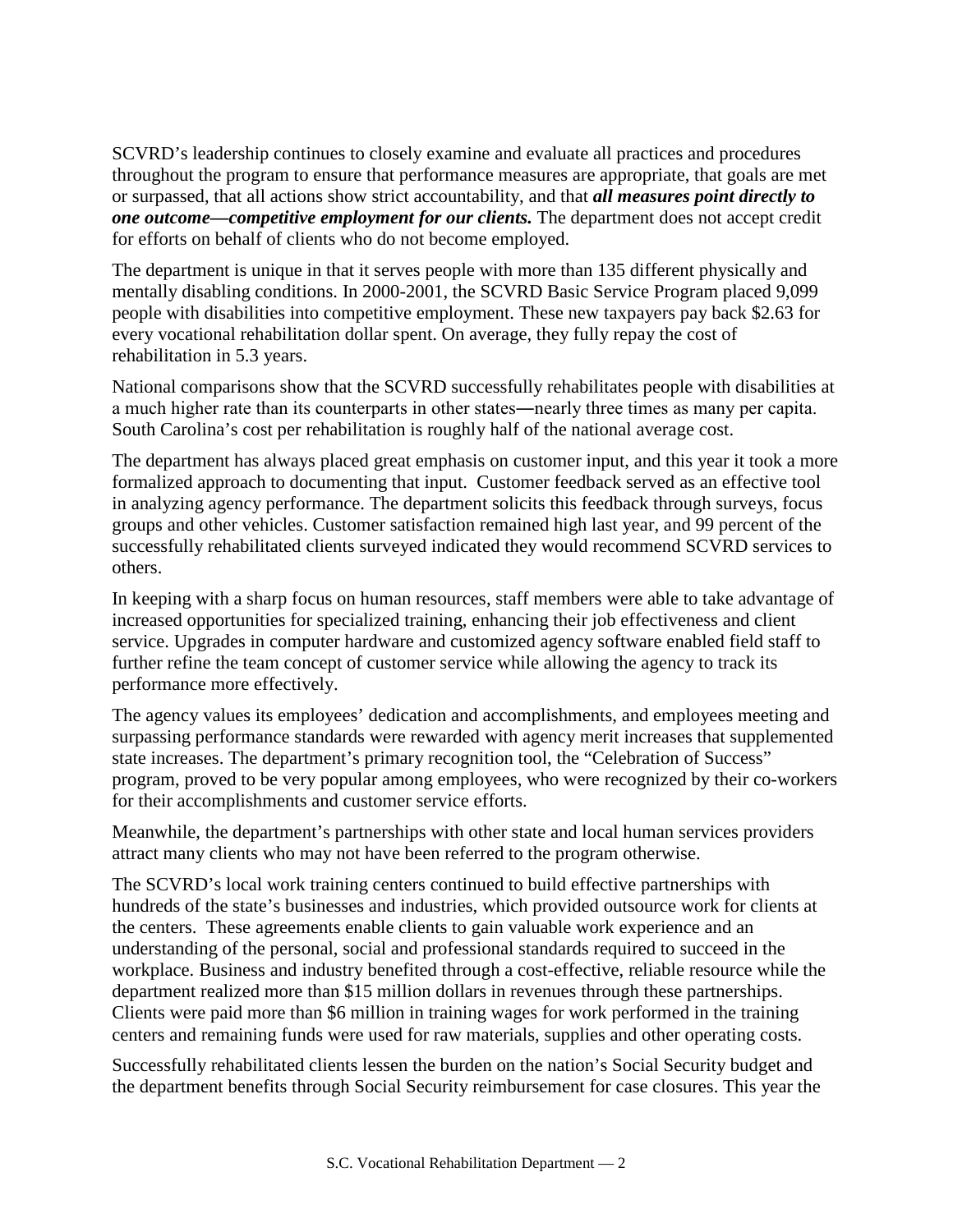Vocational Rehabilitation Department realized about \$1 million in reimbursements. These funds were channeled into service delivery to help keep costs down.

The Disability Determination Program continued to strengthen the department's range of services by providing effective and efficient evaluation of claims for disability benefits. With an annual workload of more than 91,000 disability claims, the program strives to process all claims with the highest possible level of quality, in the shortest possible time and at the lowest reasonable cost. During 2000-2001, the division's production rate exceeded regional and national averages. The Disability Determination Program also works cooperatively with other agencies, processing claims for Medicaid and the South Carolina State Retirement Systems.

#### **Budget Impact**

The current state funding cuts not only affect the number of people that the department will be able to serve and rehabilitate, but will also impact the department's ability to provide its customers with the caliber of services they need to successfully compete in the workplace. Non-funded mandated programs are on the rise, and federal vocational rehabilitation law contains a "maintenance of effort" provision that every dollar the state cuts will result in the additional loss of one dollar of federal funding.

An inability to continue providing top-level services will result in the loss of valuable opportunities for our state's citizens with disabilities, who currently realize a \$12.41 increase in earnings for every dollar of vocational rehabilitation funds spent on their rehabilitation. Consequently, the state's taxpayers will get a smaller return on their investment, because competitively employed SCVRD clients pay back \$2.63 in taxes for every dollar spent on their rehabilitation.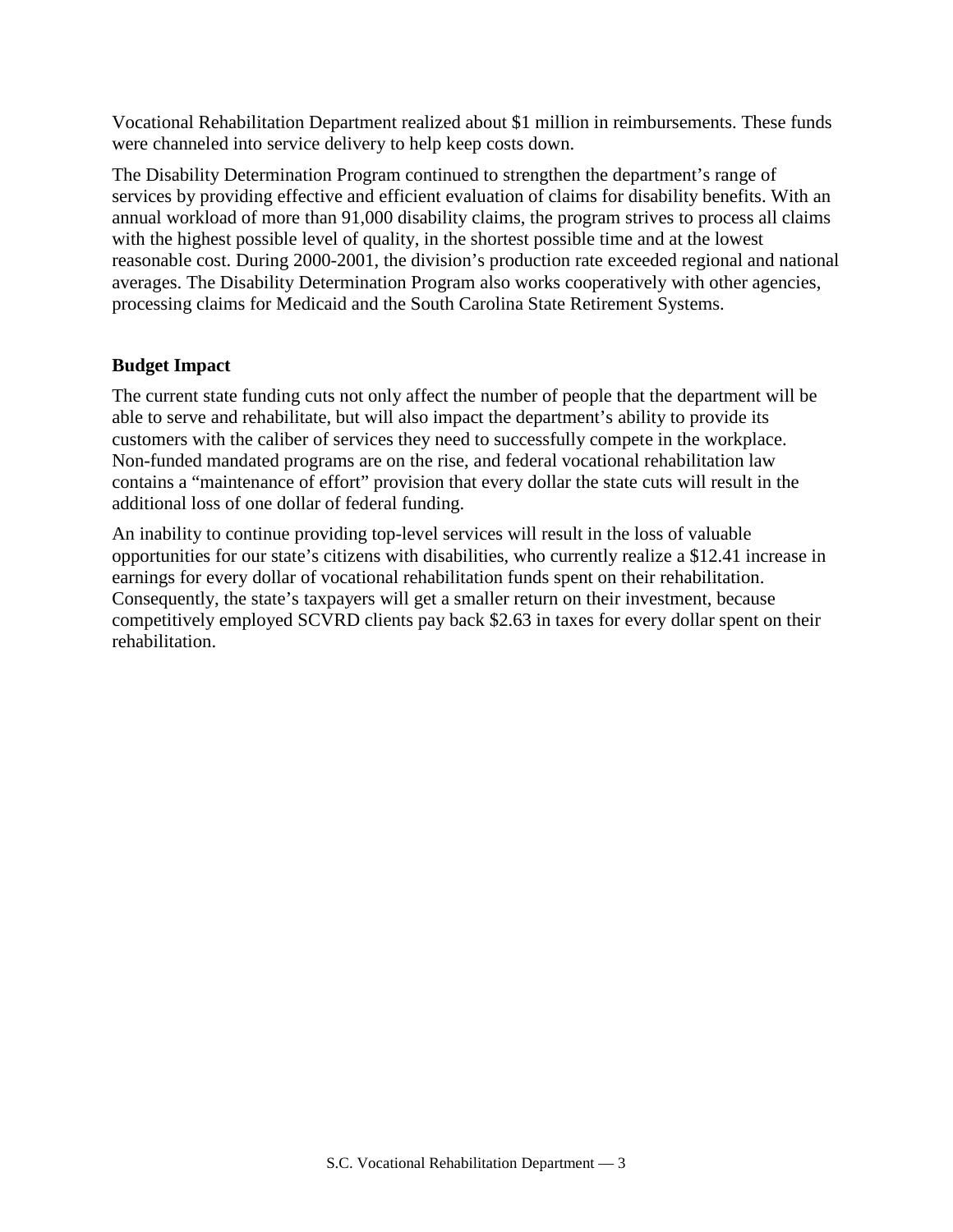# **II. Business Overview**

The public vocational rehabilitation program is the oldest and most successful federal/state human service program in the nation. Created by the Smith-Fess Act in 1920, its original purpose was to return a large number of veterans disabled in World War I to gainful employment. South Carolina's vocational rehabilitation program began in 1927 and for a considerable number of years has enjoyed top performance rankings nationally for providing effective service to clients.

To some observers, significant change might seem an unnecessary risk when an organization is operating from a position of strength. Yet in the mid-1990s, the South Carolina Vocational Rehabilitation Department's agency board and senior management team, with the help of the entire staff statewide, put into motion a new strategic plan that was designed to "make the best better." A thorough self-examination showed that the department could, and therefore *should,*  elevate its program to greater achievement and, more importantly, provide a much sharper focus on customer service excellence.

Today, the SCVRD has a very new look as it strives to achieve its mission of enabling people with disabilities to prepare for, achieve and maintain competitive employment. The agency completely re-engineered its service delivery system by placing more emphasis on individualized, direct contact with our clients and less emphasis on "process," or paperwork. With the mission as the focus, the department continues to set national standards for productivity and cost efficiency.

The department is unique in that its primary customers are people with more than 135 different physically and mentally disabling conditions. In 2000-2001, the SCVRD placed 9,099 people with disabilities into competitive employment. The department served a total of 44,105 people. (Since rehabilitation is a continuous process that often takes a period of years, the department serves some of the same clients in successive years.)

With a highly trained staff of rehabilitation professionals working in customer-oriented teams, the department is geared to convert dependent tax consumers into independent, working taxpayers.

National comparisons show that the SCVRD successfully rehabilitates people with disabilities at a much higher rate than its counterparts in other states―nearly three times as many per capita. South Carolina also spends significantly less to achieve those employment outcomes.

Twenty-four percent of the department's successfully rehabilitated clients work in service positions. About 17 percent work in industry, 16 percent in clerical/sales, 15 percent in professional/managerial/technical jobs, 13 percent in construction, 2 percent in agriculture and the remaining 13 percent in fields classified as "miscellaneous."

At the end of fiscal year 2001, the department had 1,093 classified employees, 2 unclassified employees and 223 temporary employees.

SCVRD operates a network of 20 area offices (Aiken, Anderson, Beaufort, Berkeley-Dorchester, Camden, Charleston, Columbia, Conway, Florence, Greenville, Greenwood, Lancaster, Laurens, Marlboro, Oconee-Pickens, Orangeburg, Rock Hill, Spartanburg, Sumter and Walterboro). Each of these has a work training center component and there are additional work training centers in Hartsville and Gaffney. The department also has 15 satellite locations, six statewide facility and cooperative programs, a center for comprehensive rehabilitation programs and two substance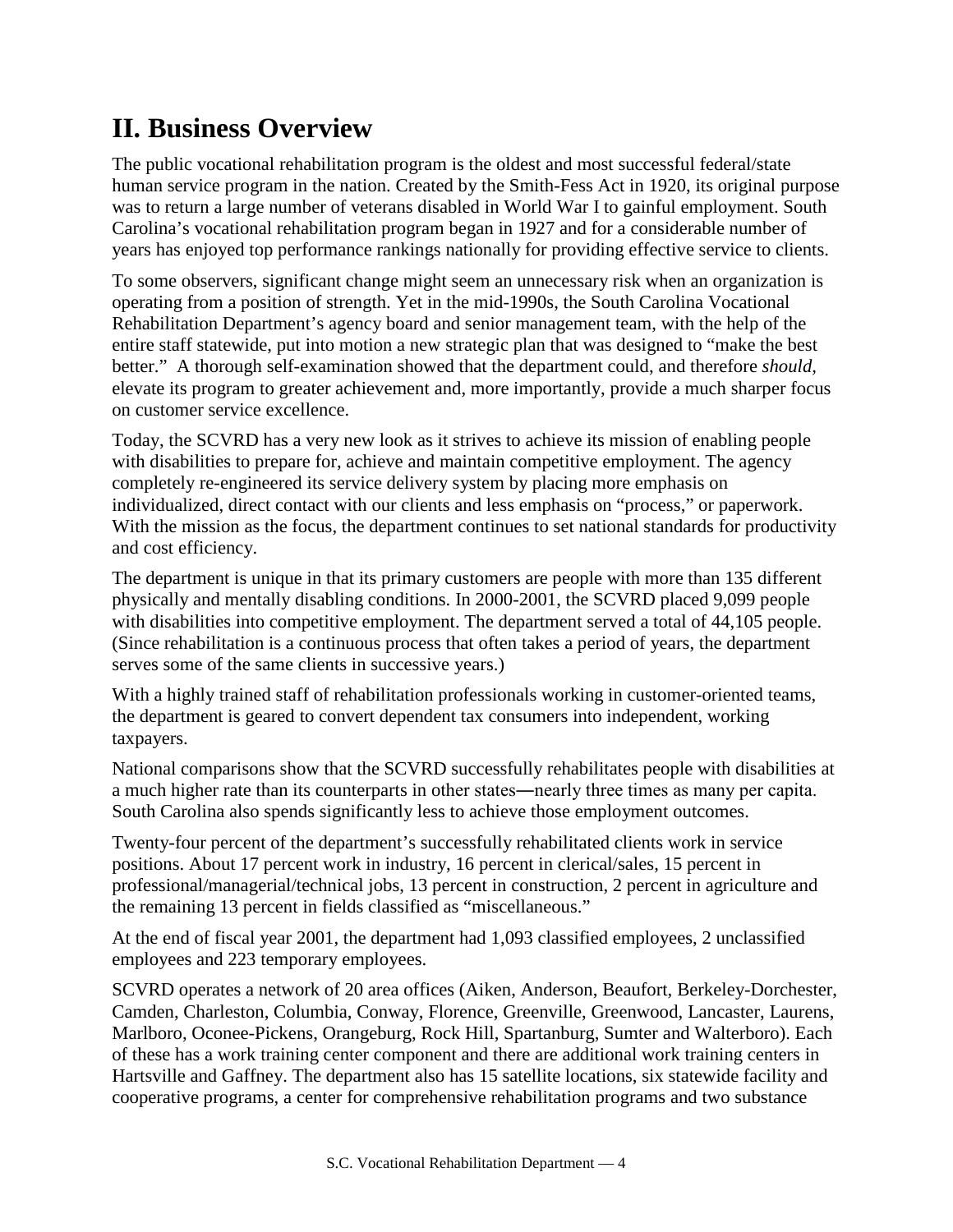abuse treatment centers. The State Office in West Columbia furnishes central support. The staff provides direct services, administrative services and assistance in arranging or purchasing needed services for customers.

The department also operates the Disability Determination Division, which processes Social Security and Supplemental Security Income claims under provisions of the Social Security Act. It serves the state from a central office in West Columbia and regional offices in West Columbia, Greenville and Charleston.

The SCVRD's local work training centers continue to build effective partnerships with hundreds of the state's businesses and industries, which provide outsource work for clients at the centers. This gives clients valuable work experience and an understanding of the personal, social and professional standards required to succeed in the workplace.

|                                                    |                              | 99-00<br><b>Actual Expenditures</b> |                              | $00 - 01$<br><b>Actual Expenditures</b> |                              | $01 - 02$<br><b>Appropriations Act</b> |
|----------------------------------------------------|------------------------------|-------------------------------------|------------------------------|-----------------------------------------|------------------------------|----------------------------------------|
| <b>Major</b><br><b>Budget</b><br><b>Categories</b> | <b>Total</b><br><b>Funds</b> | <b>General</b><br><b>Funds</b>      | <b>Total</b><br><b>Funds</b> | <b>General</b><br><b>Funds</b>          | <b>Total</b><br><b>Funds</b> | <b>General</b><br><b>Funds</b>         |
| Personal<br>Service                                | 37,828,856                   | 12,392,882                          | 41,110,910                   | 13,442,777                              | 40,459,887                   | 12,844,240                             |
| Other<br>Operating                                 | 27,411,749                   | 655,863                             | 28,958,783                   | 858,272                                 | 32,925,493                   | 829,705                                |
| Special Items                                      |                              |                                     |                              |                                         |                              |                                        |
| Permanent<br>Improvements                          | 675,721                      |                                     | 1,167,077                    |                                         |                              |                                        |
| Case Services                                      | 16,793,010                   | 503,019                             | 18,109,744                   | 663,421                                 | 19,650,000                   | 525,000                                |
| Distributed to<br>Subdivisions                     |                              |                                     |                              |                                         |                              |                                        |
| Fringe<br><b>Benefits</b>                          | 9,487,512                    | 3,158,461                           | 10,641,188                   | 3,529,216                               | 10,846,160                   | 3,640,592                              |
| Non-recurring                                      |                              |                                     |                              |                                         |                              |                                        |
| <b>Total</b>                                       | \$92,196,848                 | \$16,710,225                        | \$99,987,702                 | \$18,493,686                            | \$103,881,540*               | \$17,839,537*                          |

## **Base Budget Expenditures and Appropriations**

**\* 2001-2002 figures are amounts appropriated. The cut will come out of these figures.**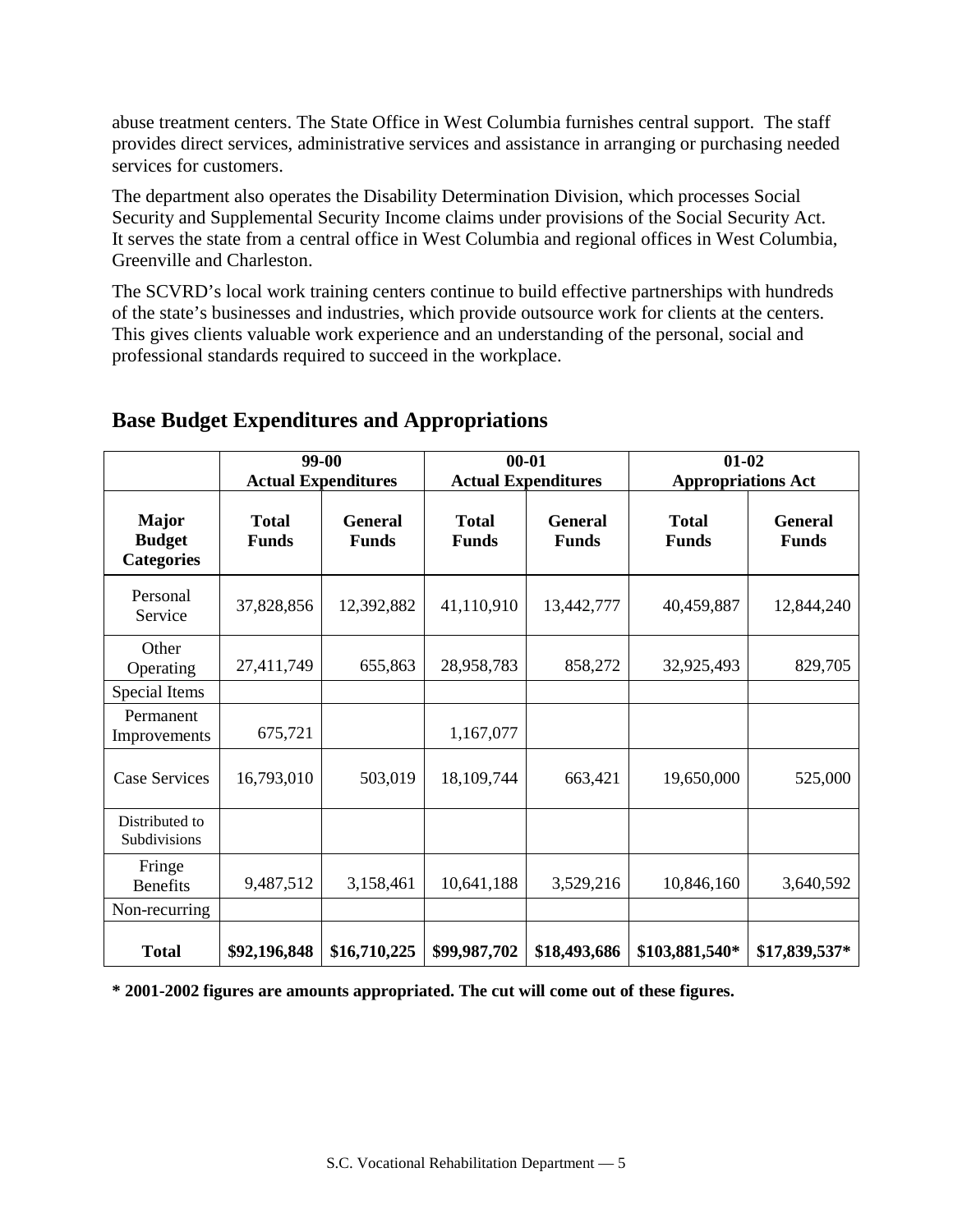## **Description of Services**

Someone who has a physical or mental disability and is of working age may apply for vocational rehabilitation services by contacting the nearest SCVRD office. The applicant meets with a counselor to discuss what might be preventing the person from getting or keeping a job and to learn about VR services that might be available.

### *Eligibility*

To be eligible for VR services, the applicant must have a physical or mental impairment that substantially interferes with his or her ability to work. The person must also require and be able to benefit from VR services that would lead to permanent, competitive employment.

When a person applies for services, a team of vocational rehabilitation specialists will help determine eligibility and then help him or her understand options in setting and reaching employment goals. The applicant's medical records will be used to help determine eligibility for services.

#### *Planning rehabilitation*

Once the counselor has established a client's eligibility, it is time to determine what services are needed to put the client on a path to permanent, competitive employment. The client works as a partner with the Career Planning and Employment team, the counselor and other staff. It is important for a client to select an employment goal that best suits his or her abilities and interests. This can be done in several ways.

The client may benefit from a community work experience, which might involve "shadowing" a person who is performing the job; working on the job under the guidance of a mentor; or actually trying out the job.

In some cases, individualized testing may provide insight about strengths and abilities. Once the client has chosen a vocational goal, it's time for a plan of action. This is called an Individualized Plan for Employment (IPE). When the client and counselor agree on the services needed and sign the IPE, it becomes the client's guide in preparing for employment.

### *Informed choice*

The client is at the center of the choices made to reach goals. SCVRD staff works closely with the client to provide the information needed to fully participate in the decisions that will be made during the rehabilitation process.

### *Restoration services*

The department may provide medical or other services to help meet physical or mental disability needs that require attention before the client can reach an employment goal. These services are based on individual need.

### *Classes*

Instructional classes are offered to all clients as they prepare for employment. These include: disability-related classes that address specific disabilities and how they affect the client's ability to work; pre-employment classes (filling out job applications, developing interview skills, basic computer skills); and/or employment classes when the client is "job ready," including jobseeking groups, advanced interview skills and other topics.

### *Training*

Any job requires specific knowledge and skills, but certain behaviors are desirable in all jobs.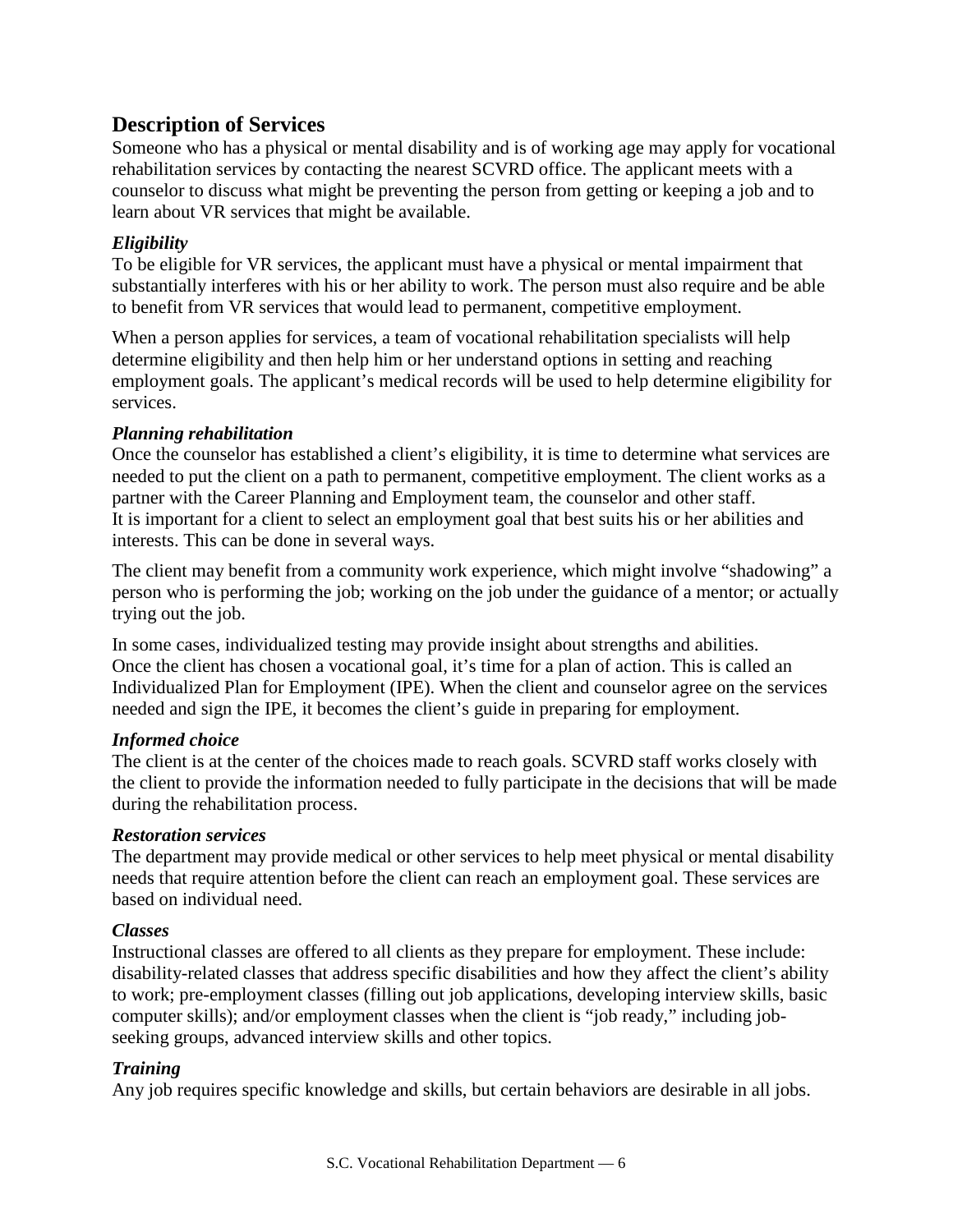Job-readiness training helps develop positive work behaviors and the physical stamina needed for successful adjustment to a new job. This training may include performing work outsourced to the SCVRD work training center by area businesses and industries. A client's individual plan may call for training or course work provided by SCVRD staff or through an outside program.

#### *Other services*

Based on individual needs, other services might include interpreter services; transportation; occupational licenses, tools, equipment, initial stocks and supplies; technical assistance and consultation about self-employment or the establishment of a small business.

### *Job placement*

Every service a client receives is for one purpose—to prepare for employment. As the client approaches the end of the services on his or her plan, the counselor and other members of the client service team will focus on the job placement process. Their mission is not complete until the client is in a suitable job. Many clients can and do find their own jobs. Others may need someone to assist them. In either case, the staff strives to make the transition to competitive employment successful.

#### *Supported Employment*

It's possible that the client may need a little extra help getting started on a job. Some of our clients qualify for supported employment services, in which a staff member works side-by-side with them at the job site and trains them to perform the job duties. The employer pays only the client during this period. The job coach leaves once the client learns to do the job alone.

#### *Follow Up*

Service goes beyond job placement. SCVRD staff provide follow-up services to every client placed in competitive employment. The department does not close a case as successfully rehabilitated until the client and employer are satisfied.

#### *Specialized services*

The Vocational Rehabilitation team is uniquely equipped to provide a full range of services based on individual needs. Some specialized areas of service are cardiac rehabilitation; deaf and hard of hearing program; job retention services that employers offer employees whose jobs are threatened by disabling conditions; substance abuse/dependence rehabilitation; and statewide partnerships with other agencies.

### *Center for Comprehensive Programs*

The Vocational Rehabilitation Department offers specialized, innovative services to clients with significant physical disabilities through its Center for Comprehensive Programs on its West Columbia campus. Clients from throughout the state are referred to the center if those services are needed to prepare them for the workforce. Comprehensive Programs include the Evaluation Center, Pain Management Program, Muscular Development Program, Computer Training Program, Rehabilitation Technology Program, and Barrier Free Model Home.

#### *Disability Determination Division*

The Disability Determination Division strengthens the services provided by SCVRD through effective and efficient evaluation of claims for total and permanent disability benefits. Provisions for program operations are outlined in state and federal law and in agreements with other state agencies. The division's mission is to process claims with the highest possible level of quality, in the shortest possible processing time and at the lowest reasonable cost.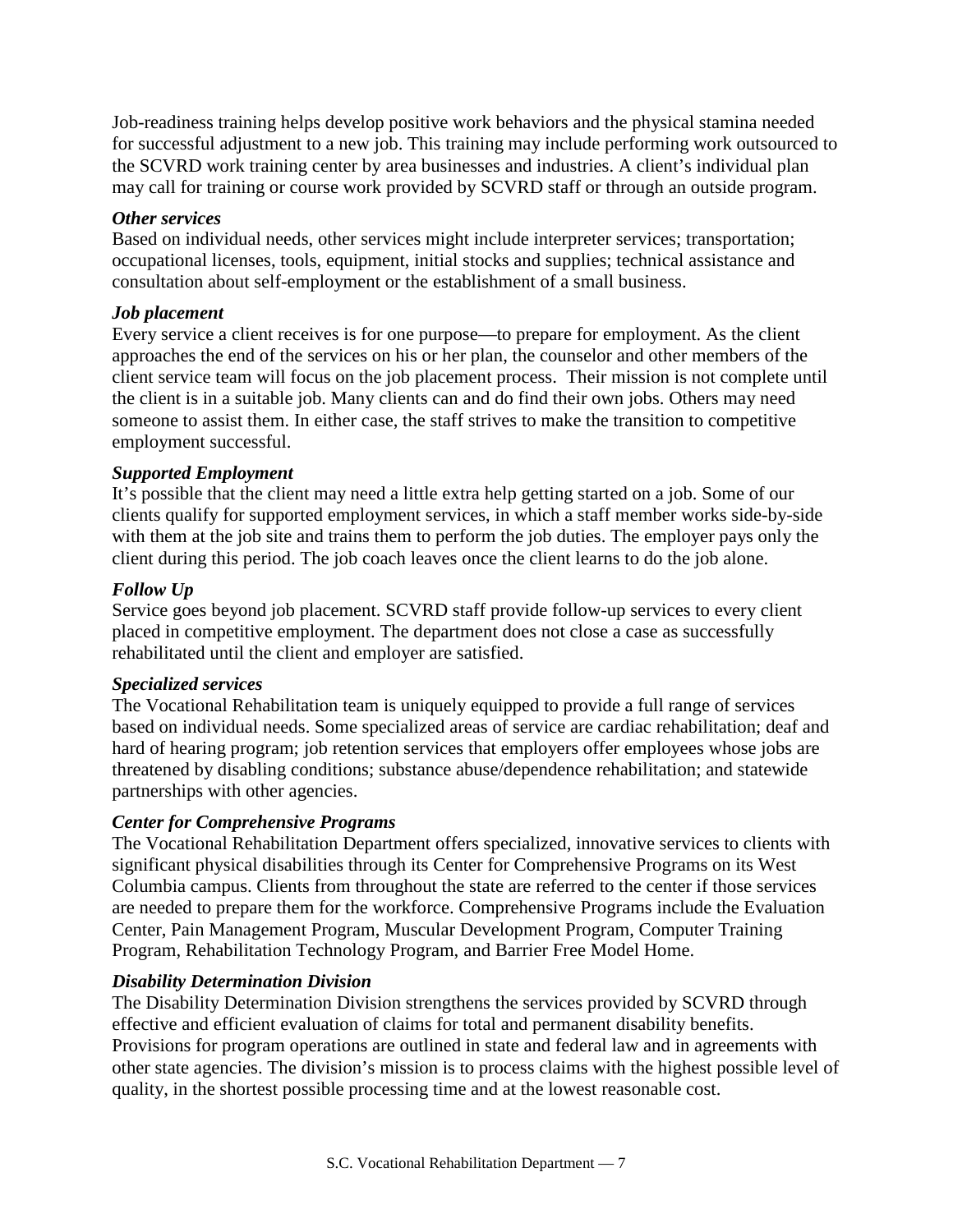The Disability Determination Division serves individuals seeking assistance under provisions of the Social Security and Supplemental Security Income disability programs, South Carolina Retirement System disability program, total and permanent disability provisions of the Medicaid program and disability provisions of the South Carolina Homestead Exemption Act.

As part of the disability evaluation process, applicants are evaluated to determine if they will benefit from vocational rehabilitation services and, if so, they are referred to the Basic Service Program.

Disability Determination Division case processing operations for federal claims are governed by Social Security regulations and, in the case of non-federal programs, by specific provisions of South Carolina statutes and regulations.

In carrying out its goals, the Disability Determination Division strives to process all claims with the highest possible level of quality (by careful adherence to all applicable laws, regulations and policies), in the shortest possible processing time (in keeping with sound documentation and evaluation), and at the lowest reasonable cost (consistent with evidentiary requirements and sound program administration).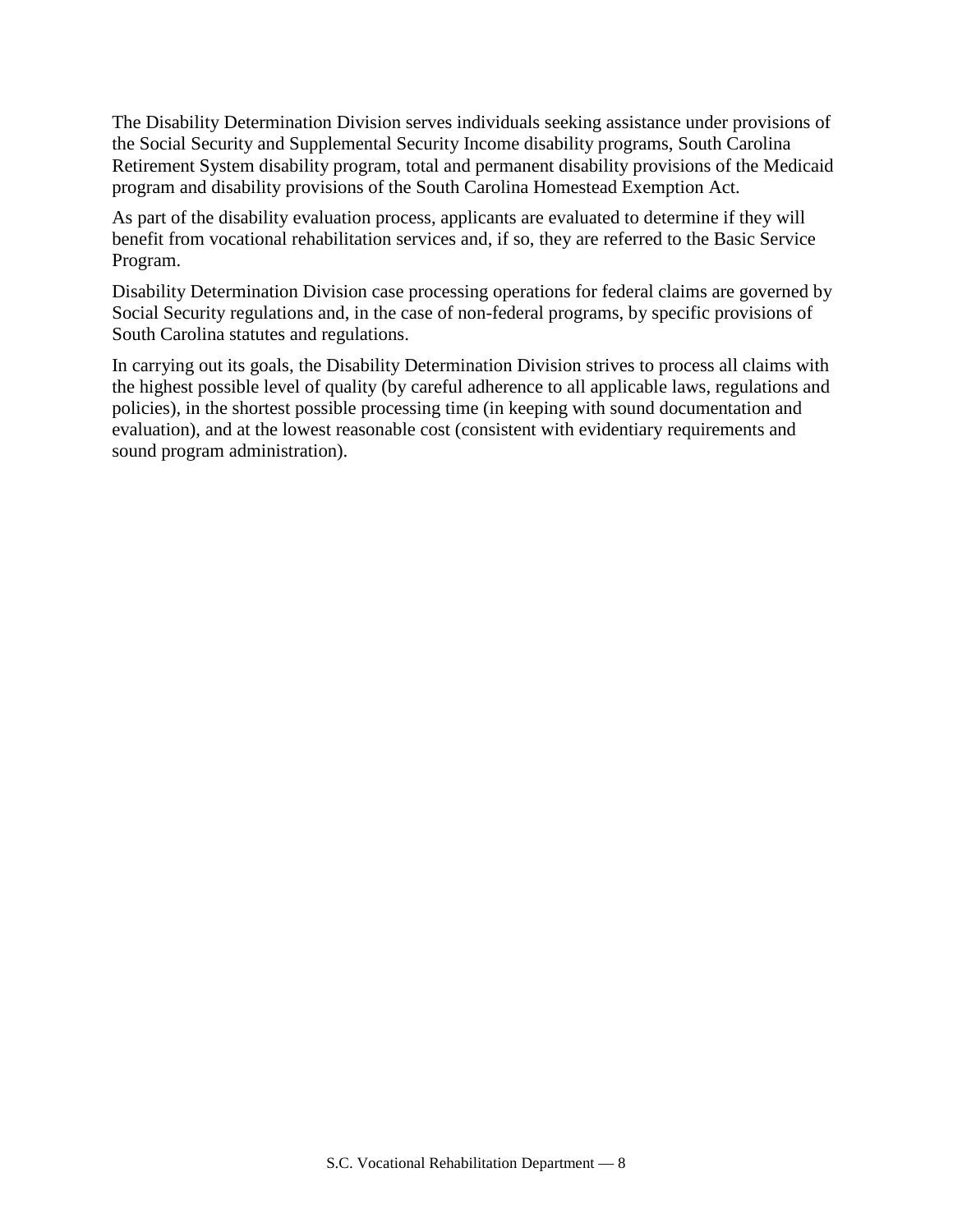# **III. Elements of Baldrige Award Criteria**

# **1. Leadership**

# **Organizational Leadership**

The need for strong leadership in vocational rehabilitation has never been more vital. Businesses and industries in South Carolina and nationwide need qualified, well-prepared employees. People with disabilities are ready to move into those jobs. The mission of the South Carolina Vocational Rehabilitation Department (SCVRD) is to enable eligible South Carolinians with disabilities to prepare for, achieve and maintain competitive employment

"Making the best better" has been the thrust of the SCVRD's strategic planning over the past seven years. Continuous improvement is vital as the Strategic Plan continues to evolve. Leadership continues to examine and evaluate all practices and procedures throughout the program and to address internal and external changes affecting the agency. This is accomplished through constant attention to formal and informal feedback and to the most obvious indicator- successful employment outcomes.

Agency Commissioner P. Charles LaRosa Jr. has been extremely involved in every phase of the Strategic Plan implementation, showing strong leadership and empowering staff throughout the state to help the SCVRD chart its course.

The commissioner and the department's other senior managers, with guidance from the agency board, are highly involved in developing a program based on input from staff, clients, employers, referral sources, and other customers. Senior managers lead work groups charged with creating and refining strategic planning initiatives, focusing on the opinions, needs, abilities and talents of the agency's internal and external customers. Management staff are charged with facilitating Key Result Area (KRA) committees, which have been a driving force in the development and deployment of the Strategic Plan.

The agency mission drives all decisions and actions. The program's integrity is maintained by strict adherence to the department's enabling legislation, the Rehabilitation Act.

Senior leadership played a key role in the creation of the department's vision and values, which concentrate on the needs of our customers and the importance of having qualified staff members who are personally accountable to those customers.

The mission and values are communicated to internal and external customers daily. Mission and value statements are on display in all of the department's lobbies and reception areas. Business cards, department stationery and all department publications feature the mission. The mission statement is on the computer start-up screen of each of the agency's 1,100 computer workstations.

All staff development and training workshops begin with a statement describing how the topic of the training supports the mission. The need for an integrated program that values equal measures of compliance, quality customer service, and successful outcomes has led to the development of the Program Integrity model, which is incorporated into all training.

Senior management further emphasizes agency mission, vision and values through regional meetings, customer service training and awards, and new employee orientation. An internal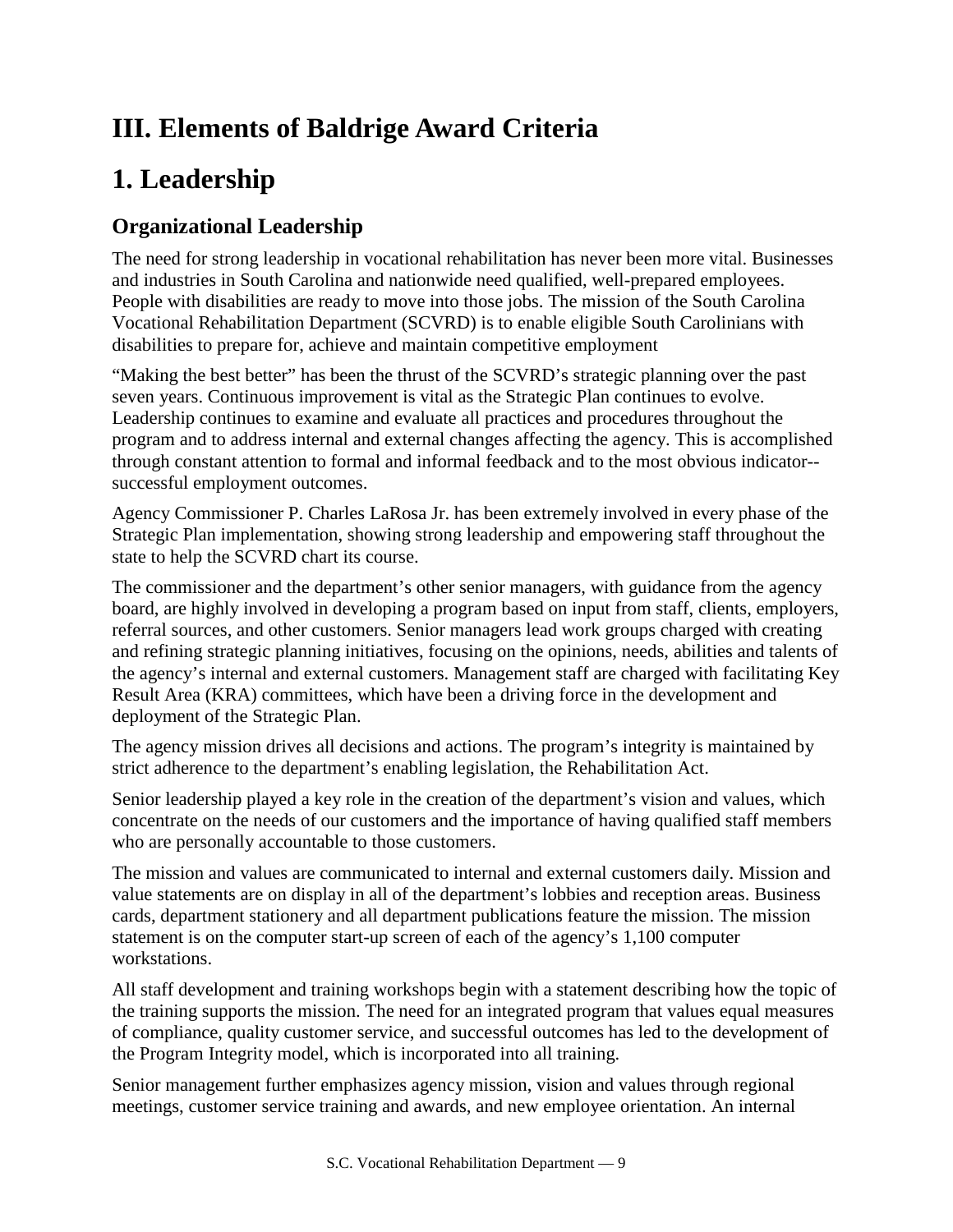newsletter is devoted entirely to furthering employee understanding of the mission, vision and values and the ways in which the department seeks to carry them out.

Senior management is deeply involved in business planning on an ongoing basis to ensure alignment of systems and processes. Our agency's re-engineering of the entire local service delivery system is the ultimate example. When SCVRD launched its new strategic planning initiatives in 1994, management anticipated the forthcoming changes in federal vocational rehabilitation legislation and recognized the need for more emphasis on direct client contact and less emphasis on paperwork. The thickness of a case file and quantity of documentation was no longer seen as a measure of success. Quality customer service leading to appropriate competitive employment is at the center of business planning, and management has been at the forefront of this movement. The formation of career planning and employment teams (CPE) empowering clients with more choices in their plans for employment showed great foresight in light of ensuing rehabilitation legislation that mandated informed choice.

Managers do not rely entirely on others within the organization for feedback on customer needs and expectations. They also have direct means of contact. This extends to the top of the leadership structure with site visits by the agency commissioner, who talks with customers about their services and their expectations. Senior managers also access feedback through public hearings, written or verbal customer surveys, partnerships with other agencies and referral sources, and panel discussions in which customers have a forum to interact with staff. Specialized target audiences, such as the deaf community, register feedback through our agency's involvement with advocacy groups and disability associations.

Each of the department's 20 area supervisors has an essential or core duty to regularly make contact with employers and referral sources to maintain a high degree of customer satisfaction.

Public hearings allow management to consider the potential risks and effects of proposed policies before they are implemented. Senior managers work closely with the internal client relations specialist and, when necessary, the Client Assistance Program in the Office of the Governor to consider the merits of decisions and their impact on clients.

Senior managers use a systematic approach to evaluate future opportunities for the agency by monitoring trends, gathering input from state and local area staff and by ensuring that new strategies comply with the law. For example, further development of our department's community partnerships with participation in One-Stop centers created through the Workforce Investment Act has increased the agency's visibility among new audiences. Our leadership has been extremely active at the local and state levels on workforce investment boards.

Leadership developed a systematic approach to launch many of the changes brought about by the Strategic Plan, most notably the pilot programs that introduced the vocational rehabilitation team concept to area offices. Through development, evaluation and implementation of pilot programs, senior management helped participating staff get through many problematical and uncomfortable moments that naturally occur when an organization goes through drastic changes in the way it does business. The commissioner recognized the need to help employees deal with these difficulties and the need for his senior staff to help in the transition. As our staff took on new roles and responsibilities, he led the initiative to provide staff with role-definition training. This was an enormous effort and included workshops for counselors, office assistants, eligibility support, planned services support, procurement specialists, information specialists, CPE specialists and Statewide Facility staff.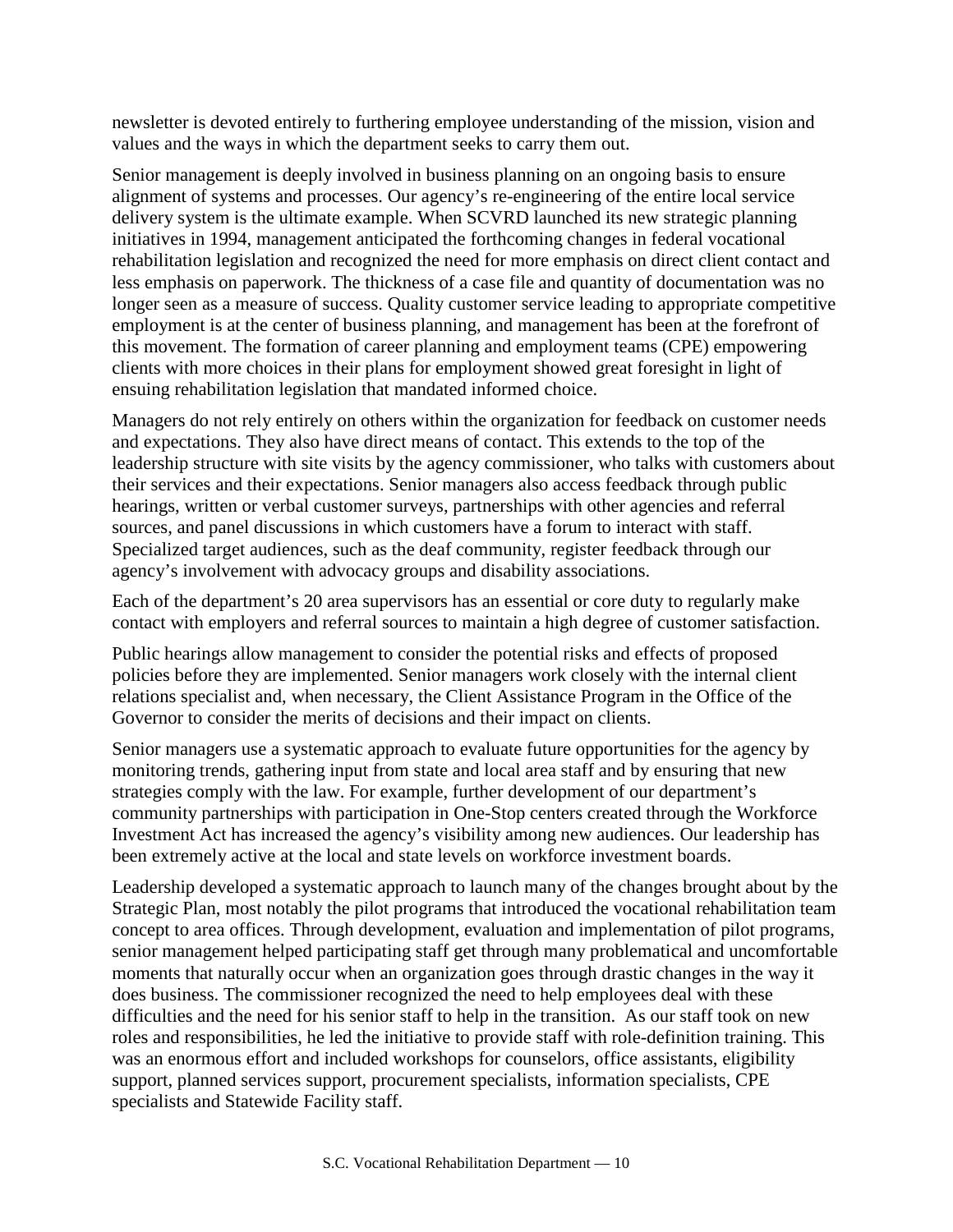A major transformation in agency operations was the conversion of all mainframe computer data and programs to a local server system. This was seen by senior management as the only way to serve our client base at maximum levels. Senior managers meet bi-weekly with the department's Information Systems staff to discuss user requests for computer program changes. The agency staff is encouraged to become involved in "process improvement" through suggestions for new programs that will better enable staff to serve clients more efficiently and effectively. At least five requests per week are reviewed and are often implemented within a short period of time.

The department succeeds in staying "ahead of the curve" by anticipating effects of current federal rehabilitation legislation. An example is the Ticket to Work program, for which the department made advance preparations through staff reassignments. This will enable us to clearly define the options clients have in the program.

The agency board and management's commitment to quality improvement reached a new level in 1999 with the opening of the LaRosa Human Resource Development Center on the department's main campus in West Columbia. This state-of-the-art facility allows employees from across the state to come together, in person or by videoconference, for training, education, and meetings. The center also provides hands-on computer training to agency staff.

Management's commitment to quality employment outcomes was also illustrated in the department's success in generating reimbursements from the Social Security Administration. Successfully rehabilitated clients lessen the burden on the nation's Social Security budget and the department benefits through reimbursements for successful closures. This year the department realized about \$1 million in reimbursements, which were channeled into service delivery to help keep costs down.

Under the guidance of the commissioner, the director of the Disability Determination Division and other division management staff participate in developing and implementing national, regional and state goals for the Disability Program. The division director plays a key role in developing and disseminating regional and national action plans to ensure quality assessment and improvement and serves on a national steering committee on policies and procedures related to the use of technology in the national disability program. The division systems manager serves as a national chairperson for technology infrastructure and as one of three members of a national consortium providing guidance to the Social Security Administration on the effects of systems changes on program operation.

The South Carolina Disability Determination Division leadership has piloted crucial program changes that will be implemented nationally over the next five years. They include areas such as claim development; evaluation and adjudication policy; roles and responsibilities of disability examiners; and pre-decision conferences with claimants to ensure decision accuracy.

## **Public Responsibility and Citizenship**

The department's mission demands that the challenge of public responsibility is taken quite seriously. Indeed, as the designated agency to enable people with disabilities to become employed, public responsibility is essential. South Carolina's workforce benefits as it employs the talents of people with disabilities and the state's residents reap dividends when people with disabilities become taxpayers instead of tax consumers. Most importantly, we exercise our public responsibility by enabling our clients to enhance their quality of life through the fulfillment and rewards of employment.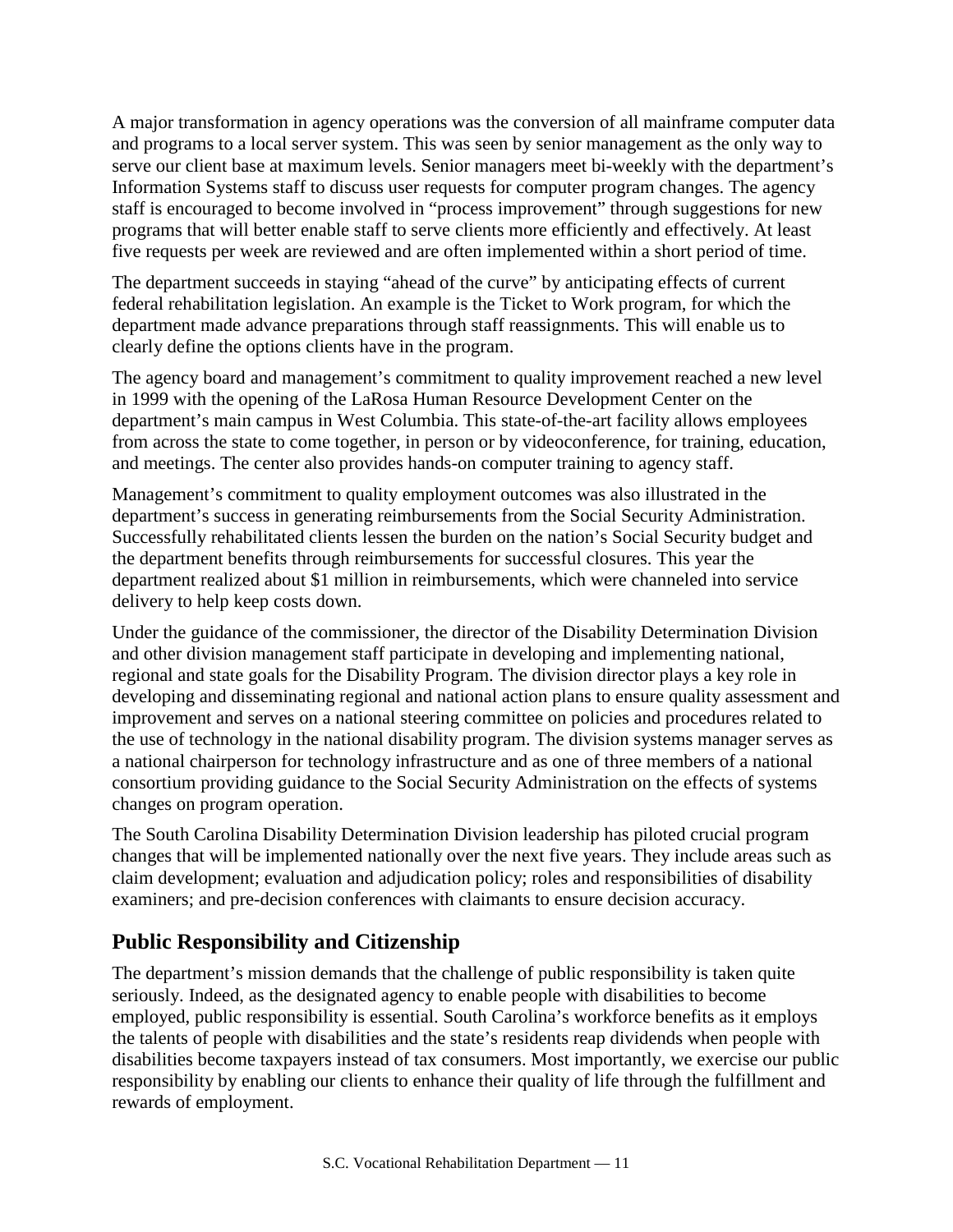The department's impact on society can be measured through the success of the 9,000 people with disabilities who go to work each year after receiving SCVRD services.

Program Integrity is the service model developed by senior management. In all staff education and development efforts, leadership points to the Program Integrity model to keep a focus on compliance with enabling legislation, quality customer service and desired employment outcomes.

Empowerment of employees to reach these goals was implemented through the philosophy "train, trust and verify."

The Integrated Service Delivery System is a key component of the Program Integrity model and a direct response to customer needs. Specific core duties were developed to capitalize on the education, training and special skills of the staff so they can provide seamless service delivery.



The department has built in numerous other mechanisms for ensuring ethical business practices. Vocational rehabilitation law contains very strict compliance measures that are monitored closely at different levels within the organization and through outside audits. The department's administrative and case service policies outline agency standards for conduct and adherence to the law.

Though not required by law, SCVRD has for many years employed a full-time client relations specialist who is available for clients to contact when they are not satisfied with the way their service programs have been carried out. This specialist monitors the actions of staff to ensure that the clients have been treated fairly and in accordance with their Individualized Plan for Employment (IPE). The specialist and other senior managers also maintain a good working relationship with the Client Assistance Program in the Office of the Governor. Face-to-face meetings with clients and CAP personnel help resolve complaints and provide appropriate corrections.

The SCVRD also employs a full-time staff attorney for guidance in compliance issues and legal interpretations.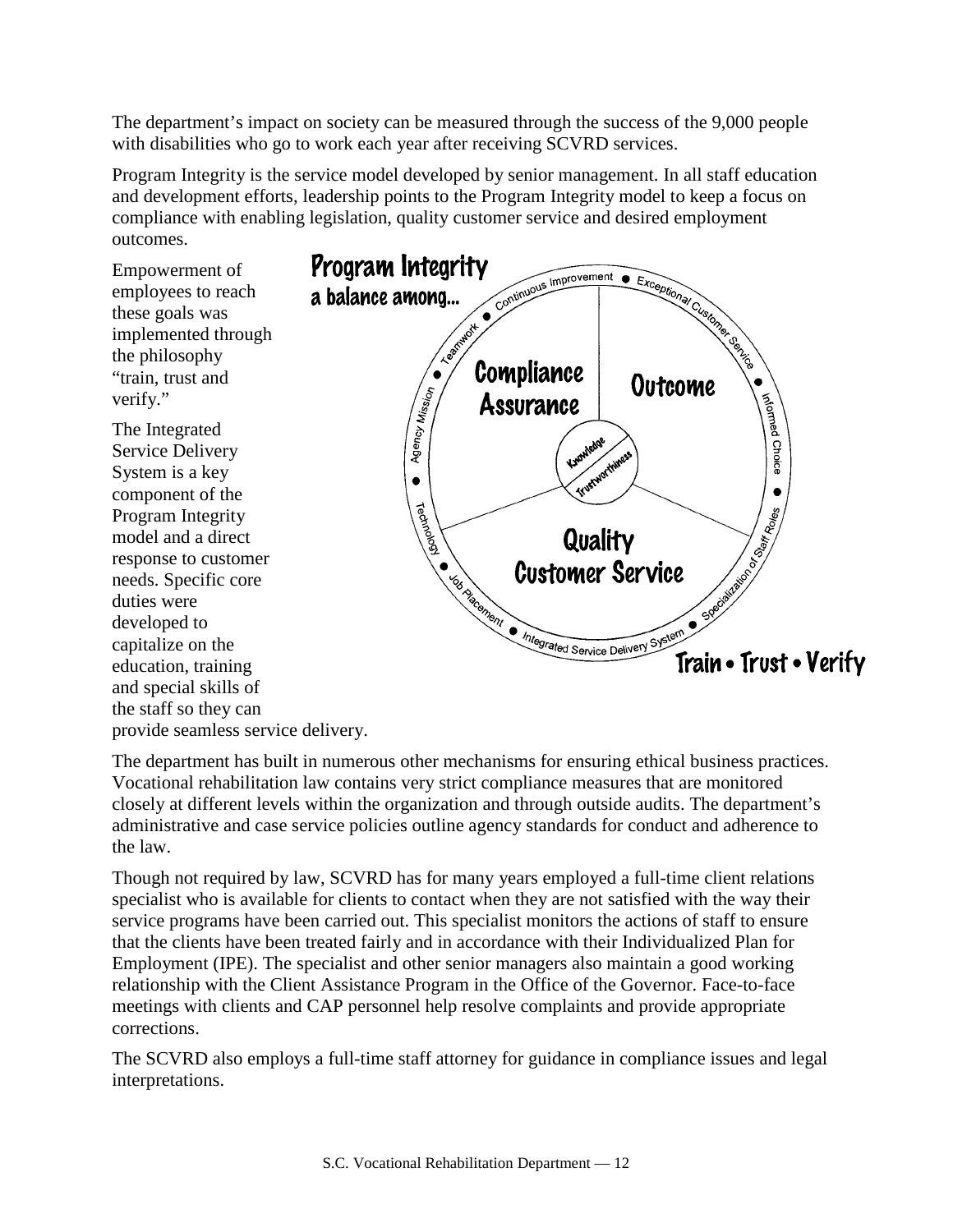Safety for clients and staff has always been important, but has received special attention since the commissioner created the Risk Management department in 1998. This department promotes a mindset, that "safety is not just a list of rules and regulations." The goal is to promote safety awareness to reduce workplace injuries and illnesses, provide a hazard free work environment and lower Workers' Compensation premiums. By nature our 22 work training facilities include industrial-type settings for both staff and clients (more than 8,000 clients train in our centers each year), so high standards for safety are imperative. The Risk Management department now processes all Workers' Compensation cases for staff and clients. The department shows a steady decrease in the number of claims by carefully monitoring return to work issues and getting people back to work faster.

The agency's leadership firmly supports citizenship activities nationally, statewide, and locally. Members of the senior leadership team are involved in civic organizations, disability advocacy organizations, task forces on disability and other community groups that can benefit from their expertise.

The commissioner has set an example by becoming a national figure in promotion of the public vocational rehabilitation program as past president of the Council of State Administrators of Vocational Rehabilitation. He has had major input toward the development of national policy and in Congressional discussions on the future of the program.

Such involvement goes well beyond the State Office. An example is an area supervisor who holds a national leadership position in the Coalition for Juvenile Justice.

The agency is quite active in community assistance projects such as The United Way, Red Cross blood drives, The Good Health Appeal, adopted family efforts during the holidays, Americans with Disabilities Act celebrations, and wheelchair sports events.

The department coordinates all activities of the Governor's Committee on Employment of People with Disabilities, which reaches out to the business community and the public on the advantages of hiring people with disabilities. The Governor's Committee spawns local mayor's committees, which are spread throughout the state.

Community involvement is essential for SCVRD area supervisors and their staff. These contacts allow staff to spread the word about programs and encourage partnerships with businesses. Through involvement in local chamber of commerce activities, Rotary groups and other community organizations, SCVRD staff members consistently form bonds within their communities that lead to employment for clients and outsourcing agreements with companies for work training centers

High visibility in the business and civic communities has resulted in recruitment of major company representatives to serve on local SCVRD business advisory boards. These relationships only further the employment of people with disabilities.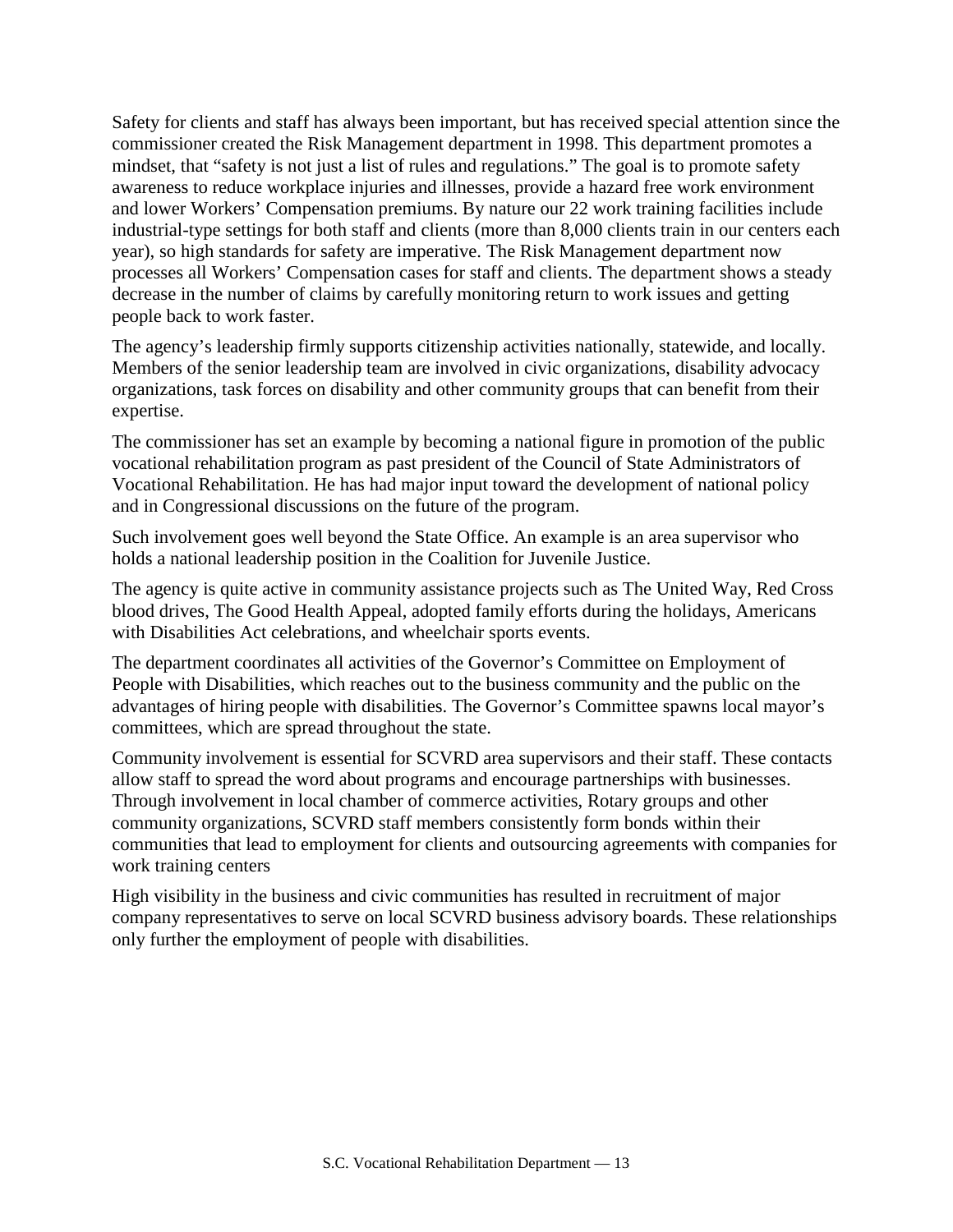# **2. Strategic Planning**

The department continues to build from its major strategic planning initiative that began seven years ago. All of the key result areas of the plan—values, mission, vision; customer service; technology; government relations; partnerships; public information and education; human resource development and management; and continuous improvement—have become integrated into the department's daily operation. These areas have all been incorporated into staff development and training, into internal and external communications, through supervisory meetings and directly into job descriptions and performance appraisals.

Each of the original key result areas featured long- and short-range goals, with time frames established for implementation of each phase of the plan. The department has been successful in meeting these goals, and new goals have been established for continuous improvement to build upon those original seven areas. As its name implies, the continuous improvement initiative is an ongoing strategic planning mechanism. Committees representing a wide range of perspectives are assembled to address specific needs and changes sparked by the strategic plan.

Internal and external feedback help the department develop and deploy strategic planning initiatives. This is sometimes carried out through a statewide committee, where a pilot program may be developed; or at the local level as part of the management plan that each area office is required to develop and use.

Strategic planning in the continuous improvement categories has focused on the areas of:

- local practices;
- quality enhancement;
- teams:
- rehabilitation training/evaluation centers; and
- system integration and process.

Federal and state laws mandate that the SCVRD convert as many eligible people with disabilities from unemployed tax consumers to tax-paying, competitively employed workers as the agency's resources will allow. Strategic planning incorporates the department's Program Integrity model, which mandates a balance among compliance assurance, quality customer service and employment outcomes.

Those factors weighed heavily this year in the refinement of "informed choice." This is an ongoing process in which the applicant/client, the counselor and other SCVRD staff members gather and review information the client can use to make choices about goals and services needed to achieve a successful employment outcome. The individual is a full and active partner in the rehabilitation process and is involved in all decisions. Strategic planning in this area involved development of guidelines, forms, staff education and training, and implementation measures to help staff comply with federal requirements, provide quality customer service, and produce successful employment outcomes.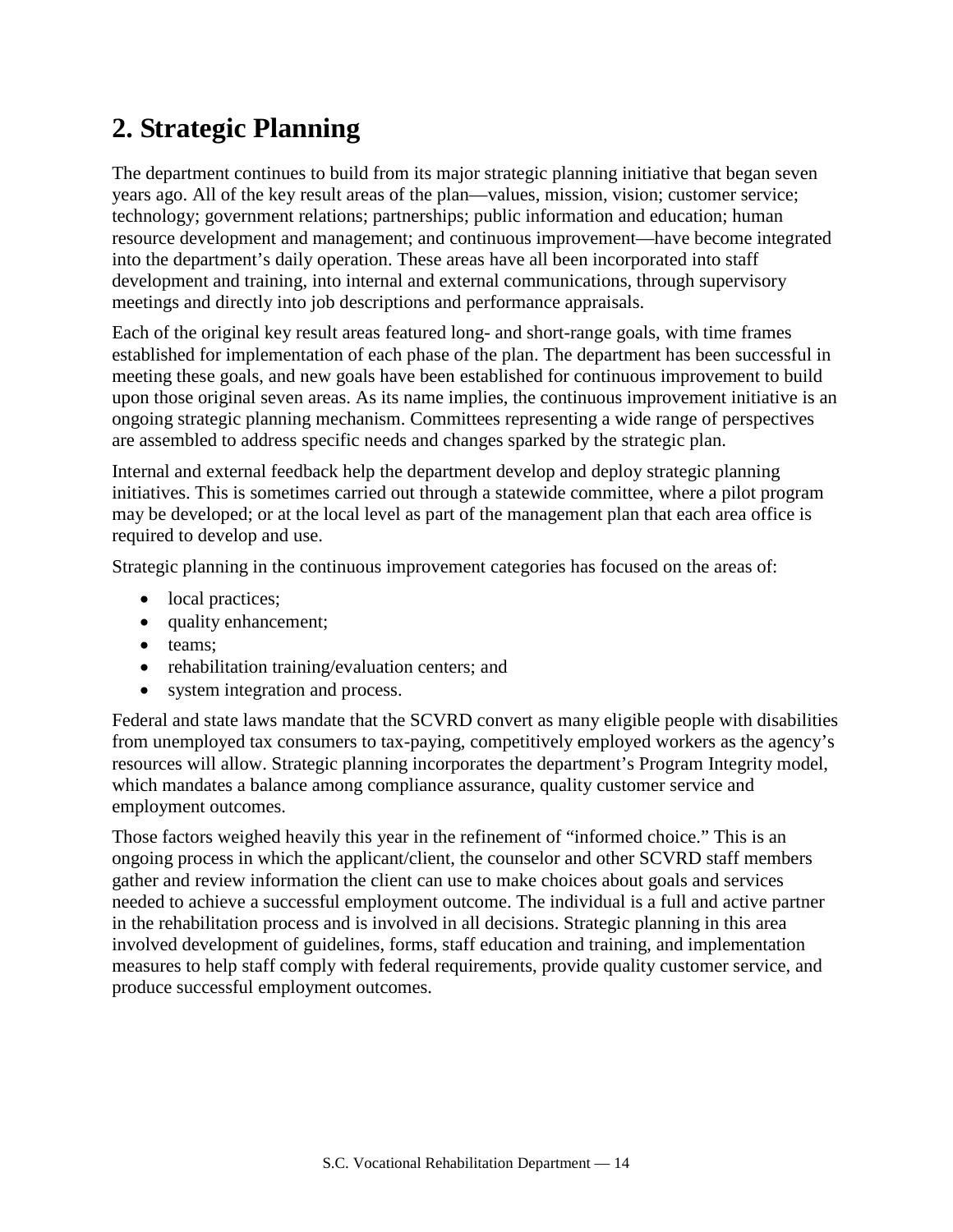The agency's three regional supervisors, part of the senior management team, oversee the development of business management plans in each of the 20 area offices. The management plans address:

- **Customer service**
- Compliance
- Operational procedure
- Public information and education
- Staff rewards and recognition
- **Job** placement

These plans incorporate components of the Program Integrity model and contain detailed plans and policies developed at the local level, consistent with agency policy and guidelines. These plans are monitored for compliance and achievement of the targeted goals. In turn, they are used as tools for training and the setting of new goals at the beginning of each year.

The management team helps establish local office goals for successful rehabilitations by taking into account staffing, client bases, referral sources, local demographics and economic conditions, previous accomplishments and other factors. These local goals add up to a statewide goal for successful rehabilitations, a total that the department's enabling legislation requires to be at least one rehabilitation more than the previous year.

Senior managers review performance measures regularly through detailed reports that show each area office or facility's success rate in obtaining new referrals, identifying eligible clients and the resulting outcomes. Information derived from these reports is used to make decisions regarding cost effectiveness on a cost-per-case basis.

The department continued to upgrade its technological capabilities as a key component of strategic plan deployment. Twenty additional caseloads have been added during the department's streamlining efforts. This is in part a reflection of technology improvements that reduced paperwork and shifted the focus to the customer. The Information Systems manager visited each of the agency's area, satellite and statewide facility offices last year to update staff about new technology, gather input, and discuss needs and plans for the future. A key long-range goal was reached this year with the phasing out of a mainframe-based system and full implementation of Windows NT servers, improving speed and flexibility for data collection, case management and training center activities.

During the latter stages of 2000-2001 the department conducted a self-assessment survey, using the self-assessment guidelines provided by the Budget and Control Board's Office of Human Resources. Employees had the opportunity to evaluate the department's effectiveness by answering 70 questions relating to the seven categories of the Baldrige Criteria. Hundreds of SCVRD staff members were involved in this effort; some participated individually and others in groups. The results of the very candid self-assessment helped document strengths and weaknesses in the program and provided input for future strategic planning efforts.

Disability Determination Division long-range and short-range plans are developed or refined at the beginning of each fiscal year and the objectives for the year are issued to all personnel as goals. Program goals are linked to objectives contained in Employment Performance Management System (EPMS) planning documents.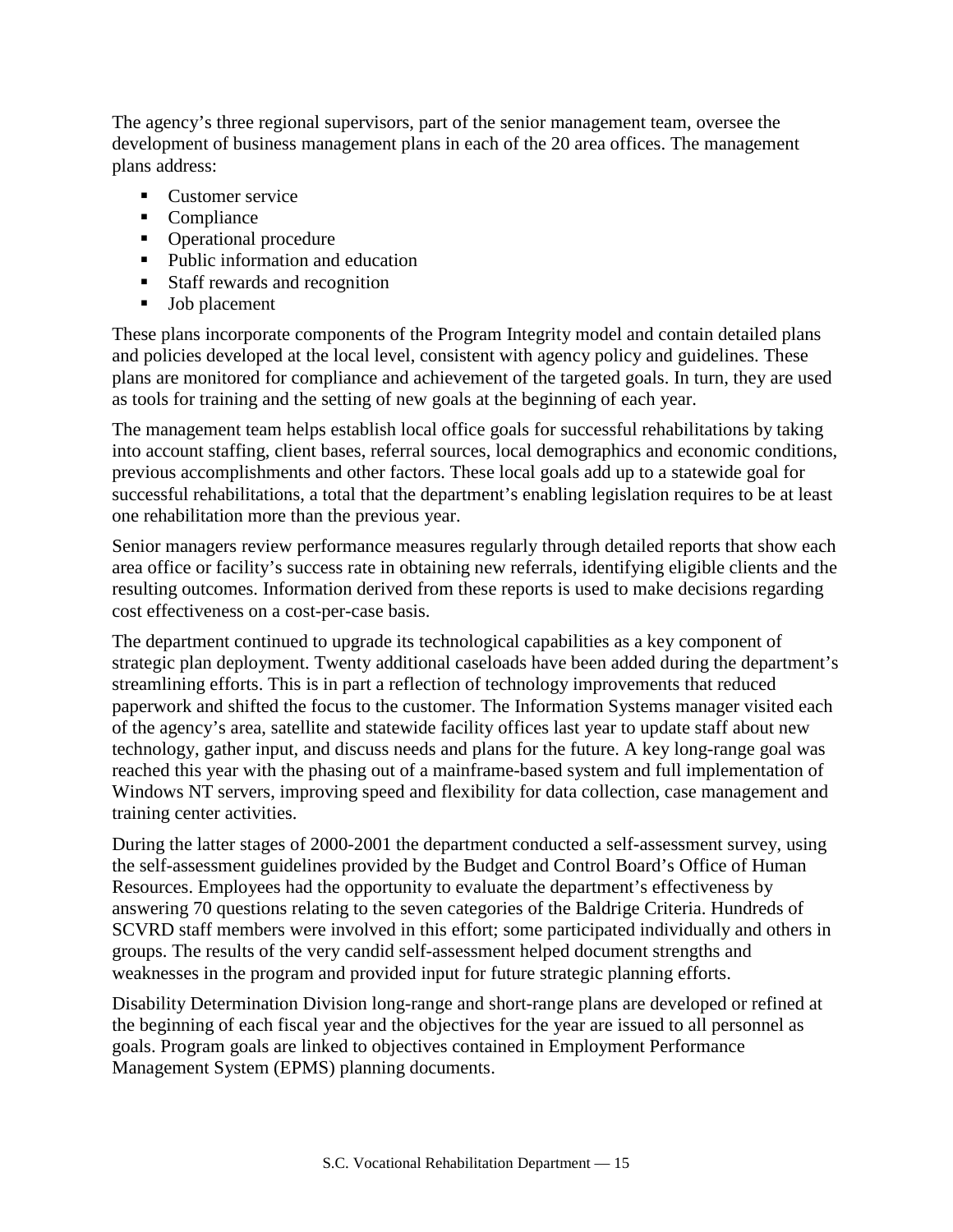# **3. Customer Focus**

## **Customer and Market Knowledge**

The department's Strategic Plan begins and ends with the customer. As a result, every policy, procedure, service, and organizational structure has come under review during the last seven years. Revolutionary changes have occurred to better meet the needs of all customers, both external and internal.

The department's formally identified customers include:

- people with disabilities who strive to achieve and maintain competitive employment;
- the businesses and industries that provide employment and training opportunities for the department's clients;
- other human service agencies whose partnerships enhance employment outcomes for clients;
- $\blacksquare$  the taxpayers who depend on the department to efficiently and effectively use the resources entrusted to it;
- staff members, whose teamwork, attitudes and embracement of Program Integrity are vital to the department's success; and
- referral sources, which enable SCVRD to expand its service base.

Customers access information about our department and services in many ways. They include personal contacts, brochures, videos, referrals from a myriad of community organizations, and referrals from friends and family. The past year has brought an increase in exposure through the department's web site, where people often originate their relationship with the agency.

#### **Referrals**

People with disabilities are SCVRD's clients and primary customers, and the department's success can occur only with an excellent client referral network.

The self-referral is the largest single source, accounting for about 19 percent of the cases served by the department. However, referrals come from about 40 other sources as well, especially from:

- $\blacksquare$  High schools, colleges and universities
- Correctional facilities and programs
- **Physicians and hospitals**
- Cardiac rehabilitation programs
- **Mental health facilities**
- **Employers**
- Social services programs
- Social Security
- Alcohol and drug treatment organizations
- **Private disability organizations and other agencies**
- Welfare agencies, public and private
- **Employment services**
- **Private rehabilitation facilities**
- Churches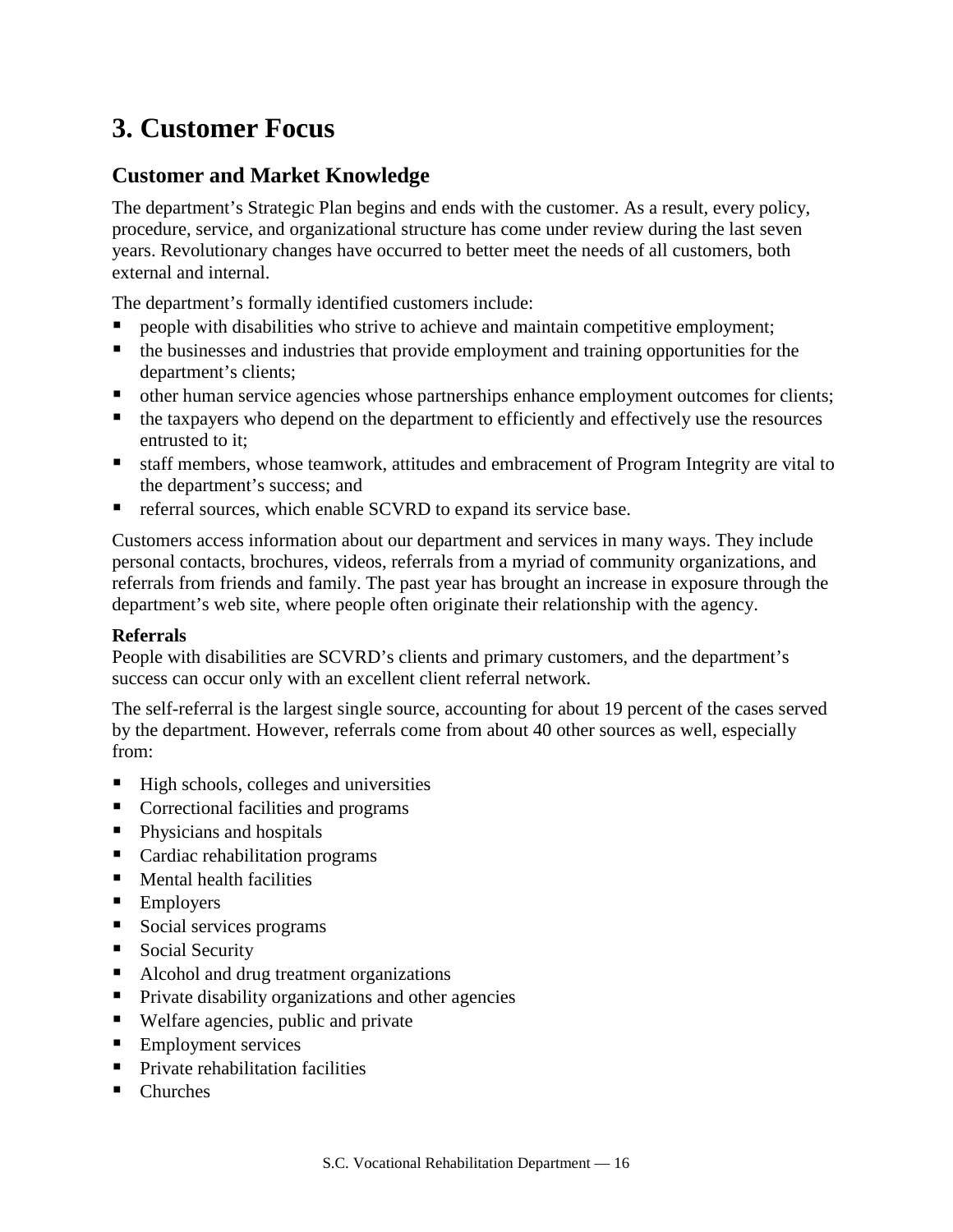- Workers' Compensation agency
- State employment service
- Vendors of artificial appliances and prosthetic devices.

### **Outreach**

SCVRD has long recognized that it can expand its service base by "going where the needs are" rather than relying solely on provision of services within its own walls. All staff are encouraged, and in some cases required to regularly market the program to external audiences. Employers and other business partner contacts are essential in hiring and training of clients and they are a primary target audience for local SCVRD staff through personal visits and other associations. Appearances at community meetings, job fairs, health fairs, open houses and similar events are routine among staff statewide as part of local public relations and education plans.

Counselors throughout the state make presentations to business managers and executives to market the Job Retention Services program, a free and confidential service for people whose jobs are jeopardized by disabling conditions. Another example is outreach to the medical community's cardiac rehabilitation programs, where SCVRD provides vocational rehabilitation services to cardiac patients who want to return to work.

Strong partnerships with other agencies and statewide facilities have brought greater insight into customer needs and have resulted in a significant number of successful rehabilitations.

Statewide Facilities cooperative agreements exist with the Department of Mental Health, the Medical University of South Carolina, The Department of Juvenile Justice, Wil Lou Gray Opportunity School, the Department of Probation, Parole and Pardon Services, and the Department of Corrections.

Approximately 270 interagency agreements form bonds with other key markets, including all Department of Social Services offices, public school districts, workforce investment boards, and many local alcohol and drug commissions.

The department also benefits from local work training center advisory boards at many of its area offices. These boards provide ideas, feedback and advice on meeting the needs of their specific communities. Work training centers and their corresponding area offices hold open house events to educate the local business community about SCVRD and to solicit input on bettering the operation through new partnerships.

Other external customers, such as employers, work training center partner companies, legislators, and other agencies provide feedback through personal contacts and meetings.

### **Marketing tools**

A comprehensive collection of marketing materials complements staff contact with all the target audiences. More than 20 different printed publications are used to educate and elicit response via partnerships or feedback. While these publications are sometimes used as stand-alone marketing tools, staff is encouraged to use them in combination with personal appearances that will offer the opportunity for customers to ask questions or comment on our programs.

Marketing materials are developed based on customer needs. The new Career Planning and Employment (CPE) concept called for a specific set of marketing materials to educate employers about the program. In February 2001 a new folder with inserts on Job Retention Services, CPE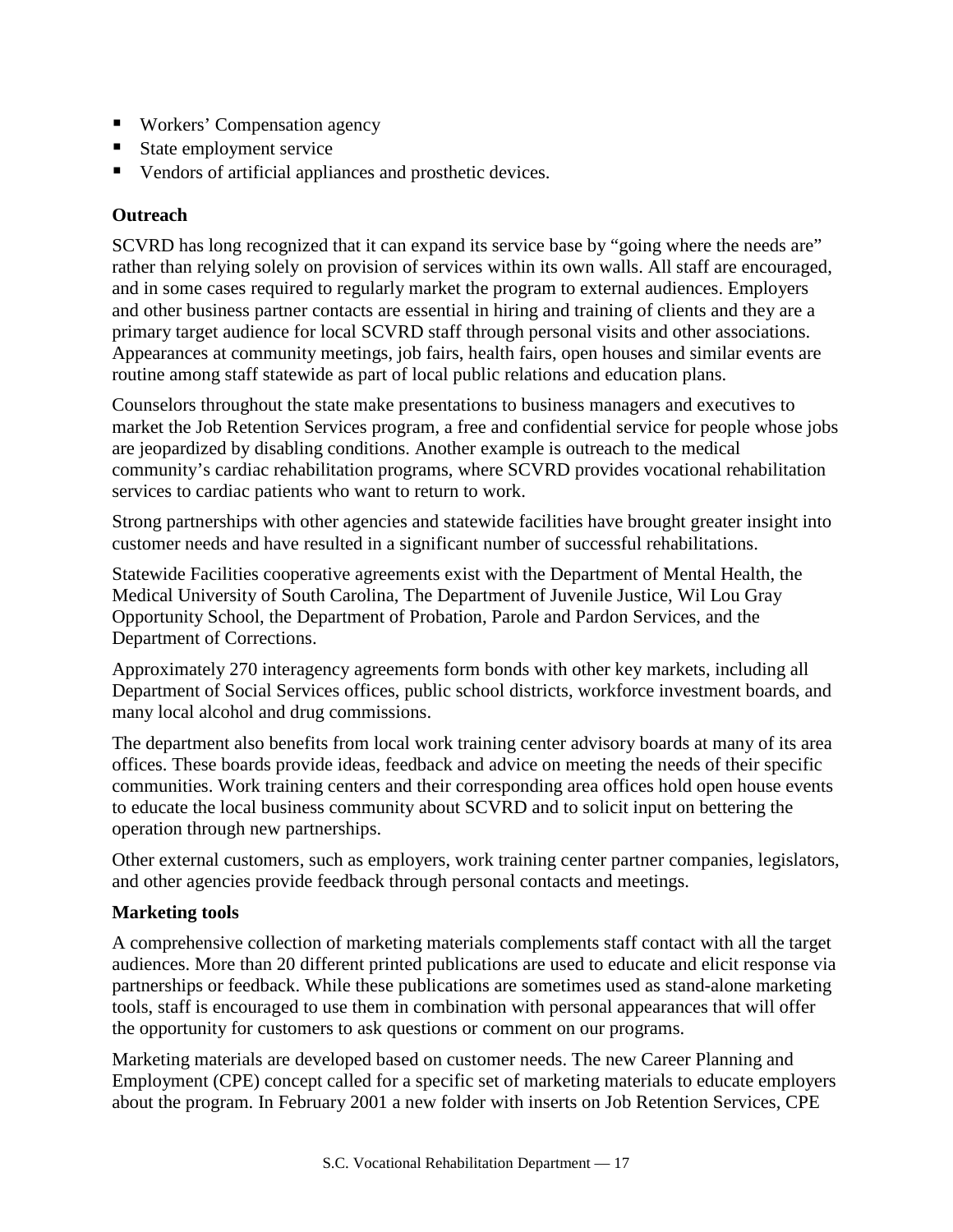services, outsource opportunities and local contact information brought the marketing plan into focus.

The department produces its own videos to market the program and to assist in training. Feedback from internal and external customers pointed out a dire need for better video resources. The addition of a full-time position in August 2000 has resulted in an improved selection of marketing videos and the placement of two well-received television public service announcements distributed to stations throughout South Carolina.

## **Customer Satisfaction and Relationships**

At every major stage in the rehabilitation process, the client is involved in the planning process and signs off on his or her Individualized Plan for Employment (IPE). Staff promotes client choice in the selection of vocational objectives, services and service providers. Clients are encouraged to provide feedback formally and informally.

The SCVRD formally collects customer satisfaction information in several other ways. Every VR area office has a customer service plan and during the rehabilitation process, clients can provide feedback. This is accomplished through focus groups, surveys and suggestion boxes. Client handbooks provide easy-to-read documentation of their means of filing both informal and formal complaints as well as an explanation of the rehabilitation process.

Lack of staff involvement in the direct job placement process was viewed by clients as an agency weakness, according to surveys and feedback to counselors. The remedy was to redesign support roles to take the paperwork burden off professional staff members, who could then spend more time in the community developing relationships with employers to create job opportunities. Clients also complained that counselors had too little time for them. Drastic improvements in computer programs addressed this concern by removing the "paperwork barrier" between the client and counselor.

Satisfying the client's need for a more individualized approach to job preparation led to the development of the Career Planning and Employment (CPE) unit. Methods for determining vocational direction, which in the past relied heavily on paper-and-pencil testing, gave way to community-based evaluations. This method allows the client to try out a job in an actual work setting, observing firsthand the demands and rewards of the job. They may choose their vocational goal by observing or "shadowing" a person in the community who actually performs that job; work under a mentor to learn the job; or actually try the job. The CPE unit provides a full curriculum of disability-related classes, pre-employment, and employment classes ranging from resumé writing to basic computer skills. Job readiness training is available for those clients who may have never worked and need to learn successful work behaviors. Job readiness training is also important to clients who are recovering from injuries and illnesses and need to develop work stamina. If a client is significantly disabled and working in competitive employment is seriously in question, the CPE unit will provide trial work experiences in the most integrated setting possible—the local community.

The department systematically follows up on client complaints beginning with the basic clientstaff relationship at the local service level. Most concerns can be resolved there. However, when local efforts to solve a problem do not satisfy the client, our full-time client relations specialist addresses the issue. The client also has the option, at any time, to take a complaint or concern to an impartial third party—the Client Assistance Program (CAP) in the Office of the Governor.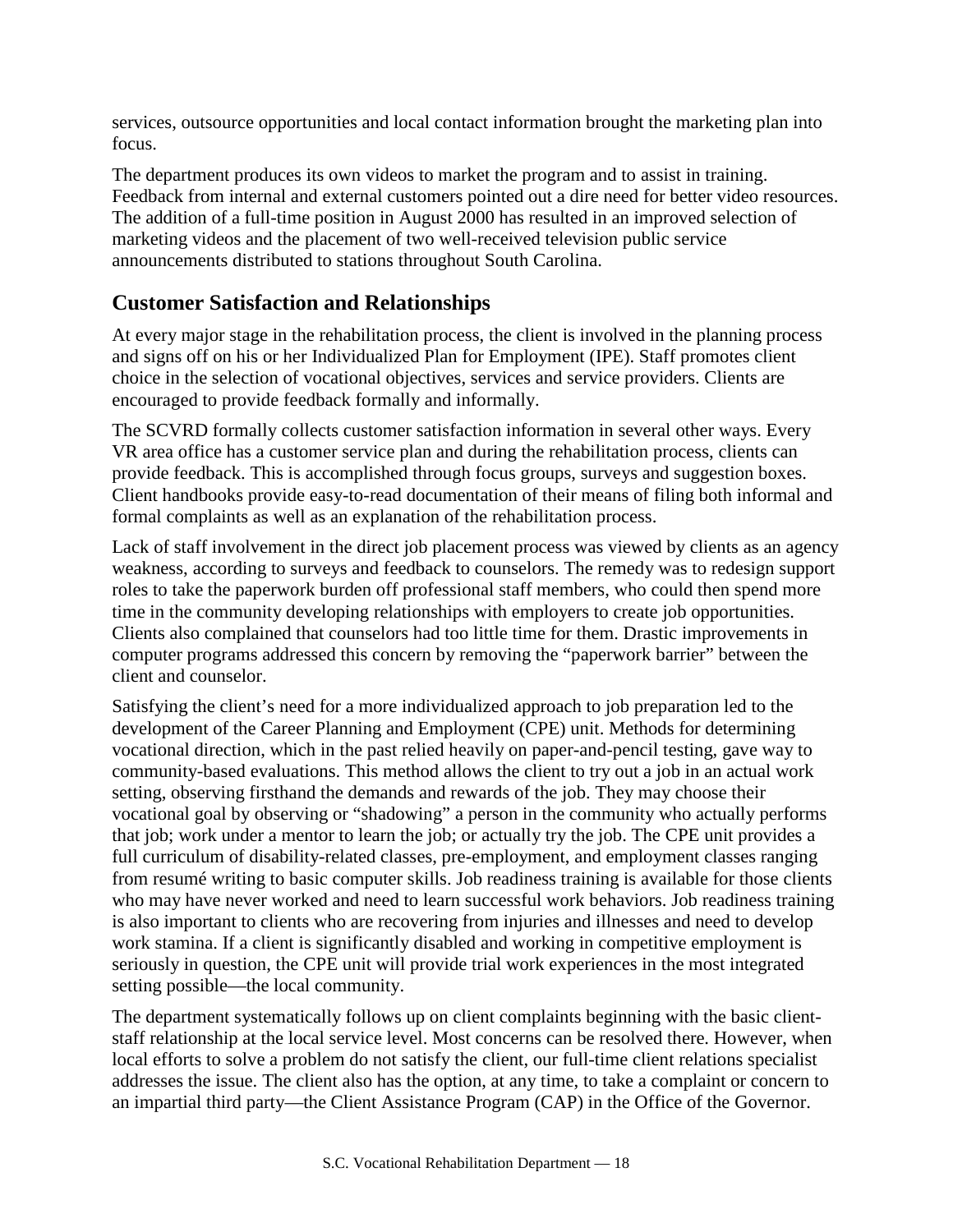Disputes over the provision of vocational rehabilitation services are solved in an orderly and rational way through this program. Every person who formally applies for vocational rehabilitation services is given the toll-free contact information for these offices. CAP also provides the agency with a yearly report showing general areas of concern in client relations.

On the statewide level, the department conducts follow-up studies based on surveys of a random sample of successfully rehabilitated clients. This survey monitors satisfaction levels and rates of job retention. The department's program evaluation staff regularly conducts area reviews that include clients who were not successfully rehabilitated to learn why they have not reached an employment outcome and to determine if dissatisfaction played a part. Customer satisfaction trends are charted and reported to staff, the agency board and the public. The agency's client relations specialist tracks satisfaction trends over time and a new computer program will facilitate this documentation.

The agency responds to differing client needs by conducting staff training on specific disabilities or topics. This training often includes frank discussions by client panels. Spinal cord injury and traumatic brain injury are two recent examples of severe disability topics.

It is SCVRD policy that the client makes the ultimate determination of quality service. The client must be satisfied with services, service providers and vocational rehabilitation outcome before the department claims a successful rehabilitation, even if the client is competitively employed. This policy is not part of federal rehabilitation law and makes our agency unique among national vocational rehabilitation programs as well as other government entities.

Client feedback about SCVRD vendors and other external service providers was a need that received attention this year. A new vendor/service provider customer service survey was developed and will be implemented in 2001-2002.

In the Disability Determination Division, division managers each year develop outreach objectives and plans based on identified and/or projected needs. The leadership designs a schedule for attending conferences and meetings and for individual visits with professionals, advocacy groups or claimants to disseminate information about the program and respond to requests for information. Division personnel make from 20 to 30 presentations each year to various groups. In addition, from 8,000 to 10,000 inquiries from public officials, legal representatives or claimants are received and responded to each year.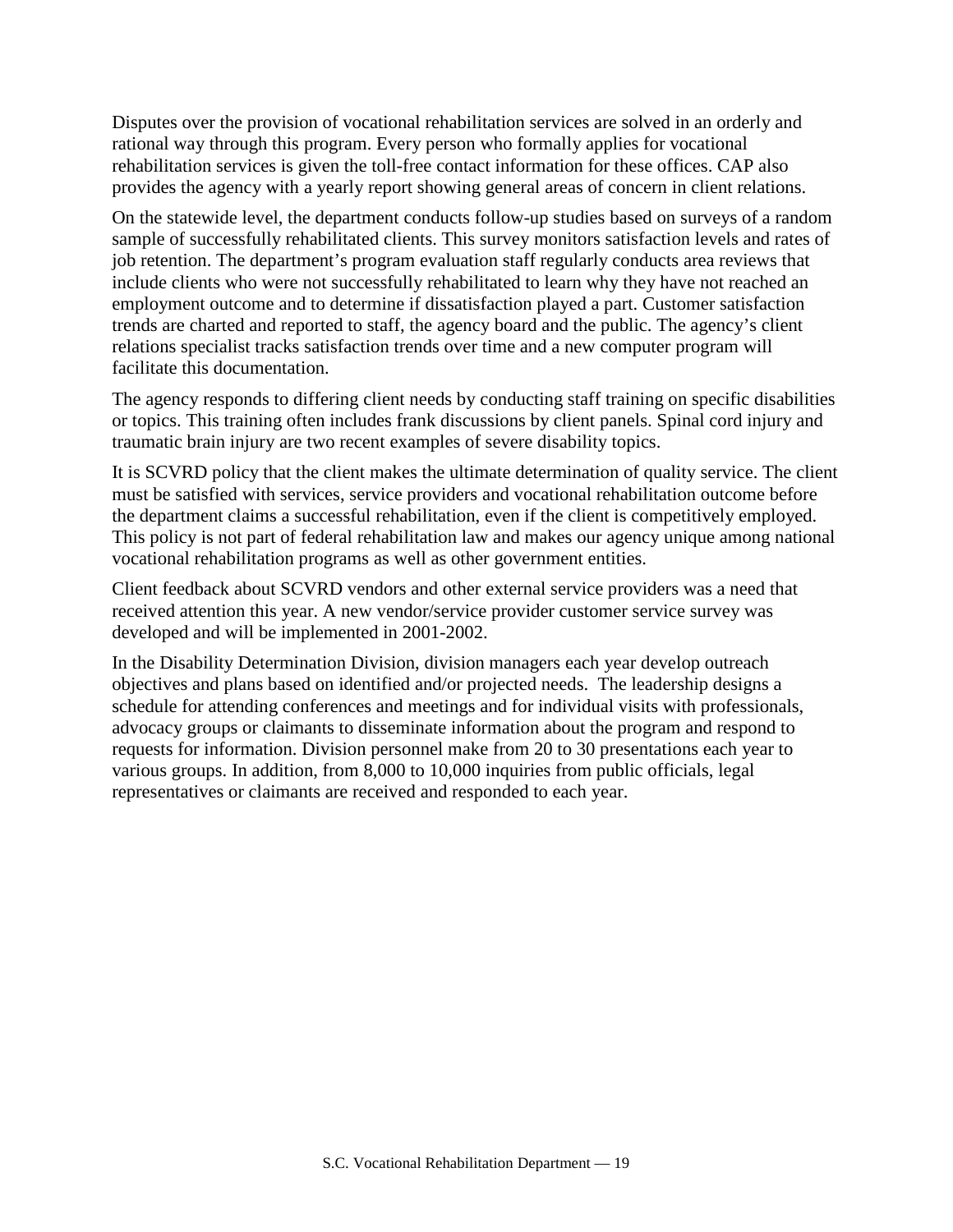# **4. Information and Analysis**

## **Measurement of Organizational Performance**

The department uses many performance measures, all tied into the accomplishment of the most important performance measure of all—its mission to enable eligible South Carolinians with disabilities to prepare for, achieve and maintain competitive employment.

All of the agency's guiding visions have measurable factors that are tracked:

## **Vision 1: Commitment to the agency's mission**

When we formulated our mission statement, we tried to avoid the pitfall of it becoming long and complicated. Ours boiled down to the very basics—to have a positive employment outcome for people with disabilities.

The thrust of the Strategic Plan has been to accomplish that mission for the greatest number of people with disabilities possible in a high quality, cost effective manner. As Category 7 (Business Results) will show, our plan is paying off in numbers of people rehabilitated and cost efficiency.

## **Vision 2: Using technology to provide maximum benefit to staff and clients**

Department staff throughout the state has gained much easier access to information necessary to support daily operations thanks to substantial upgrades in technology. New programs allow staff to streamline the service delivery process in accordance with federal vocational rehabilitation law. The new technology not only saves time but offers much more in the way of data accumulation, breakdown and analysis. A key performance measure of technology is the ability to use the data to ensure compliance with Program Integrity. Caseload reviews; topical reviews that focused on a particular aspect of how we do business; financial reviews that serve as a watchdog function on behalf of the taxpayers; and other compliance analysis all benefit from the improved technology.

### **Vision 3: Being a leader in innovative customer service that contributes to successful employment outcomes**

Quality customer service was recognized by the agency as crucial in carrying out new initiatives. Putting the focus on the client as the driving force in the rehabilitation process meant new approaches to developing and carrying out individual rehabilitation plans. Other external and internal customers, who provide direct links to employment outcomes for our clients, also needed to be served as professionally and effectively as possible.

Measurements to gauge performance here include customer satisfaction feedback, the involvement of vocational rehabilitation staff in a customer-oriented team approach, and the use of feedback to drive decisions on improvements in the VR program.

## **Vision 4: Maintaining positive and productive relationships with business, industry and all levels of government**

This is a performance area that cannot be underestimated because no matter how well the department prepares its clients for employment, poor relationships with business and industry would severely limit our success.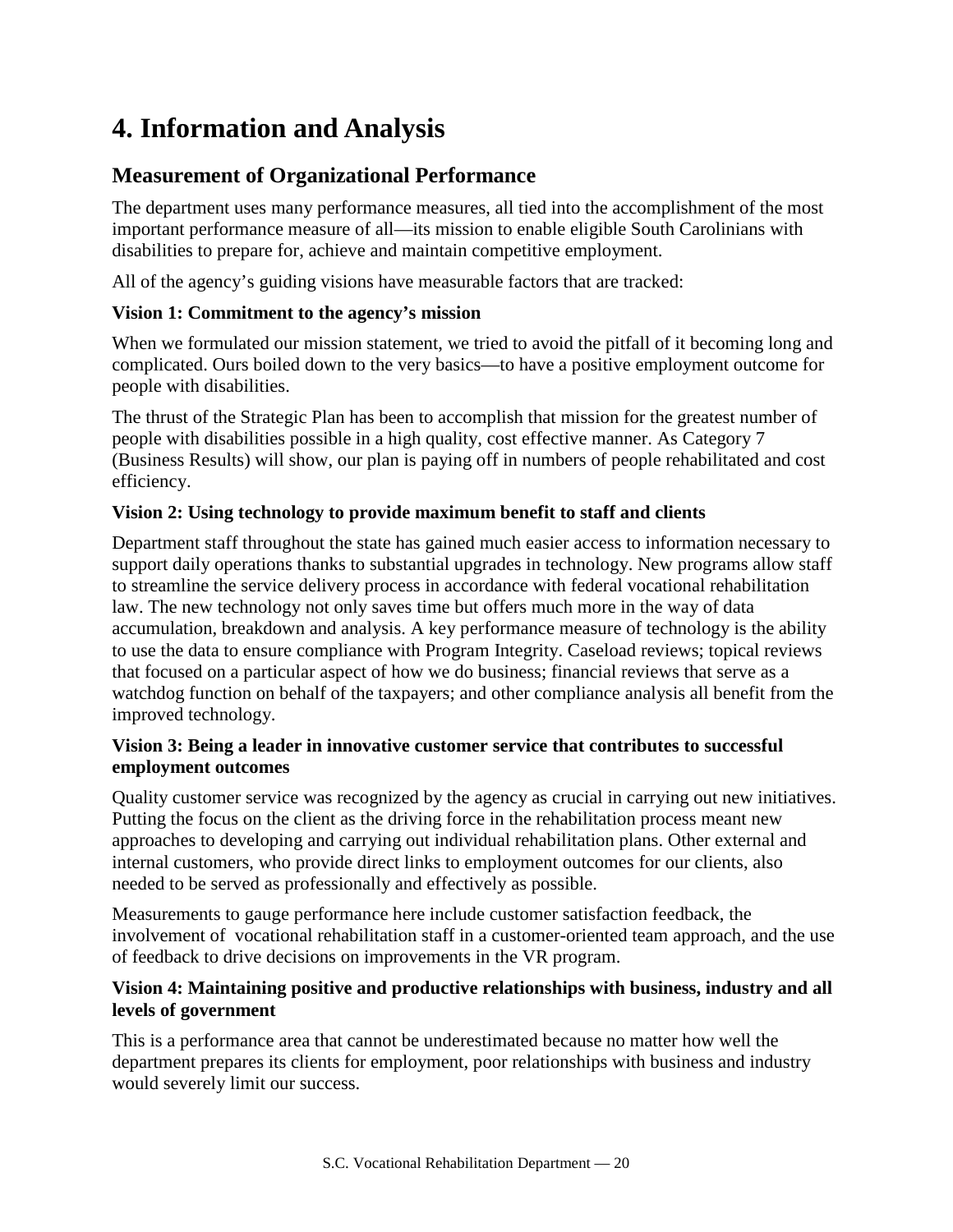Performance measures in this category hinge on the number of clients placed into competitive employment, the satisfaction of employers with the results of those placements, the degree to which local SCVRD staff communicate with employers, and the amount of involvement of business and industry in the work training and outsourcing segments of our local operations.

Positive relationships with government come from establishing cooperative programs with other agencies and obtaining successful employment outcomes for clients through those partnerships. Other government entities expect SCVRD to use its resources to produce a high return on the taxpayer investment.

### **Vision 5: Providing quality service in an atmosphere of trust, sincerity and commitment**

These are virtues that we strive for through adherence to Program Integrity performance measures, through excellence in customer service, and through measurable efforts to improve safety conditions in our facilities.

### **Vision 6: Providing advancement opportunities to develop and retain exceptional employees.**

The department has recognized the need to improve the enticements for outstanding staff members to remain with us. Human resource initiatives are focusing on career ladders that offer clear routes to advancement through excellence in job performance, which is measured systematically. Merit increases tied into performance is a measurable factor. Improved reward and recognition methods also provide an incentive to produce quality work.

## **Vision 7: Showing accountability by using resources efficiently and effectively**

As a public agency, it is imperative that clearly defined performance measures track efforts. Serving and rehabilitating the highest possible number of people with disabilities and efficiently providing the high quality services needed to achieve a customer-pleasing employment outcome are measuring sticks. This is an area where comparative data on a national level is very telling. The department's ranking among other states in the nation, on a per capita basis, reveals the level of success here.

Another performance measure is the rate of return on the taxpayer dollar. Key indicators are the length of time it takes for a rehabilitated client to repay the cost of his or her rehabilitation after becoming a taxpayer, the amount that the rehabilitated client repays for every dollar spent on his or her rehabilitation, and degree to which their earnings increase after rehabilitation.

### **Vision 8: Providing our customers with the tools, services and products to prepare them to compete successfully in the 21st Century workplace**

The re-engineering of the entire client service delivery process was designed to realize this vision. Old ways would not suffice. The department focused closely on equipping clients with what they needed to succeed in the modern workplace. The performance measure of direct job placement showed totals lower than desired and this concern was echoed by clients. The department launched new training initiatives to help staff generate imaginative and resourceful ways of finding appropriate employment for clients. This concept of "Cultivating True Livelihood" carried over into the later development of the Integrated Service Delivery model and its Career Planning and Employment program of services, which have measurable success factors.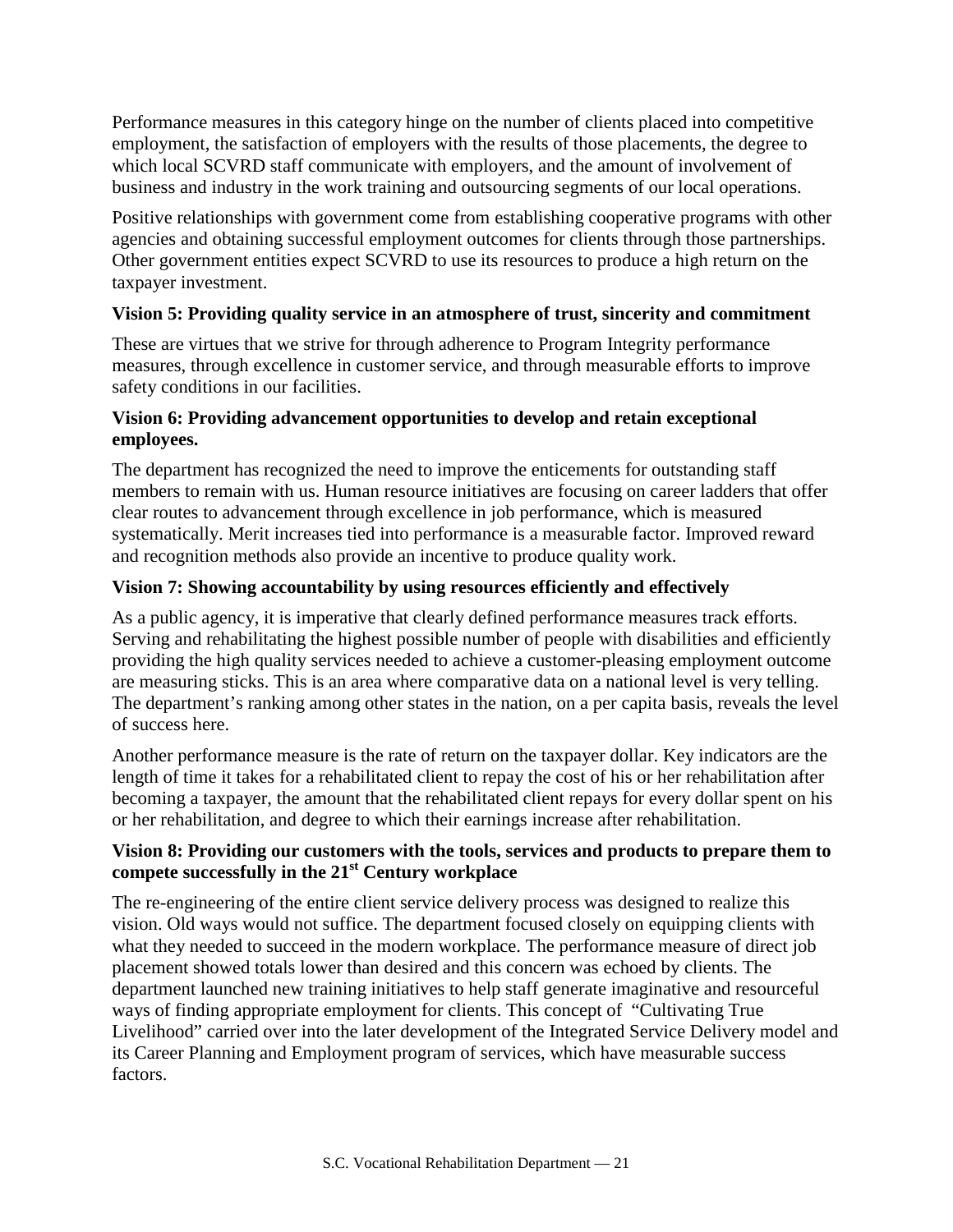## **Analysis of Organizational Performance**

How well SCVRD clients achieve successful employment outcomes is the primary performance measure for each of the agency's areas of operation.

Analysis of key performance measures was enhanced by the department's recent transition from a mainframe computer system to a network-server computer operation for customized case management programs. To make this transition easier, information specialists throughout the state used L.O.I.S. (Local Office Information System), a specially designed database to enable them to meet the local office standards in customer service until a more "permanent" information system is in place.

Information gathered in analyzing performance also is useful in spotlighting strengths and weaknesses and can be used to update the Strategic Plan. The department conducts area caseload reviews to ensure that SCVRD teams carry out their duties in compliance with federal and agency regulations and standards. Proper documentation of each stage of a client's services is expected to detail appropriate services to meet the client's vocational needs; appropriate spending for services, including documentation that external funding alternatives are being sought; provision of informed choices for the client; and efforts to secure suitable employment for the client and satisfaction for the employer.

The department uses program reports to spot trends, project future needs and address federal key indicators. For example, the data can be used to anticipate staffing needs by analyzing the population. The agency generally has one counselor for each 20,000 people in the general population. When populations and demand for services shift, the agency must be ready to respond in keeping with its mission.

Client satisfaction surveys are carefully evaluated and used in the consideration of improvements or new services. How long clients retain their jobs after their cases are closed is monitored along with the degree to which rehabilitated clients increase their earnings over time. These kinds of indicators reflect the success of Career Planning and Employment services.

In 2000-2001, the department expanded its use of the Baldrige Criteria to document performance measures, outcomes and trends. Discussions and collection and analysis of self-assessment surveys resulted in the compilation of a formal "quality report," which was circulated to supervisors throughout the agency and made available to all staff. Local training in the Baldrige concepts was provided to employees to familiarize them with the measures, to illustrate how they fit into the accomplishment of the agency mission, and to request input.

The Disability Determination Division maintains an extensive array of daily, weekly, monthly, quarterly and annual reports through comprehensive division, agency and Social Security computer reporting systems. Data on virtually every aspect of case processing, fiscal activity, quality assurance, and staffing are issued to the appropriate components. Statistical reports are aimed at providing performance tracking information related to established goals and objectives. Data allow comparisons at the individual, unit, office, state, and national levels in areas such as productivity, processing time, documentation and decision quality, cost effectiveness, staff turnover, and age of claims.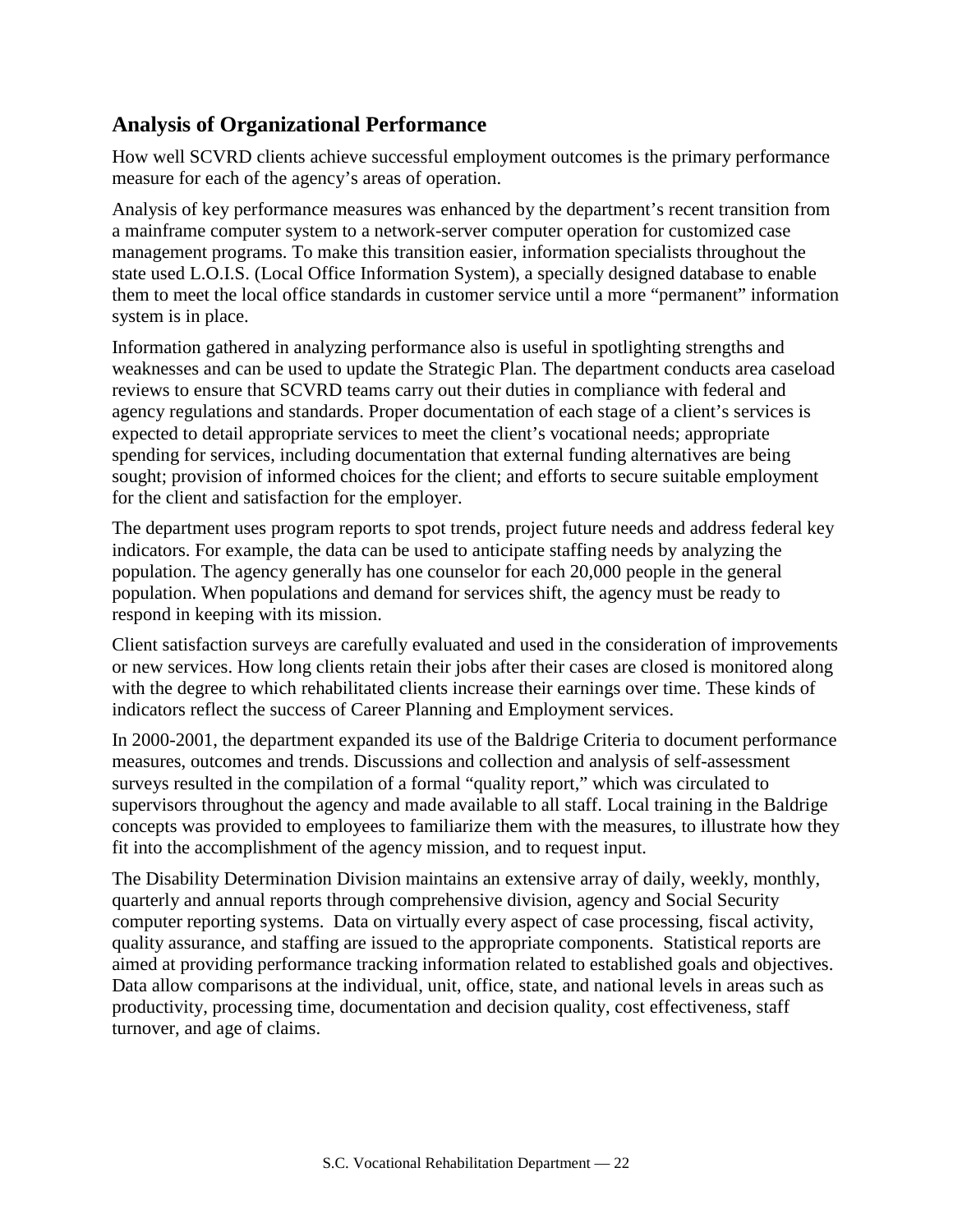# **5. Human Resource Focus**

# **Work Systems**

The department's human resource initiatives are driven by the Strategic Plan, which drastically altered job responsibilities to better meet the needs of our customers. The development of high performance teams called for each team role to be clearly defined. Human Resources initiatives support the agency's mission by recruiting and retaining employees with appropriate skills and competencies. This begins with the identification of necessary competencies for each department position and the initial screening of applicants to determine the employee-job match. The department uses a five-factor personality inventory tool (NEO PI-R) to assess the characteristics and traits common to successful performers in the various team roles.

Staffing patterns are monitored to ensure that human resources are allocated appropriately to achieve the agency's mission. This monitoring is a joint effort between the Assistant Commissioner for Client Services, the Assistant Commissioner for Administration and the Human Resources Director. While these staffing patterns are fairly standard throughout SCVRD, pilot projects can be and are proposed on a regular basis to seek innovative methods for service delivery. For example, pilot projects in the Sumter and Columbia area offices resulted in the staffing pattern now used agencywide.

Such improvement efforts continue as SCVRD constantly seeks ways to streamline its processes and make them more efficient and effective in serving clients. As the agency moved to this new staffing pattern, changes have been managed through the use of retraining and reassignment with due consideration for the needs of the affected employee(s). These changes were the result of several years of hard work and preparation during which staff were fully informed of the changes and had input into the design. Training clarified new responsibilities. Due to the reengineering efforts, SCVRD now serves more clients, spends fewer case services dollars and achieves more successful employment outcomes than in previous years. In addition, under the new staffing pattern overall payroll has remained stable with an average annual increase of 3.7 percent since 1998. Most of these increases were the result of the state's general salary increases during the past three years.

# **Employee Education, Training and Development**

SCVRD conducts assessments, training and development of staff on an ongoing basis in order to meet the current and future challenges of each of the team roles. In November 1999, the department opened the P. Charles LaRosa Jr. Human Resources Development facility on its main campus in West Columbia. This facility represents a huge investment in staff development to strengthen the agency's mission through training and development in five categories: orientation, leadership, safety, performance improvement, and technical skills.

Needs are identified through regulations, public hearings, program reviews, customer service surveys, Employee Performance Management System (EPMS) documents, training requests, and meetings with staff.

Impact on job performance is measured through training evaluations, Impact on Performance surveys, program reviews, customer service surveys, and EPMS documents.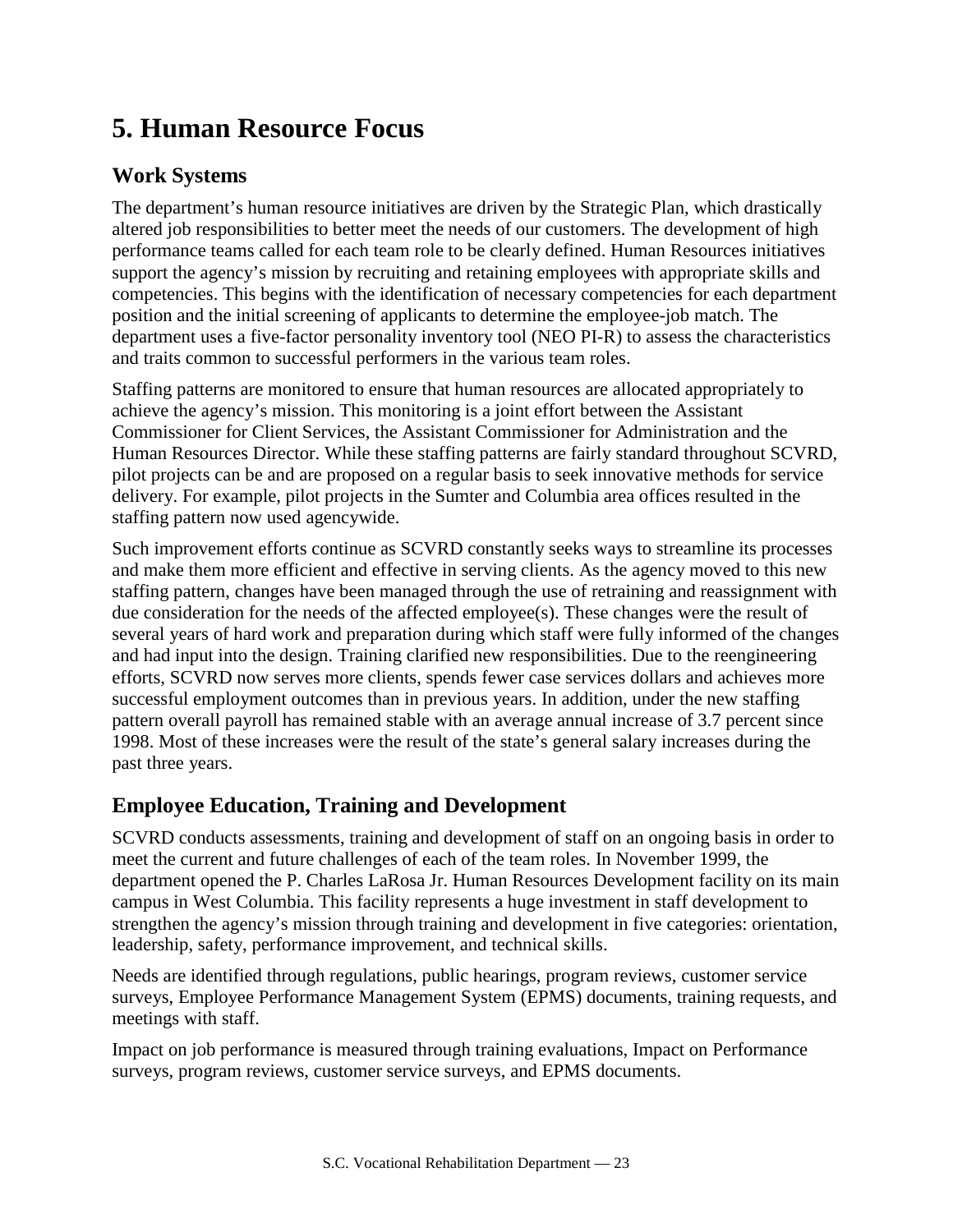New employees attend a three-day orientation session that covers a full range of information that is helpful in learning about the department's programs, benefits, and procedures.

The department recently placed greater emphasis on new supervisor training. All new supervisors receive extensive guidance with one or more of the following, depending on the supervisor's position: the department's new supervisor training which takes place over a threeday period and includes site visits to key offices and programs of the department; the Budget and Control Board's Division of Training; and/or the New Supervisors Institute at Georgia State University.

New supervisors also get thorough training to learn more about specific areas such as counseling, job placement, customer service, and medical/psychological aspects of disabilities. Each of these is a three-day session.

The department has begun using videoconferencing as a training tool. With a home base at the Human Resource Development Center in West Columbia, the department can connect four remote sites simultaneously. The remote sites (State Office in West Columbia, Spartanburg, Florence and Moncks Corner) are strategically located so that staff from different regions of the state can travel to a videoconference site in a short time. This cost-saving measure reduces travel reimbursements and overnight lodging expenses.

A development plan is established for each employee with an emphasis on the training provided to staff involved in direct service delivery to clients. Approximately \$320,000 is invested in training SCVRD staff on an annual basis.

The department is providing financial assistance to counselors who need additional education to meet new national standards for rehabilitation counseling qualifications.

A new initiative of the Strategic Plan is the development of a succession plan. SCVRD is establishing a program that will forecast future leadership needs, identify staff with appropriate abilities to meet those needs, and prepare those individuals to meet the challenges facing the department. The project is in the early stages, but analysis of the agency's work force indicates that the next two to five years will see dramatic changes in management personnel due to anticipated retirements. Succession planning will allow us to proactively prepare for those changes.

## **Employee Well-Being and Satisfaction**

State regulations and policies govern the compensation and benefits provided to department employees. While benefits are standardized across state agencies, the department does exercise flexibility allowed by the regulations to provide pay increases. In addition to salary increases for promotions, compensation can be increased to reward good performance as well as to recognize the assumption of additional responsibilities. Pay mechanisms exist which allow the department to compensate employees for gaining additional knowledge, skills and competencies as well as a provision for retention increases. Such salary increases are tied directly to the accomplishment of the department's mission and are approved only after the employee satisfies the department's published criteria for the attainment of each increase. In addition, the one-time lump sum bonus provision has been used to reward employees when appropriate.

Career ladders have been established for most of our major job categories to guide employees in their development. The agency has developed matrices for most of the major career groups to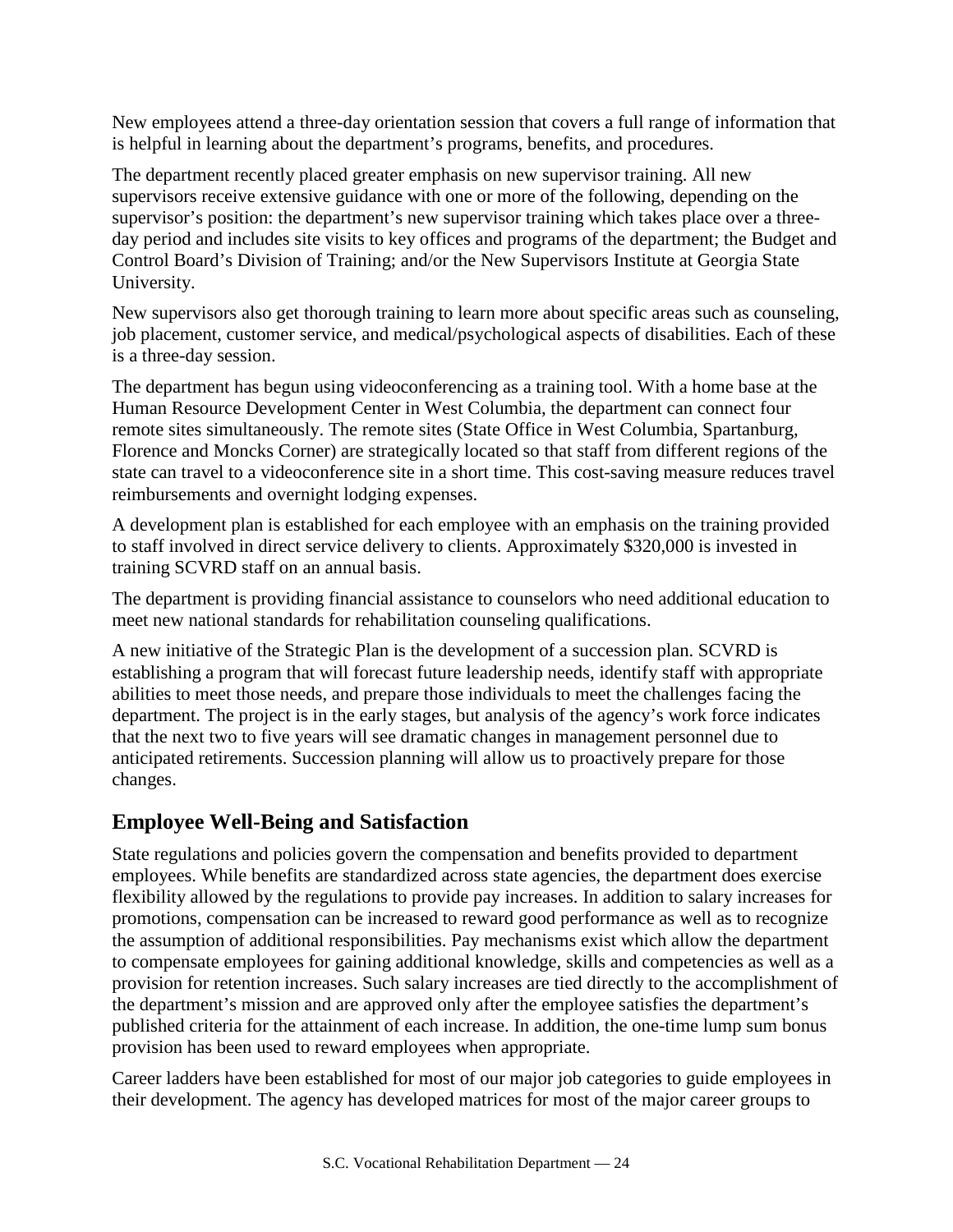help employees understand how promotions may occur and to provide supervisors with a guide to employee development. One challenge for the future is the enhancement of the career tracks to provide additional mechanisms for an employee to expand and grow in his or her career without having to move into management if the employee is unsuited for that role.

SCVRD's commitment to excellent employee/employer relations is part of the human resources initiatives. This includes creating an environment where employees understand how their positions support the agency mission and feel valued for the efforts they put forth. All employees are instructed in appropriate behavior and performance expectations when they are first hired. New employee orientation includes overviews of the programmatic and administrative issues of which employees will need to be aware. The agency clearly details its expectations and seeks input and questions from the employees. Each new employee receives a collection of SCVRD administrative policies, which cover issues ranging from the use of leave, safety and risk management, compensation, client relations, progressive discipline and performance management. Administrative and other policies were recently placed on the computer network server so all employees will have easier access to the policies and procedures.

One critical initiative, which directly affects SCVRD's performance results, is its use of the Employee Performance Management System (EPMS). A copy of the EPMS policy is contained in the collection of policies noted above. Employees get a clear understanding of how their individual performance affects the agency's overall performance as goals are broken down first by area office and then by individual team member and detailed on the planning stage document. Also, employees gain an understanding of what is expected of them through ongoing communication and performance feedback required by the EPMS. The EPMS also ensures accountability through the use of qualitative and quantitative success criteria. In addition, the agency has linked pay directly to the EPMS in order to reward employees who meet and exceed the performance requirements of their jobs.

One innovative initiative is the "Celebration of Success" program. This reward and recognition system was instituted to allow employees to recognize their peers for significant accomplishments. The program fosters a work environment that rewards employees for providing excellent customer service and for contributions to productivity and program excellence. Any employee who receives three awards may choose a prize from a catalog featuring a variety of prizes emblazoned with the agency logo.

All these initiatives are part of SCVRD's human resources plan. One measure to determine how effective initiatives have been in creating a positive and productive work environment is the employee turnover rate. A comparison of the aggregate turnover for 1998 to 1999 and 2000 calendar year statistics indicates decreases of 20 percent and 9 percent respectively. While further study will be done to determine the exact reasons for these decreases, it is expected that our human resources initiatives will be partly responsible for the reduction.

Troubled employees whose jobs are jeopardized by disabling conditions have access to one of the agency's own service programs, Job Retention Services (JRS). Just as counselors offer this confidential service to companies throughout the state, employees also utilize it to overcome their difficulties while staying on the job.

The Risk Management department is charged with reviewing SCVRD office locations, ensuring compliance with OSHA requirements and providing a safe and healthy work environment.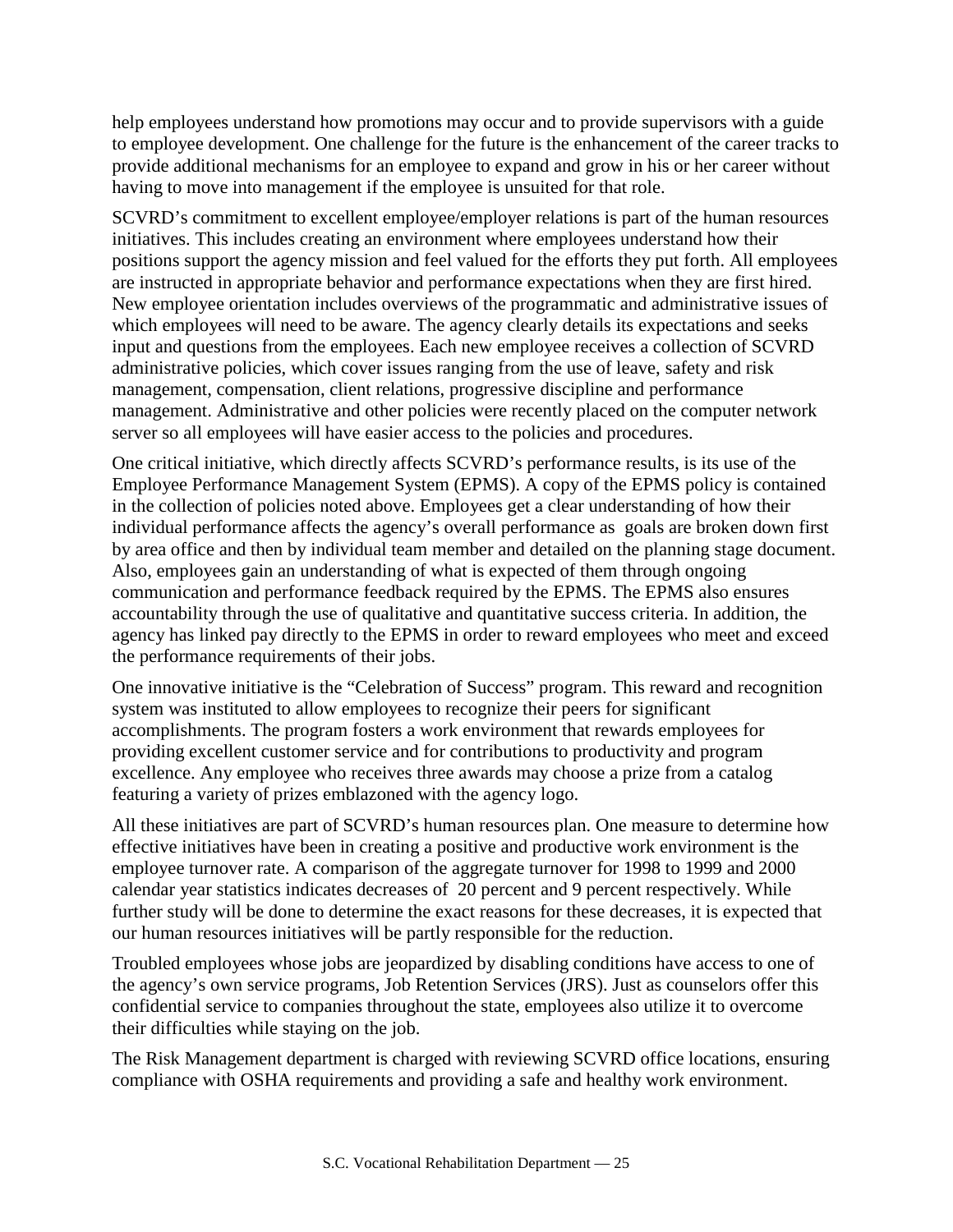Smoking is permitted in assigned areas only and generally not inside agency facilities. Emergency preparedness and other safety measures have been greatly bolstered.

Legal and regulatory compliance is another initiative that is monitored closely.

The Human Resources Office actively solicits feedback on its programs through the use of surveys and focus groups to determine program efficiency and effectiveness. However, there is still work to be done in the gathering of employee satisfaction data.

In the Disability Determination Division, all EPMS performance plans are developed in accordance with program goals and objectives. Reporting systems are designed to provide accurate and timely feedback on all key indices and a comprehensive monthly "Performance Index" is published to ensure that staff members are aware of how their performance in critical areas compares to that of their peers. Through a comprehensive training program emphasizing three levels—Basic, Ongoing and Job Enrichment—efforts are made to ensure relevant, timely and meaningful training. Basic training programs are designed to coincide with established job descriptions and a syllabus containing checkpoints is utilized to ensure that employees are prepared for their assigned tasks. Reward programs such as the agency's Celebration of Success and the division's PRIDE (People Responsibly Influencing Decisional Excellence) recognize superior performance in every job category at every level. In addition, awards for creative achievement, humanitarian service and special acts of service encourage well-rounded citizens as well as superior employees.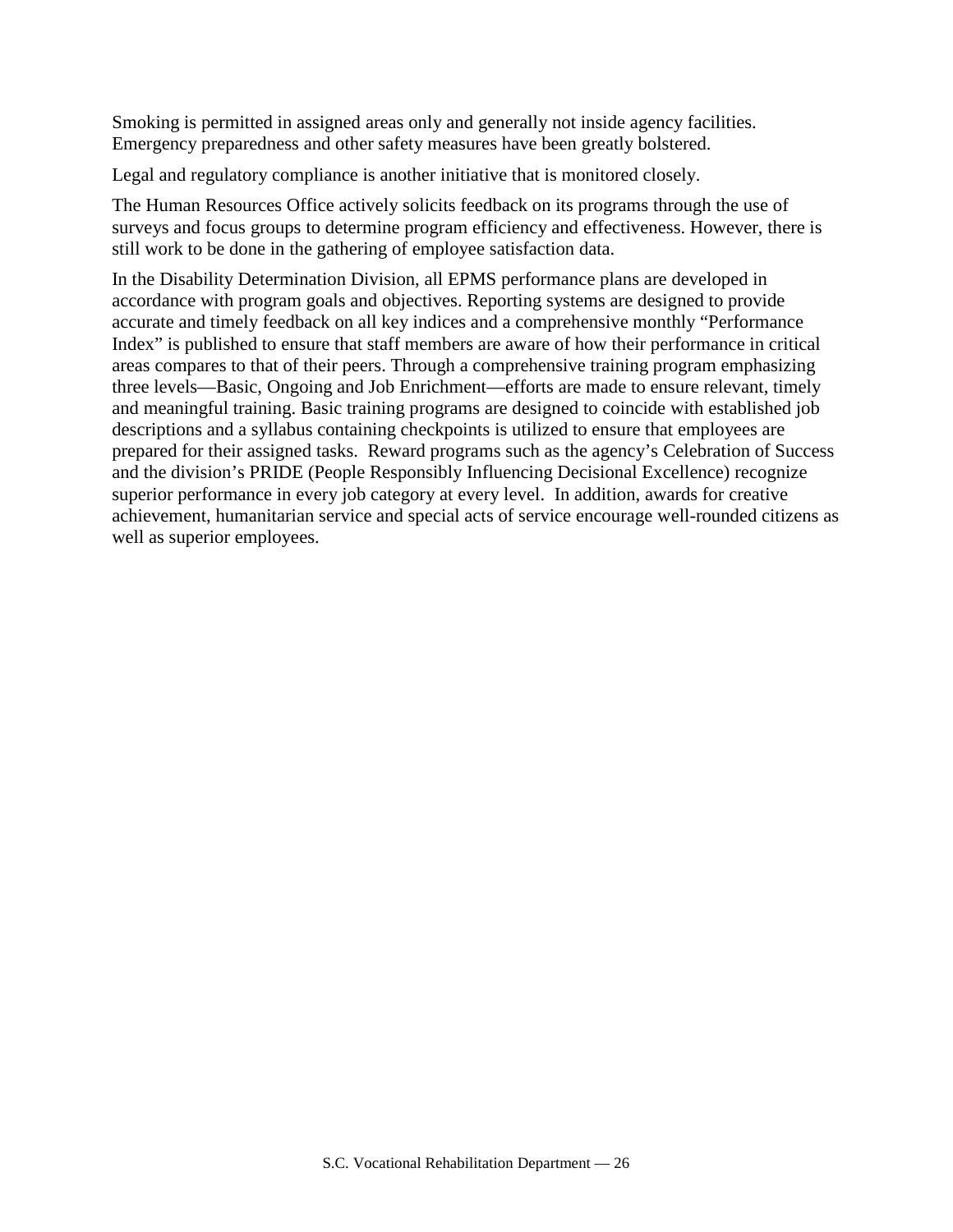# **6.0 Process Management**

## **Product and Service Processes**

Every work process of the department can be defined and measured through the Program Integrity model. The Integrated Service Delivery System defines the members of the client service team and is designed to provide clients with a seamless program of quality services that comply with the law and lead to the desired employment outcome.

At each stop along the road in service delivery there are checks and balances to ensure compliance with the law and the client's informed choice. In the Integrated Service Delivery System, an applicant for services has direct interaction with a counselor. Eligibility support personnel secure existing records, such as medical or psychological information, to help determine if the applicant is eligible for services. Using existing records whenever possible instead of ordering new examinations, tests, etc., has helped accelerate the eligibility process and reduce costs. The Career Planning and Employment (CPE) psychologist provides assessment and diagnosis to assist in eligibility determination.

Sometimes a trial work experience is the best way to determine whether a person is employable and in some cases that applicant may be placed in extended evaluation.

Once the counselor and other members of the service delivery team make an eligibility determination, the applicant is either:

- accepted for services with a certificate of eligibility or
- denied services based on mandated eligibility standards that a person must have a physical or mental impairment that substantially interferes with his or her ability to work and must require and be able to benefit from VR services that would lead to permanent, competitive employment.

Once found eligible, the client's Individualized Plan for Employment (IPE) is formulated to determine VR service needs. This is done through coordinated services and professional services. This process is driven by the client, who normally chooses to develop the plan with the assistance of the counselor and other VR team members.

Under the counselor's guidance, the coordinated services are arranged with the assistance of planned services support personnel and can include assessment, physical /mental restoration, training, personal assistance, transportation, maintenance, rehabilitation technology, assistive technology devices or services, or other goods and services. These services may be provided internally by team members or externally by vendors or other providers.

Professional services are carried out by the counselor, job coach, client service team, and CPE team members. These include counseling and guidance, job search, and job placement.

CPE classes are offered to all clients as they prepare for employment. These include

 Disability-related classes that address specific disabilities and how they affect the client's ability to work;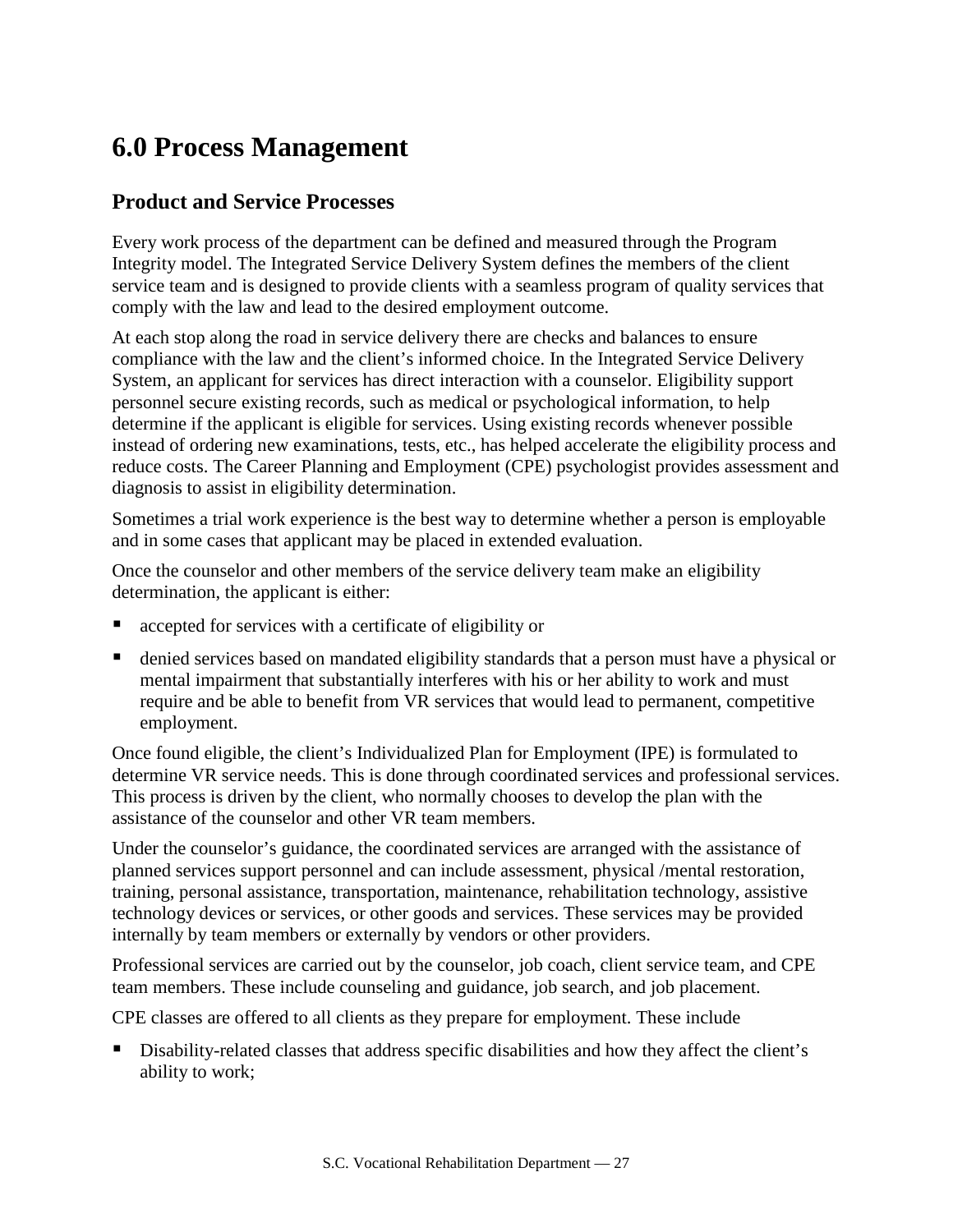- **Pre-employment classes in filling out job applications, developing interview skills, and basic** computer skills; and/or
- **Employment classes for job-ready clients, including job-seeking groups, advanced interview** skills and other topics.

Job-readiness training helps the client develop positive work behaviors and the physical stamina needed for successful adjustment to a new job. This training may include performing work outsourced to the SCVRD work training center by area businesses and industries.

As the client approaches the completion of the services on the IPE, the counselor and other team members focus on the job placement process. Many clients can and do find their own jobs. However, other clients require varying degrees of job placement assistance. The department places a strong emphasis on direct placement. The professional staff focuses on client and community interaction, while the support staff focuses on case management activities.

Once a client is placed into employment, there is regular monitoring of his or her progress. In some cases the department's job coach works side by side with the client to provide training in job duties. This training is provided without charge to the employer, who pays only the new employee.

When a client has worked successfully on a job for at least 90 days and the employer and client are satisfied, the case is closed. The client signs off on the closure and is given the opportunity for feedback on the services received.

Quality assurances are demanding, not only by the department's choice but by law. Client signatures are required at each major stage of the process, but that is only the beginning. The system for compliance assurance is the responsibility of the area supervisor or statewide program supervisor with oversight from their State Office supervisors. This system has many components, each of which can be done as a separate entity or in cross-referenced, topical form.

Caseload reviews are conducted by the area supervisor, area case review coordinator and an office assistant. Findings are reviewed with the counselor and case service team in question to solicit feedback and clarifications. The frequency of caseload reviews is based on the experience of the counselor, but is at least once a year. At least 15 percent of the cases in a caseload are reviewed. The presence of required documentation is checked, the frequency of case monitoring, the timely provision of services and referrals based on the IPE, and progress toward closure are among the subjects reviewed.

Topical reviews are focused on specific matters, such as planned service documentation, medication expenditures, and economic need analysis accuracy. Unlike caseload and financial reviews, which concentrate on a specific caseload, topical reviews are conducted across a selection of caseloads. Topical reviews can yield teaching points which can, in turn, enhance the prospects for positive caseload and financial reviews.

Financial reviews check authorizations; bills and revolving fund issues; accuracy of economic need analysis; efforts made to find comparable services and benefits elsewhere (especially in high-expenditure cases); whether purchased medications are appropriate and within acceptable cost structures; expenditures on post-secondary training; and the client's grades/progress toward completion of study.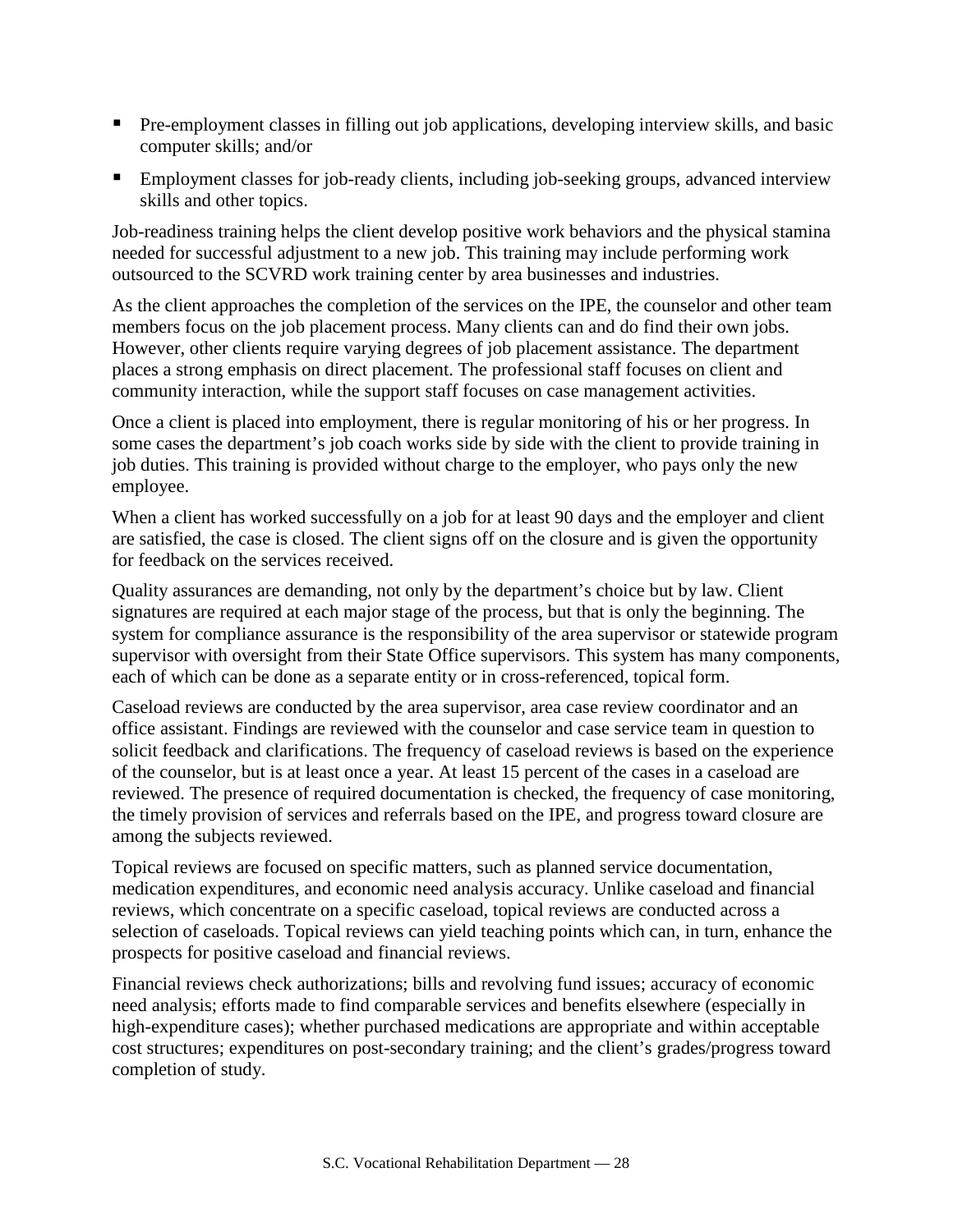Area program reviews are conducted semi-annually by the program evaluation team headquartered in the State Office. Through case review and direct client and employer contact, the evaluation team determines the degree of compliance and customer-determined quality service delivery. Once areas for improvement are noted, a follow-up review is conducted within six months to determine whether sufficient corrections have been made. An innovative feature of this process is the enabling of local staff to select cases for the follow-up review, which can best show their level of understanding of compliance and quality aspects of case services.

Management plans are required from each of the area offices and include local plans for topics such as customer service, compliance, public information and education, staff reward and recognition, operational procedures, and job placement. Regional supervisors review these management plans, and the department has developed a management plan review instrument based specifically on the Program Integrity model.

The Integrated Service Delivery System has created a teamwork environment. It levels the playing field for all staff, giving each staff member an investment in the client. Most importantly it has put the client in the center of the process.

The Disability Determination Division uses extensive quality assurance and operational analysis systems to maintain an ongoing assessment of work processes. First-line supervisors maintain regular in-line and end-of-line reviews utilizing both computer analysis and actual case review. Regular random samples are selected from case clearances for review by centralized quality assurance staff. Comprehensive end-of-line audits are conducted by fiscal staff in the administrative services unit to ensure a high level of accuracy in all payment activities. Ongoing operational analyses are conducted by program analysts to provide continuous assessment of efficiency and effectiveness of case processing policies and procedures. All procedural requirements are available to division staff through an extensive array of physical and electronic references.

## **Support Processes**

Critical agency work processes are outlined in detail through role definitions and charts showing the flow of the rehabilitation process. Employees understand their roles in the process through formal training and team building on the job. While local case service teams engage in the support processes, other local and state personnel use specialized processes also aimed at achieving the agency mission. Personnel such as area supervisors, procurement specialists, office assistants and information specialists provide administrative support in SCVRD area offices.

Technology support plays an extremely vital role. As mentioned earlier, technology advancements contributed significantly to improved customer service. The automation of many casework functions enabled rehabilitation team members to spend more quality time helping clients achieve their goals and less time on process. Caseload management reports are available on the network from appropriate workstations. It is no longer necessary to wait for the Information Systems department to generate and deliver reports because the reports are immediately available for viewing or printing. The department continues to add functions to the workstations to make case documentation easier, faster, and more accessible. The department's Case Service Policy went online this year, making access and revisions much more timeefficient. Information Systems also provides technology to track the State Office's administrative data, equips offices with computer systems, maintains those systems, and responds to new needs agencywide.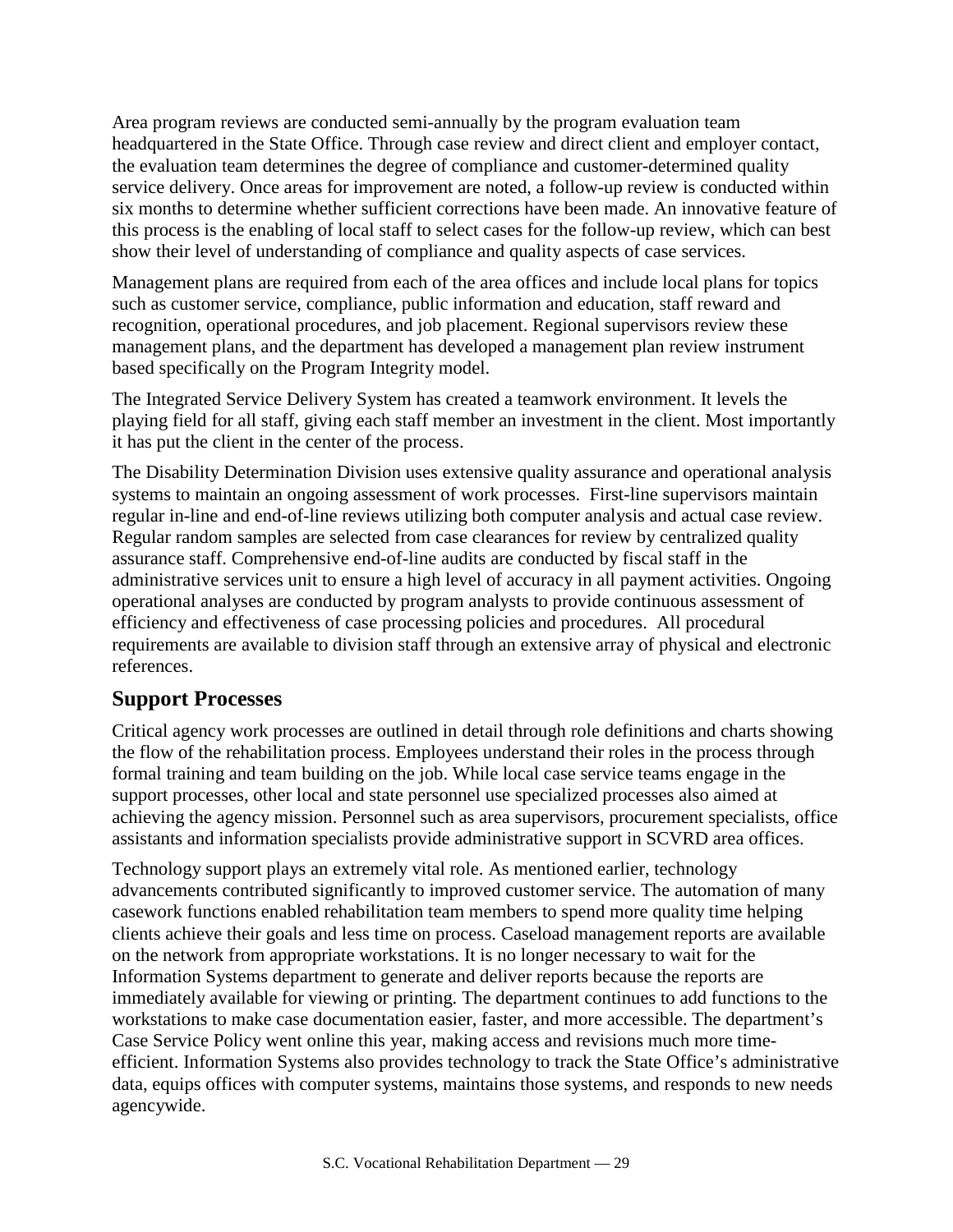This year the Information Systems department completed statewide implementation of e-mail and Internet capability for approved users.

Communication support also includes voice mail in selected areas. The agency has sought a balance between the advantages of recorded voice mail and our customers' need for direct "live" contact. The option to speak with someone is always available even on voice mail connections.

During fiscal year 2000-2001, the Information Systems team responded to 3,599 Help Desk calls, 295 work requests for networking, systems development and IT support, and 357 telephone service requests.

The State Office houses many other support operations for the SCVRD program, and each one is tied into accomplishing the agency mission.

Case Services and Program Service Development provides support in the implementation of the client service process. An assistant commissioner heads this department. Each region is assigned a client services consultant to assist with problems and as well as the training of new counselors, CPE specialists and support staff. This department constantly gets feedback from its customers to consider in developing new approaches to effective client service delivery. This department is also charged with interpreting and developing new policy based on federal regulations as well as communicating policy to the field.

Statewide Facilities and Programs focus on effective working relationships with partner agencies and organizations. The support of this department is vital as the program strives to eliminate duplication of services, looks to share costs, identifies eligible people in institutions, connects clients with area offices, and increases employment outcome possibilities.

Regional Services oversees the operations of the 20 area offices and 22 work training centers throughout the state, dividing them into three regions. Regional supervisors monitor caseload reports, management plans, and general operations for Program Integrity compliance. They coordinate the exchange of information that often helps different area operations learn from each other. The agency periodically rotates the geographical areas that fall under each regional supervisor to promote innovation and fresh approaches to local service delivery and outcomes.

The Finance department handles all billing matters, following state financial guidelines and accounting measures. Timely handling of transactions keeps the vocational rehabilitation process flowing for internal customers and the external customers they serve.

Budget specialists track the use of the agency's dollars and ensure compliance with state and federal standards as well as agency priorities. The agency receives funding from state and federal governments and adheres to very strict accountability measures to ensure wise distribution of resources.

The Procurement division coordinates all administrative purchases made by the agency. Each authorization for purchased goods and services passes through this office for approval within agency, state and federal guidelines. The office ensures compliance. Each office has building and grounds personnel that have the task of providing an attractive, safe and pleasant work environment for our clients as well as staff. This is especially important since the West Columbia campus has residential facilities and is home to clients while they are involved in assessment or training. This is also true of the substance abuse treatment centers. An assistant commissioner supervises the finance, budget, procurement and other administrative aspects of the State Office.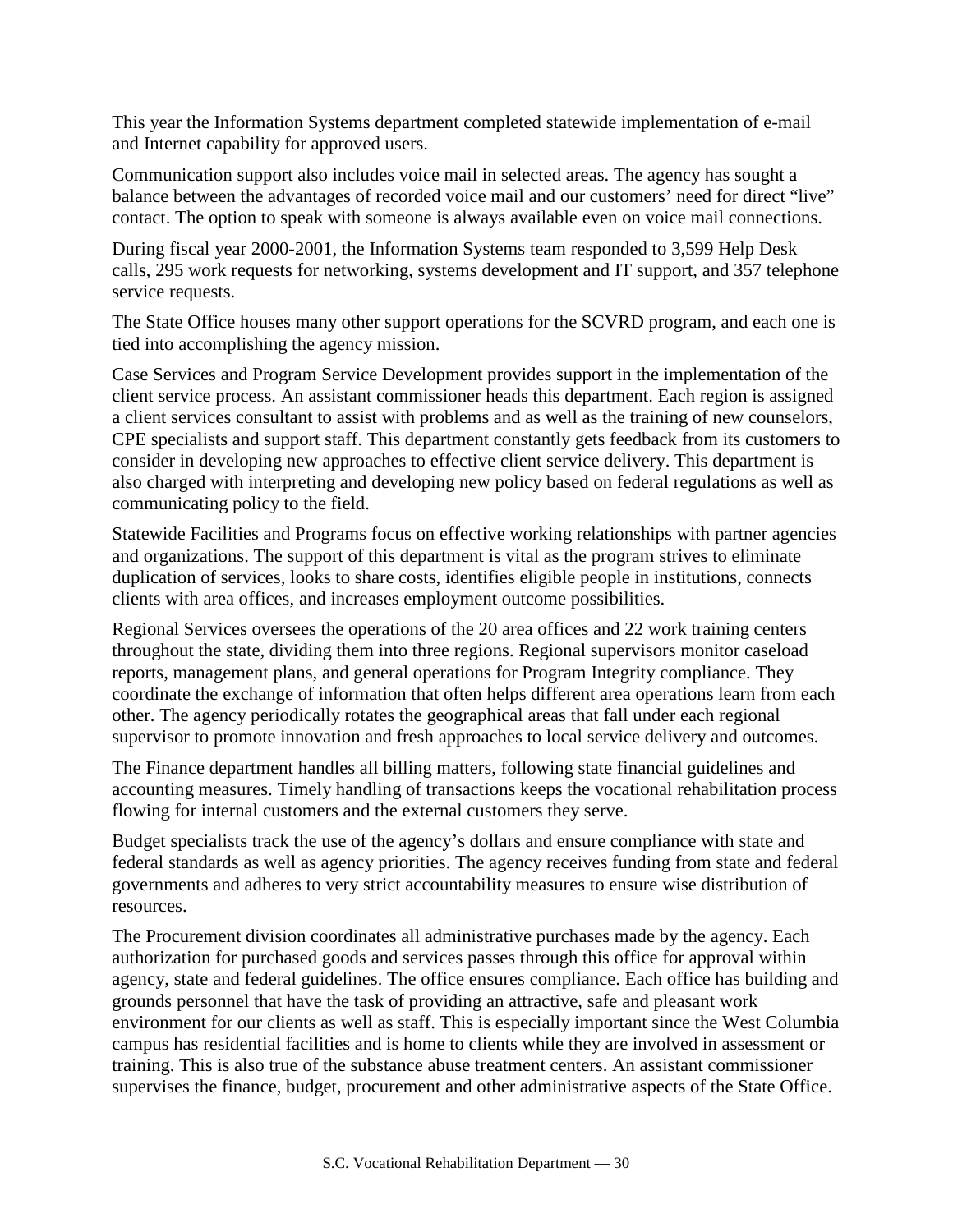Human Resources staff support all offices in the testing, hiring and maintaining of agency personnel, coordination of performance review measures, payroll, employee relations, reward and recognition, benefits, annual and sick leave, and other initiatives.

Public Information provides statewide support through marketing materials (print, video and displays), internal public information project development, media contact, printing/copying of forms and internal documents, and other general public information duties.

The Risk Management division, newly created by the commissioner, seeks to eliminate and minimize hazards in the work environment for clients and employees and reduce costs in the process. It enhances clients' preparation for competitive employment by emphasizing safety first.

The Program Evaluation staff, under the supervision of an assistant commissioner, systematically travels the state to each area office to ensure that 100 percent compliance is achieved. An extensive program audit is conducted where cases are reviewed from each caseload. Recommendations are made and follow-up visits ensure compliance is strictly met. SCVRD has an outstanding record of meeting compliance requirements by our governing body, the Rehabilitation Services Administration (RSA).

The Client Relations Specialist is available for clients to contact when they are not satisfied with the way their service programs have been carried out. He works closely with staff of the Client Assistance Program in the Office of the Governor.

The Staff Attorney coordinates resolution of legal issues facing the department and is a key participant in the agency's adherence to compliance guidelines.

The Director of Facility Management coordinates arrangements on construction, renovation and other structural concerns of agency facilities.

The Work Training Center Support mechanism ties together the agency's efforts on bringing in quality outsource agreements with businesses and industries around the state. More than 350 businesses and industries provide outsource work to our 22 work training centers, generating valuable work experience for clients at those centers and paving the way for job readiness. The needs of the individual client determine the length of stay in the center. Interaction with trained production staff who are charged with providing continual feedback ensures each client is prepared to meet the demands of employment.

In addition, SCVRD has two residential substance abuse treatment centers—Holmesview Center in Greenville and Palmetto Center in Florence. The treatment staff is dedicated to helping individuals regain their lives and resume competitive employment by helping them deal with the emotional, physical, and medical aspects of confronting an addiction and replacing it with a sober, rewarding lifestyle. Last fiscal year, the two centers provided addictions treatment to 1,073 clients referred from all over the state (an increase of 98 clients from the previous year).

The Center for Comprehensive Programs, located on the SCVRD main campus in West Columbia, has six components designed to meet the requirements of clients with significant physical disabilities. These programs include: Evaluation Center, Pain Management, Muscular Development Program, Computer Training Program, Rehabilitation Technology Program, and a Barrier-Free Model Home. The center accepts clients from all over the state.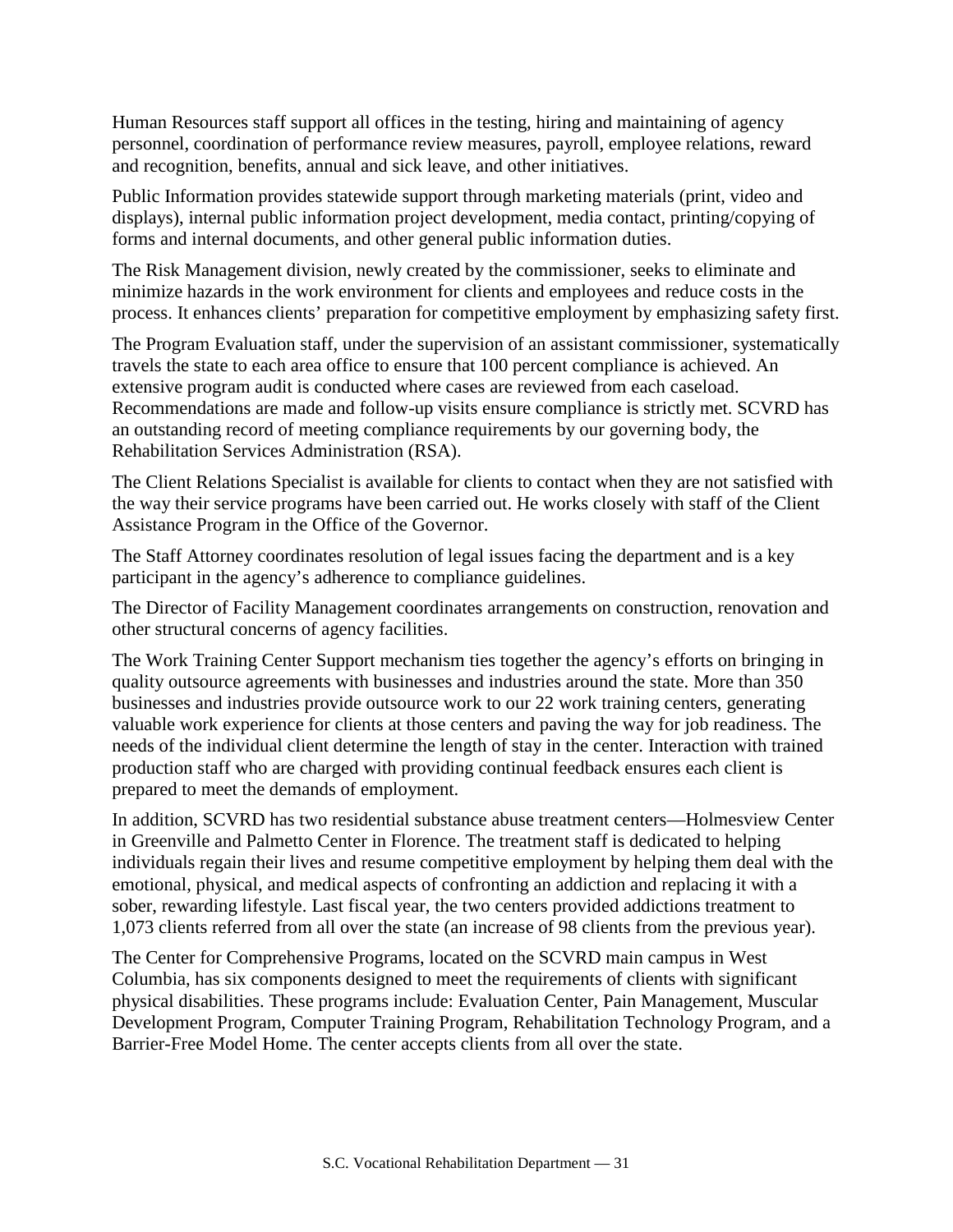## **Supplier and Partnering Process**

The agency has very strict standards for suppliers, who must adhere to firmly established fee schedules for all purchased products and services in the client service program. Members of SCVRD teams constantly "shop around" for the best resources in purchased services. When referring clients for needed medical services, the department insists that all physicians are approved for Medicare reimbursement. When sponsoring a client's post secondary education, training, the department insists on certification of the institution. Qualifications of vendors are checked in the best interest of clients. For example, some vendors who perform van conversions to make vans accessible for people with disabilities are not considered qualified. SCVRD uses only nationally accredited providers with high levels of training.

The department complies with all state and federal procurement codes, requires competitive bidding in line with those regulations, and utilizes the advantages of the state contract system for purchases when possible. Suppliers who work with SCVRD are subject to regular and intensive state and federal audits.

A key component of the partnering process involves SCVRD Work Training Center partnerships with more than 350 businesses and industries statewide, nationally, and internationally. These companies provide outsource work to the centers, where clients get real work experience and get paid for production. This is successful because it is mutually advantageous. Employers become involved with the training centers not simply because of a sense of compassion, but because they can get quality work done at a good price. However, this is not considered permanent employment. It is strictly a training opportunity that helps clients build the skills and work behaviors they need to be successfully employed. This program ties in to the Career Planning and Employment process; so training center staff is involved both in direct client services and contact with business partners. Recruitment of businesses to participate in the program is essential, and center managers, area supervisors and other SCVRD staff constantly work on maintaining these partnerships through marketing efforts and community involvement. Partners often refer other businesses to our centers. This relationship may have many facets, outsourcing, employment for our clients, and the opportunity to provide Job Retention Services (JRS) to the businesses' employees. Printed marketing tools assist in the partnering process.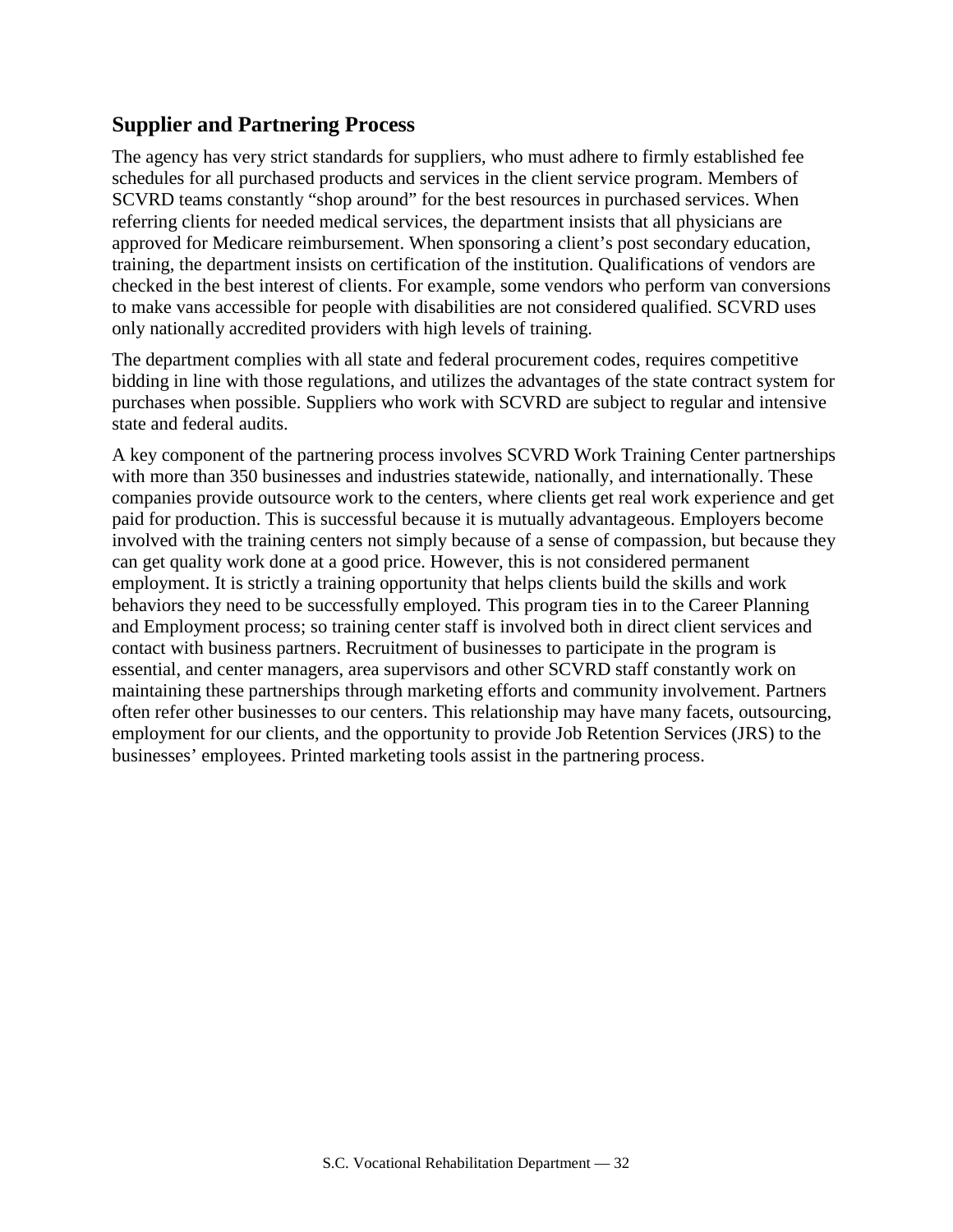# **7. Business Results**

# **Customer Focused Results**

The primary objective of the South Carolina Vocational Rehabilitation Basic Service Program is to use its limited resources in the most effective, efficient and customer-oriented manner to serve as many working-aged South Carolinians with disabilities as possible and place them in competitive employment. This objective will be measured by comparing the South Carolina Vocational Rehabilitation Department's results in those areas to those of vocational rehabilitation programs across the nation, as well as to its own benchmarks.

# **Key Results/Performance Indicators**

The department's success is rooted in the consistently solid performance of its employees. Shifting from a process-based system to an outcome-oriented, team-based operation has broadened employee ownership and increased accountability from the bottom to the top of the agency.

The department has surpassed national averages in several key categories for many years and therefore also uses its own previous fiscal year outcomes as benchmarks, measuring up as follows:

| <b>Clients served/rehabilitated</b> |        |                      |        | 1996-97 1997-98 1998-99 1999-2000 2000-2001 |         |
|-------------------------------------|--------|----------------------|--------|---------------------------------------------|---------|
| Total accepted for services         |        | 16.141 16.742 17.007 |        | 16,533                                      | -17.048 |
| Total active cases served           | 32.642 | 34.187               | 35,609 | 36.607                                      | 37.805  |
| Total number of rehabilitations     | 8.379  | 8,637                | 8,861  | 8.962                                       | 9.099   |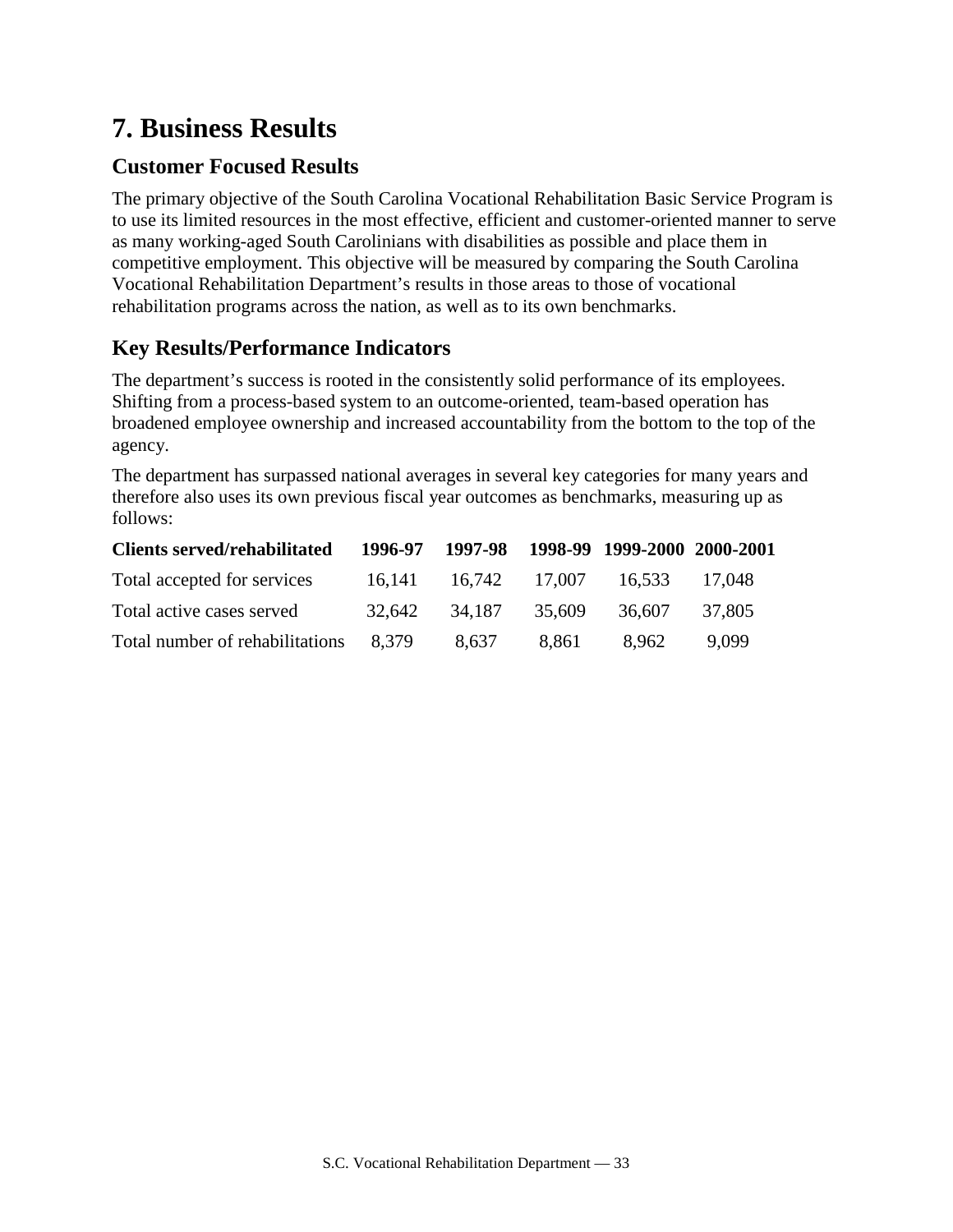## **Goal attainment**

The department continued to surpass its annual goals for writing Individualized Plans for Employment for clients and for successful closures (clients rehabilitated into employment):



**Successful Closures**

#### **Individualized Plans for Employment**

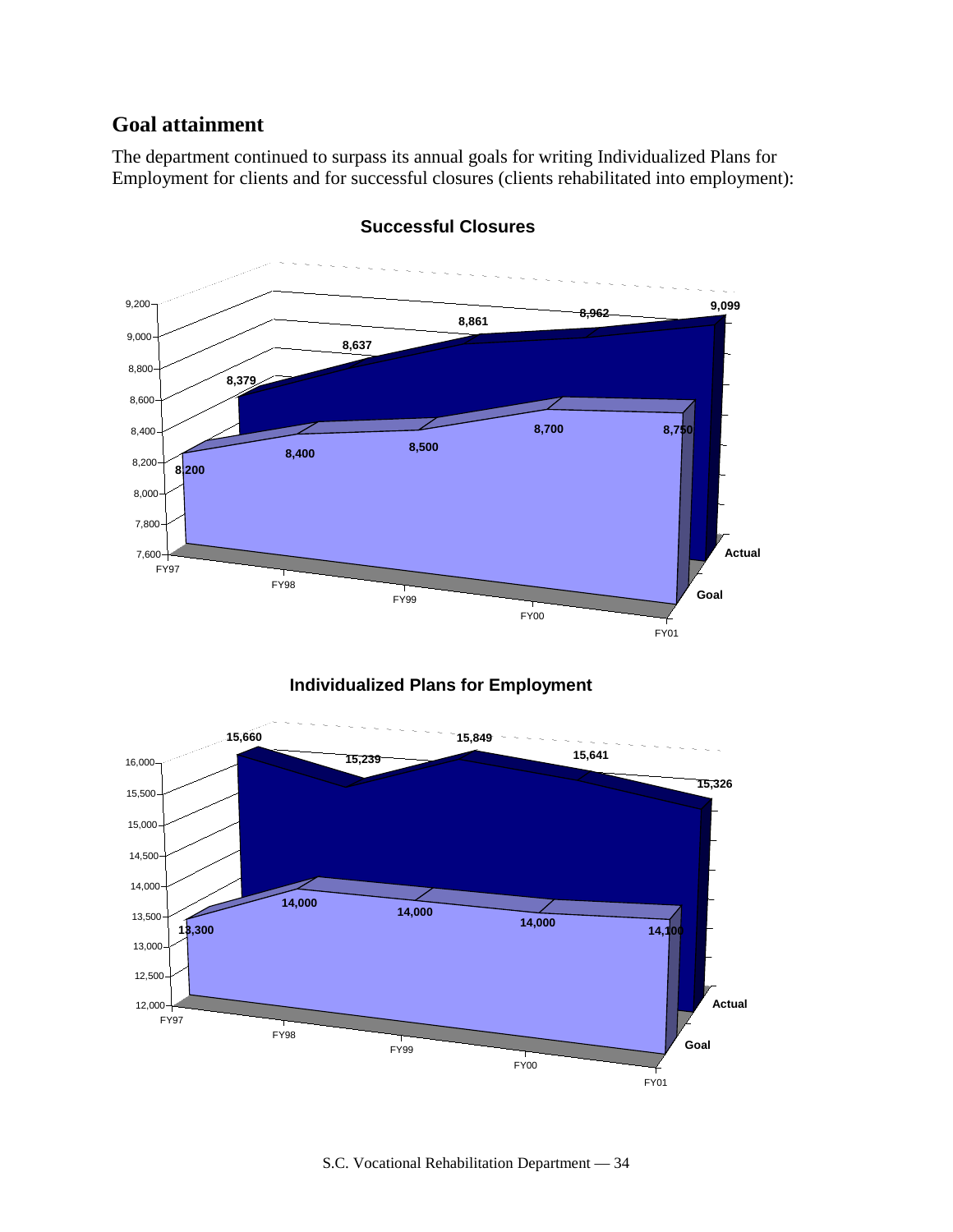The number of applicants whose cases were closed in "Status 08" (without being accepted for services) has shrunk from 7,338 in 1993-94 to 4,089 in 2000-2001. This can be attributed to the emphasis on using existing records to determine eligibility. This practice has dramatically reduced the time it takes to determine eligibility, so fewer applicants drop out of the process while waiting for eligibility rulings.

Statewide Facilities personnel opened 1,274 cases at partnering organizations in 2000-2001. They closed 288 cases and had a rehabilitation rate of 58 percent. The rehabilitation rate is determined by dividing the number of successful closures by the total number of closures. Since Statewide Facilities personnel refer cases back to local SCVRD offices, the rehabilitation rate is a key performance measure. Their rehabilitation rate is slightly lower than the overall agency level, but is a reflection of the difficult nature of some of the client population served in statewide facilities.

#### **Customer Satisfaction**

Follow-up surveys of successfully rehabilitated clients show a highly favorable assessment of SCVRD services. The department surveys a random sample of clients one year after their cases closed.

|                                                                                                 | <b>FY 1997</b> | <b>FY 1998</b> | <b>FY 1999</b> | <b>FY 2000</b> |
|-------------------------------------------------------------------------------------------------|----------------|----------------|----------------|----------------|
| Employed one year after closure                                                                 | 76%            | 78%            | 77%            | 75%            |
| Counselor willingness to listen to client's ideas<br>and suggestions in developing service plan | 99%            | 98%            | 98%            | 97%            |
| Satisfied with adequacy of information about<br>their disabilities                              | 99%            | 98%            | 97%            | 97%            |
| Satisfied with promptness of service delivery                                                   | 99%            | 98%            | 97%            | 97%            |
| Satisfied with kind of training received                                                        | 93%            | 93%            | 93%            | 93%            |
| Satisfied with benefits of training received                                                    | 92%            | 96%            | 97%            | 94%            |
| Satisfied with assistance in seeking job<br>and finding employment                              | 92%            | 93%            | 95%            | 93%            |
| Satisfied with results of physical restoration<br>services                                      | 96%            | 95%            | 96%            | 96%            |
| Would recommend SCVRD to others                                                                 | 99%            | 98%            | 99%            | 99%            |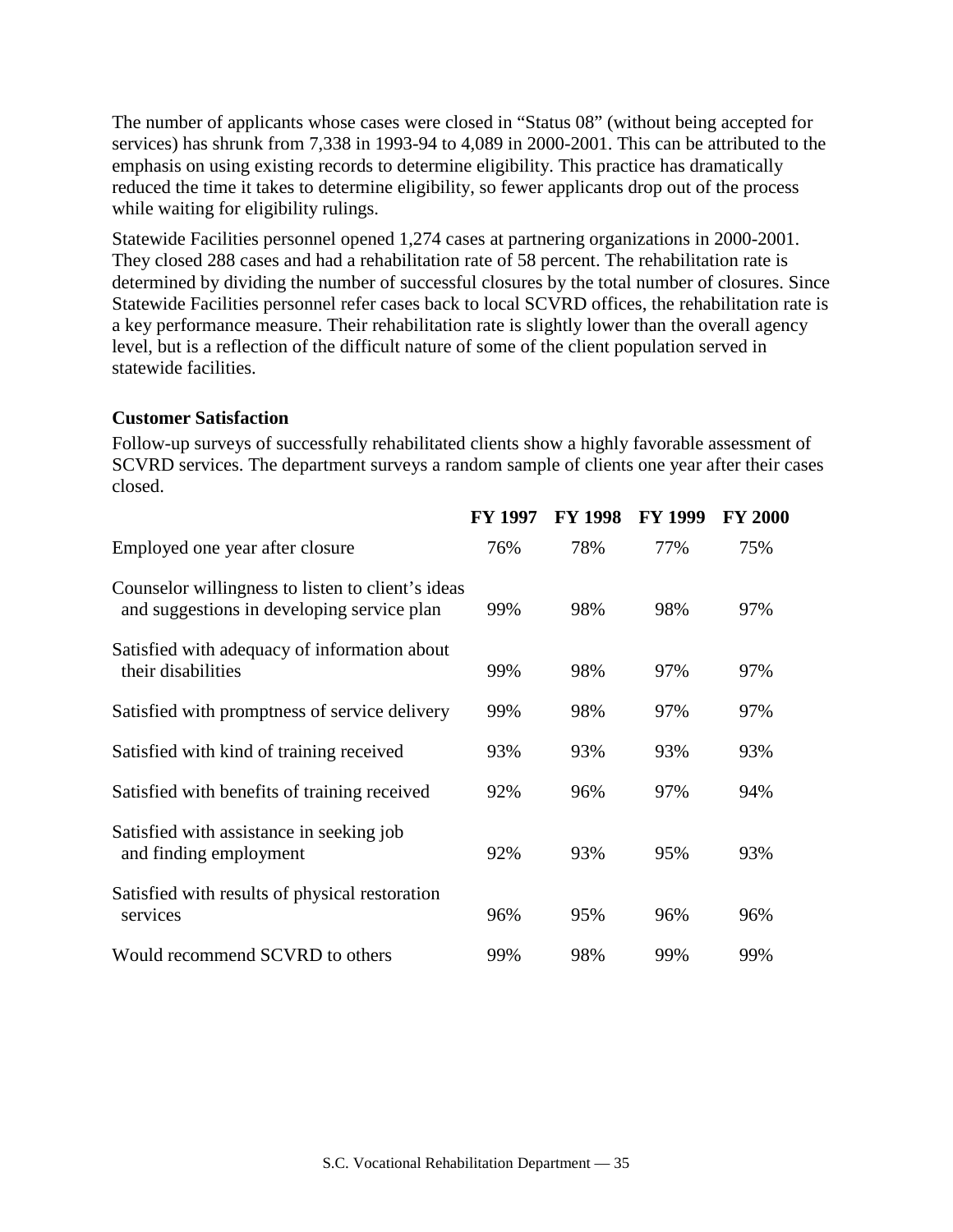#### **Salary comparison one year after closure**



## **Financial and Market Results**

#### **Return on the Taxpayer Investment**

The department's clients continue to show a very high rate of return on the taxpayer's investment. Successfully rehabilitated clients become contributors to our state's economy rather than relying on benefits funded by taxes.

For instance, clients who become employed realize an increase in their earnings by **\$12.41** for every \$1 of Vocational Rehabilitation Department funds invested in their rehabilitation.

They return an estimated **\$2.63** in taxes for every dollar spent on their vocational rehabilitation.

They repay the cost of their vocational rehabilitation in an average of only **5.3** years.

The charts on the following page show that SCVRD's cost-effectiveness in serving and rehabilitating clients far surpasses the national average. The department ranks first in the nation in both of these categories.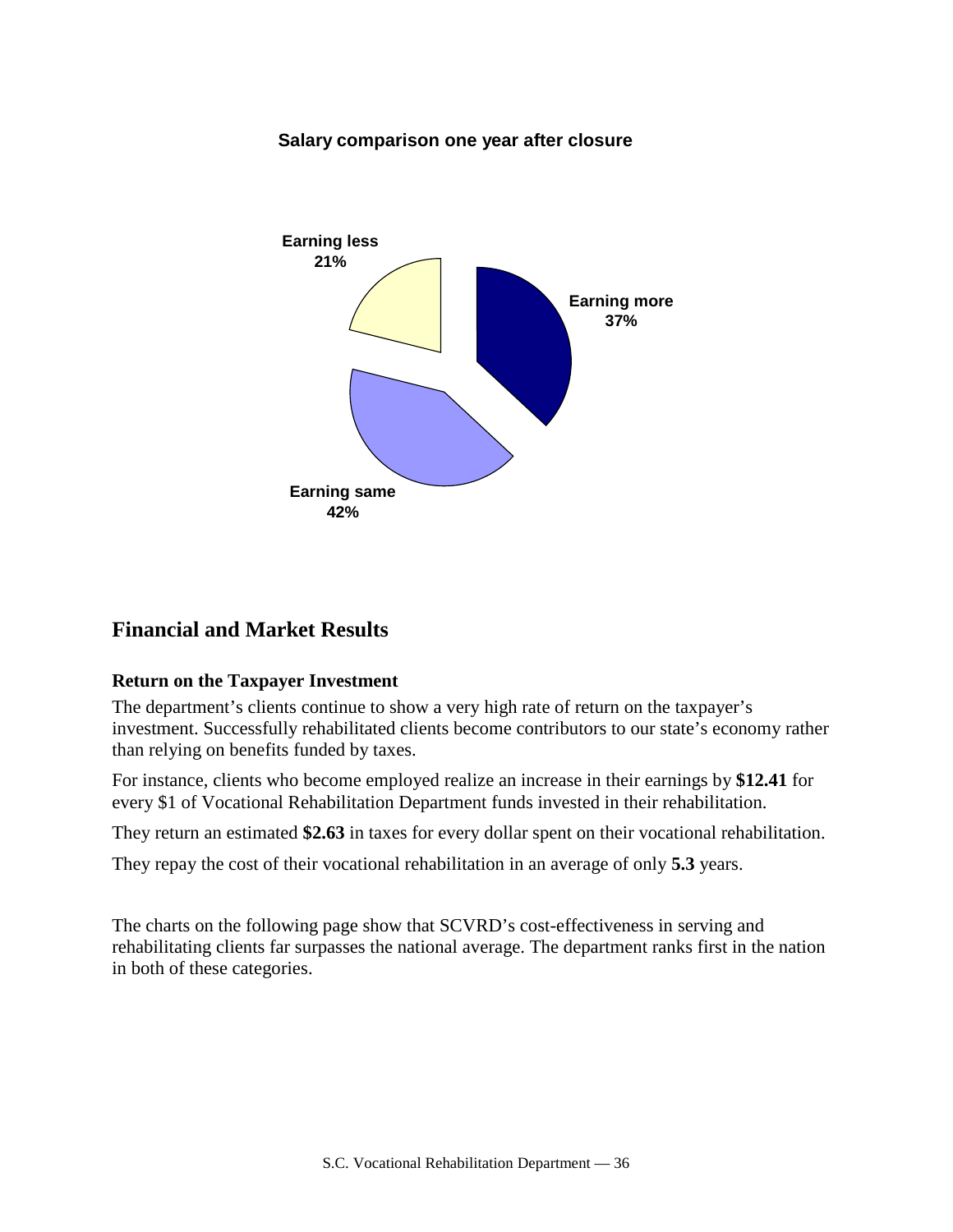

## **Average total cost per rehabilitation**

## **Average total cost per client served**



S.C. Vocational Rehabilitation Department — 37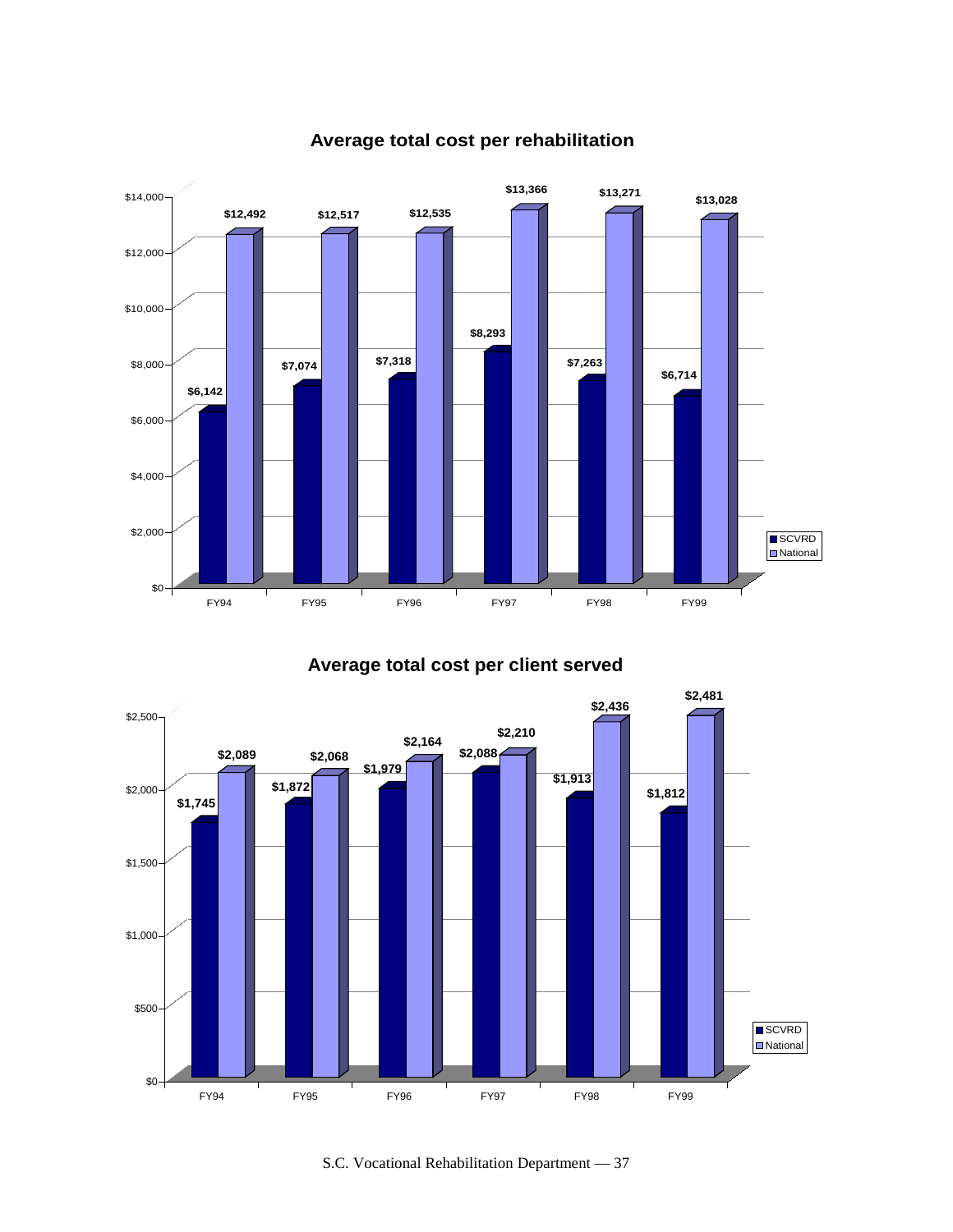Though the SCVRD cost per client served is slightly less than the national average, the cost per rehabilitation is substantially less because of SCVRD's productivity.

#### **Wages**

South Carolina as a whole does not rank high nationally in per capita income, but the Vocational Rehabilitation Department's successfully rehabilitated clients historically surpass their counterparts nationally in average weekly wages. The most recent national figures available (1997) indicated a \$256 average weekly wage, \$19 less than for SCVRD clients, whose wages have shown the following ranges:

|                                |       |       | FY 1997 FY 1998 FY 1999 FY 2000 FY 2001 |       |       |
|--------------------------------|-------|-------|-----------------------------------------|-------|-------|
| Average weekly wage at intake  | \$88  | \$96  | \$97                                    | \$107 | \$124 |
| Average weekly wage at closure | \$275 | \$282 | \$282                                   | \$311 | \$328 |

Wage at intake reflects all sources of income, including government benefits, family, friends and employment. The weekly wage at closure increased even though the percentage of clients classified as "significantly" disabled rose from 67 percent to 86 percent during this span. The overall client acceptance rate also increased from 73 percent to 81 percent the last four years.

## **Human Resource Results**

Cost reductions are evident in many areas because of increased automation and overall staff productivity. Personnel allocations are now related to per-employee productivity. Total case service dollars spent in the basic service program have remained stable, while the total number of clients served has increased from 20,073 to 20,759. However, the department will not be able to sustain this trend in FY 2002 due to state funding reductions, as reflected in the Executive Summary.

The State Human Affairs Commission annually publishes its report on state agency hiring. This report details each agency's efforts in recruiting, hiring and promoting individuals in various sex and race demographic categories and ranks agencies on how closely the makeup of the agency reflects the available workforce. In the last four years, SCVRD has increased its level of goal attainment 10 percentage points, from 83 percent to 93 percent. In addition, the agency now ranks eleventh among all state agencies in goal attainment and third among large agencies of 501 employees or more.

In addition to the state's cost-of-living increases for all employees, merit increases have been awarded to employees in recent years. In fiscal year 2000-2001, the General Assembly funded an average 1 percent merit increase. The agency provided an additional 1 percent salary increase to employees with a "meets performance requirements" rating and an additional 2 percent for employees with an "exceeds" or "substantially exceeds" rating. It was the second consecutive year that the department provided additional funding for merit increases.

One measure to determine how effective our initiatives have been in creating a positive and productive work environment is the turnover rate for department employees. A comparison of the aggregate turnover rate for 1998 to 1999 and 2000 calendar year statistics indicates decreases of 20 percent and 9 percent, respectively.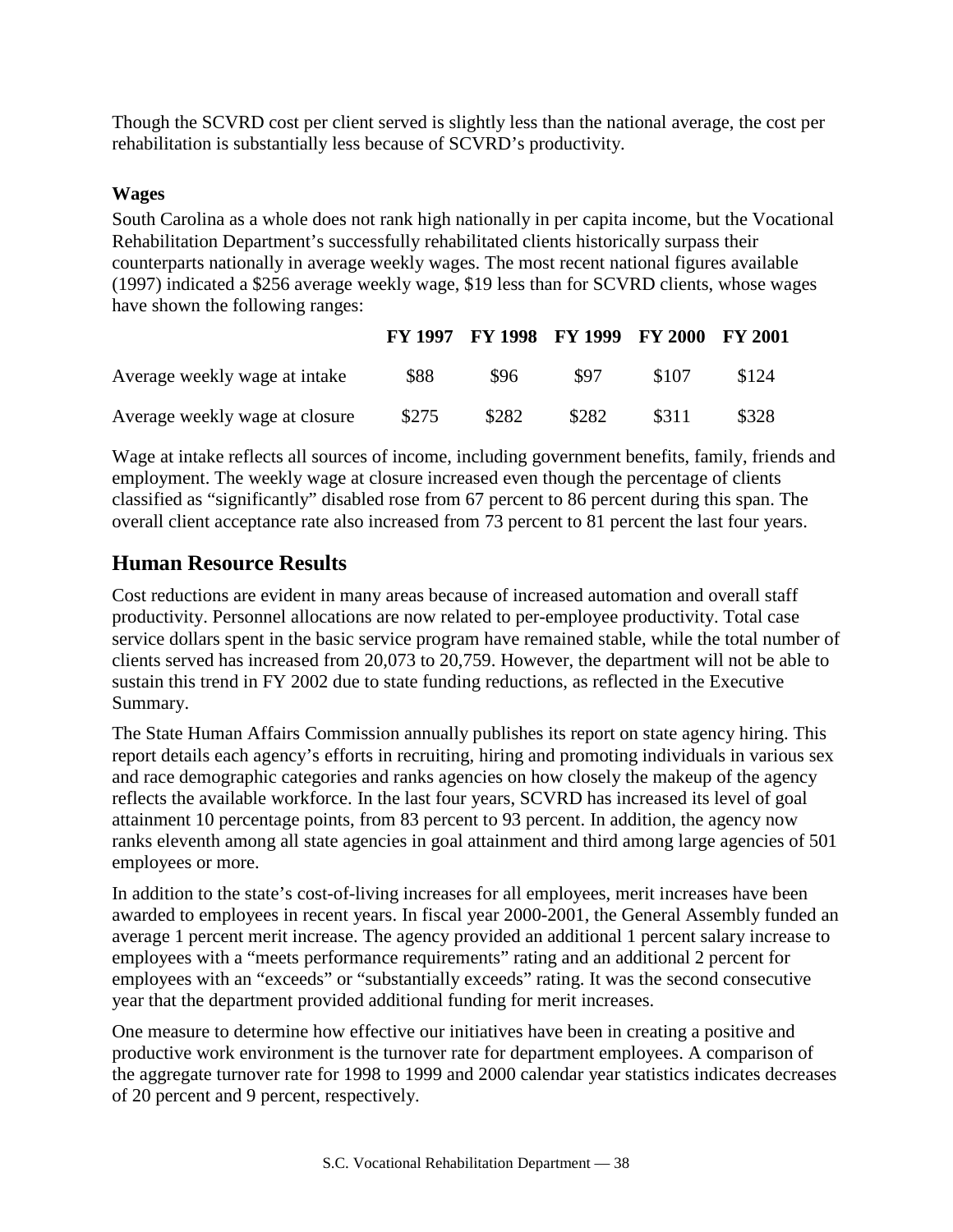The Celebration of Success reward and recognition program has been well-received by staff. In fiscal year 2000-2001, a total of 224 prizes were awarded to employees who had garnered three nominations from their peers. Many other employees had received one or two nominations.

## **Human Resource Development and Training 2000-2001**

| <i>Training Site</i>                 | <b>Total Training Events</b> | <b>Total Training Participants</b> |
|--------------------------------------|------------------------------|------------------------------------|
| State Office & videoconference sites | 114                          | 2,060                              |
| Other SCVRD sites                    | 15                           | 133                                |
| Other sites (non-SCVRD)              | 230                          | 631                                |
| <b>Totals</b>                        | 359                          | $2,824*$                           |

*\* Some staff members participated in more than one training event*.

## **Business Partner Results**

Partnerships with South Carolina's businesses and industries through outsource agreements provide outstanding training opportunities for clients, who also receive training wages for production. The agreements generate revenue for the department's 22 work training centers. Last year, 8,209 clients received services at the training centers and 2,385 became competitively employed after receiving these services. Remaining clients continued to receive services.

|                                                                                                                                                                                                     | <b>FY 1998</b> | <b>FY 1999</b>                                          | <b>FY 2000</b> | <b>FY 2001</b> |  |
|-----------------------------------------------------------------------------------------------------------------------------------------------------------------------------------------------------|----------------|---------------------------------------------------------|----------------|----------------|--|
| Revenues from outsource work                                                                                                                                                                        |                |                                                         |                |                |  |
| for business $\&$ industry                                                                                                                                                                          |                | $$16,334,137$ $$15,585,829$ $$16,327,474$ $$15,712,875$ |                |                |  |
| Some of these revenues (\$6,075,331 in FY 2001) were used as wages for the clients who perform<br>the outsource work as part of their job readiness training at the centers. The remainder was used |                |                                                         |                |                |  |
| for raw materials, supplies and other operating costs.                                                                                                                                              |                |                                                         |                |                |  |

## **Organizational Effectiveness Results**

The following performance measures illustrate SCVRD's success compared with national averages of public VR programs in every state as well as with the department's own benchmarks. The most recently available data on national rehabilitation rates and costs reflects fiscal year 1999.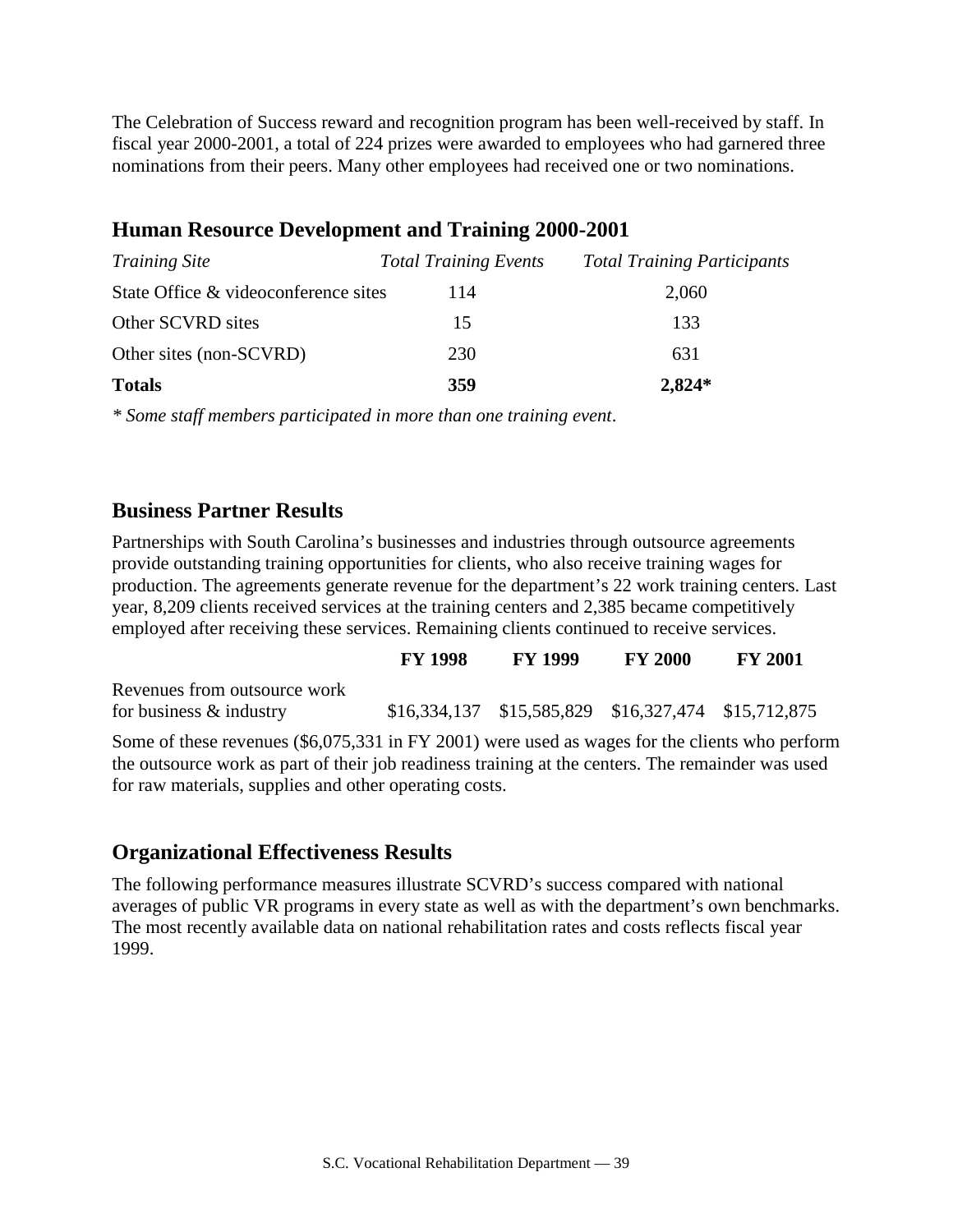

# **Rehabilitations per 100,000 population**

**Clients served per 100,000 population**



S.C. Vocational Rehabilitation Department — 40